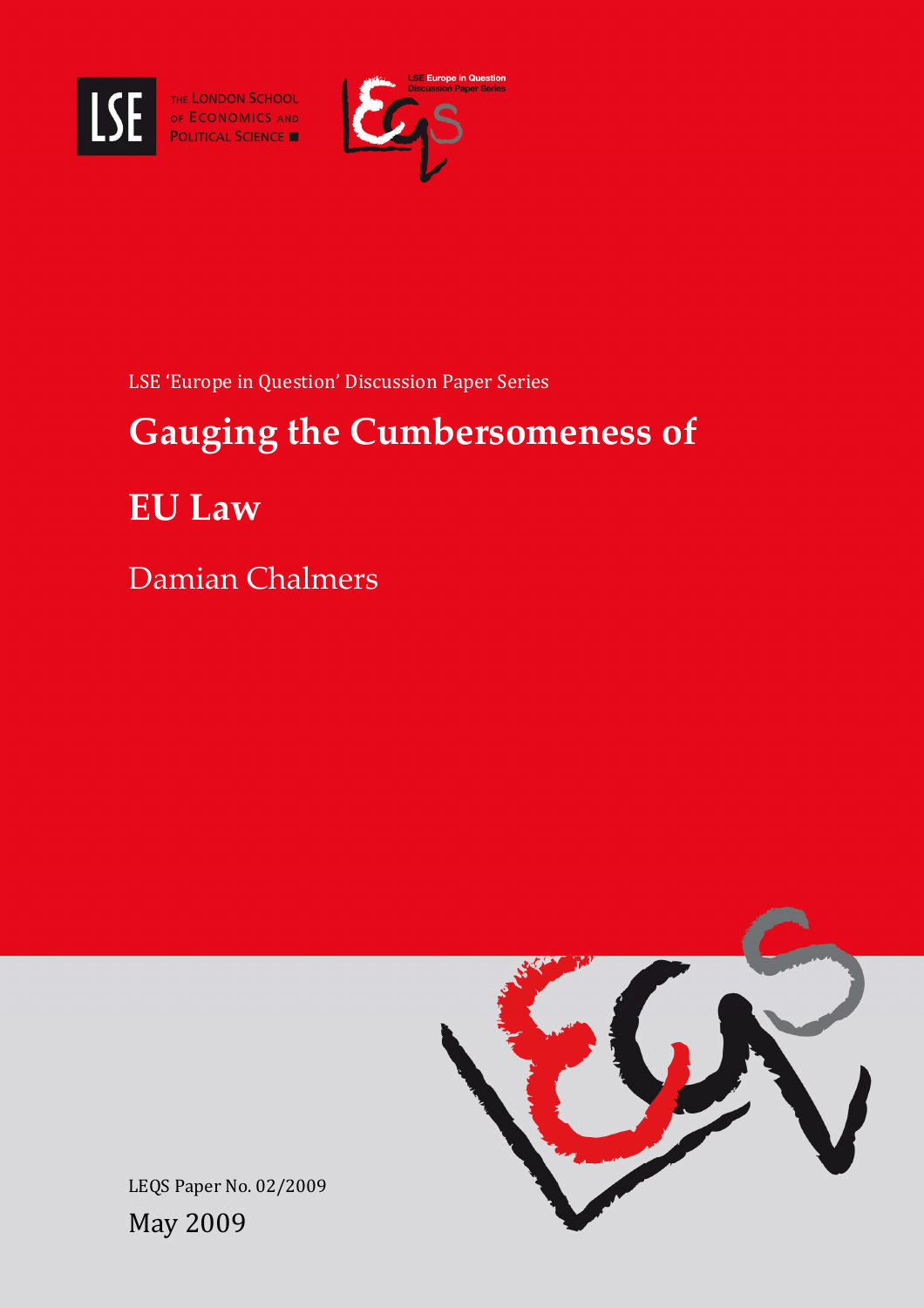

## Editorial Board

Dr. Joan Costa-i-Font Dr. Vassilis Monastiriotis Dr. Jonathan White Ms. Katjana Gattermann

All views expressed in this paper are those of the author and do not necessarily represent the views of the editors or the LSE.

© Damian Chalmers

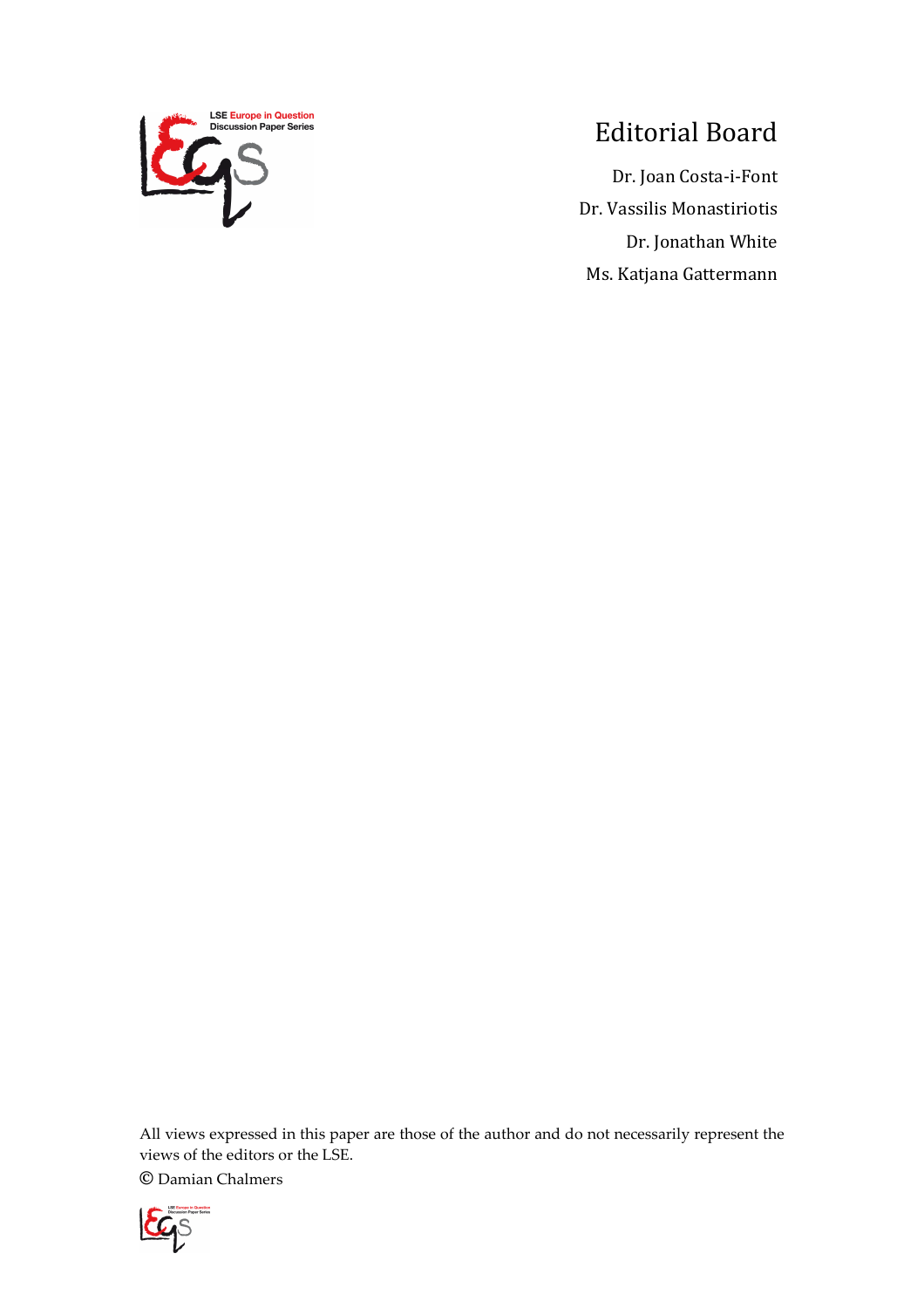## Gauging the Cumbersomeness of

## EU Law

Damian Chalmers\*

\* European Institute, London School of Economics and Political Science Correspondence: Houghton Street London, WC2A 2AE Email: d.chalmers@lse.ac.uk

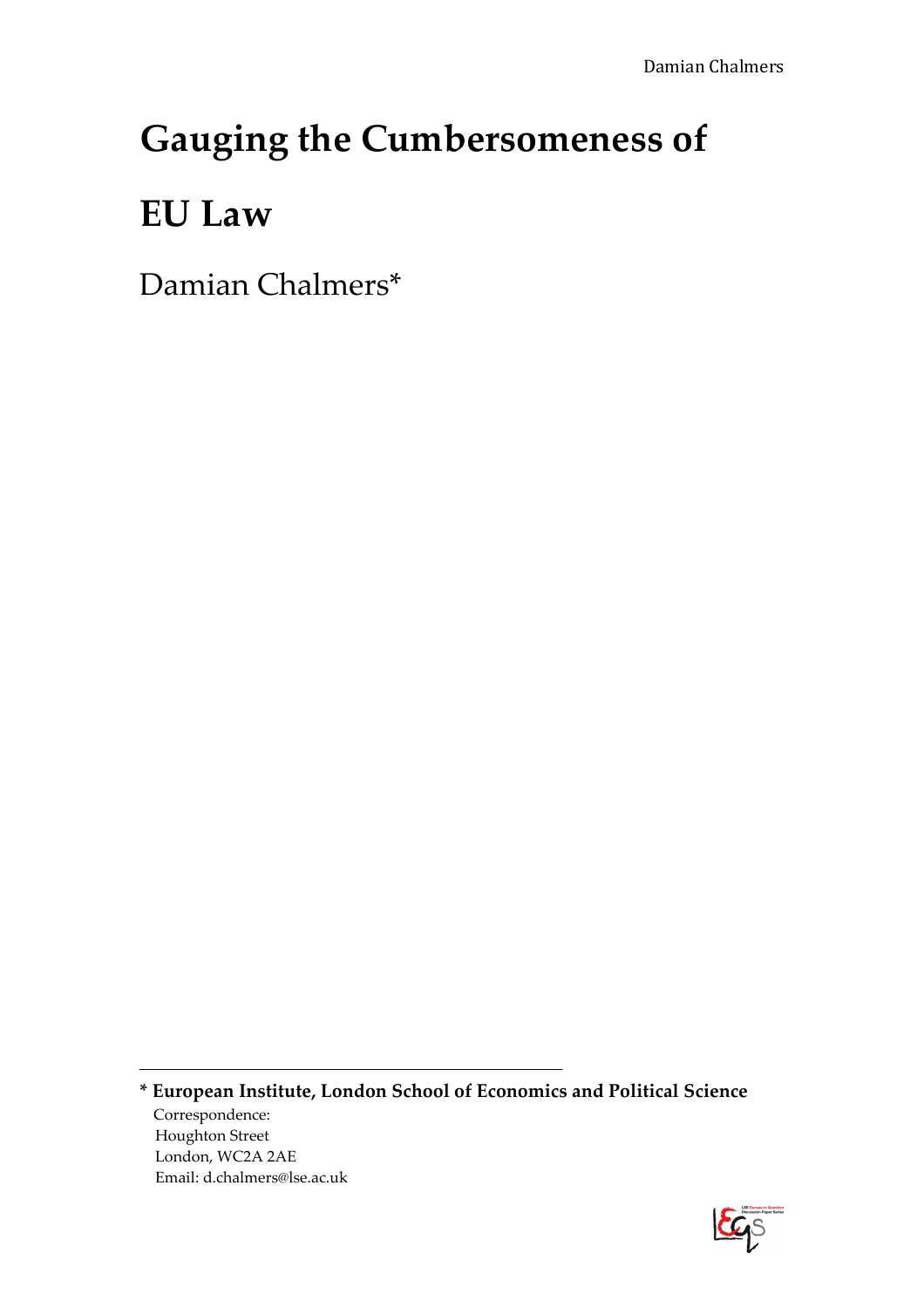## Table of Contents

| 1. Introduction                                   | $\mathbf{1}$ |
|---------------------------------------------------|--------------|
| 2. A European Eudaimonia                          | 3            |
| 3. The Qualities of European Eudaimonia           | 8            |
| 3.1. European Eudaimonia:                         |              |
| Realising the Otherwise Unrealisable              | 9            |
| 3.2. The Irredeemability of European Eudaimonia   | 13           |
| 3.3. The Politics of the European Eudaimonia      | 15           |
| 3.4. The Justice of the European Eudaimonia       | 18           |
| 4. The Claims of European Eudaimonia              | 21           |
| 4.1. A Narrow Range of Entitlements               | 22           |
| 4.2. The Unfair Distribution of Entitlements      | 26           |
| 4.3. Subjection to Unimaginable Risks             | 27           |
| 4.4. The Responsibilities of the European Subject | 32           |
| 5. Conclusion                                     | 36           |

A version of this paper will be published in (2009) Current Legal Problems.

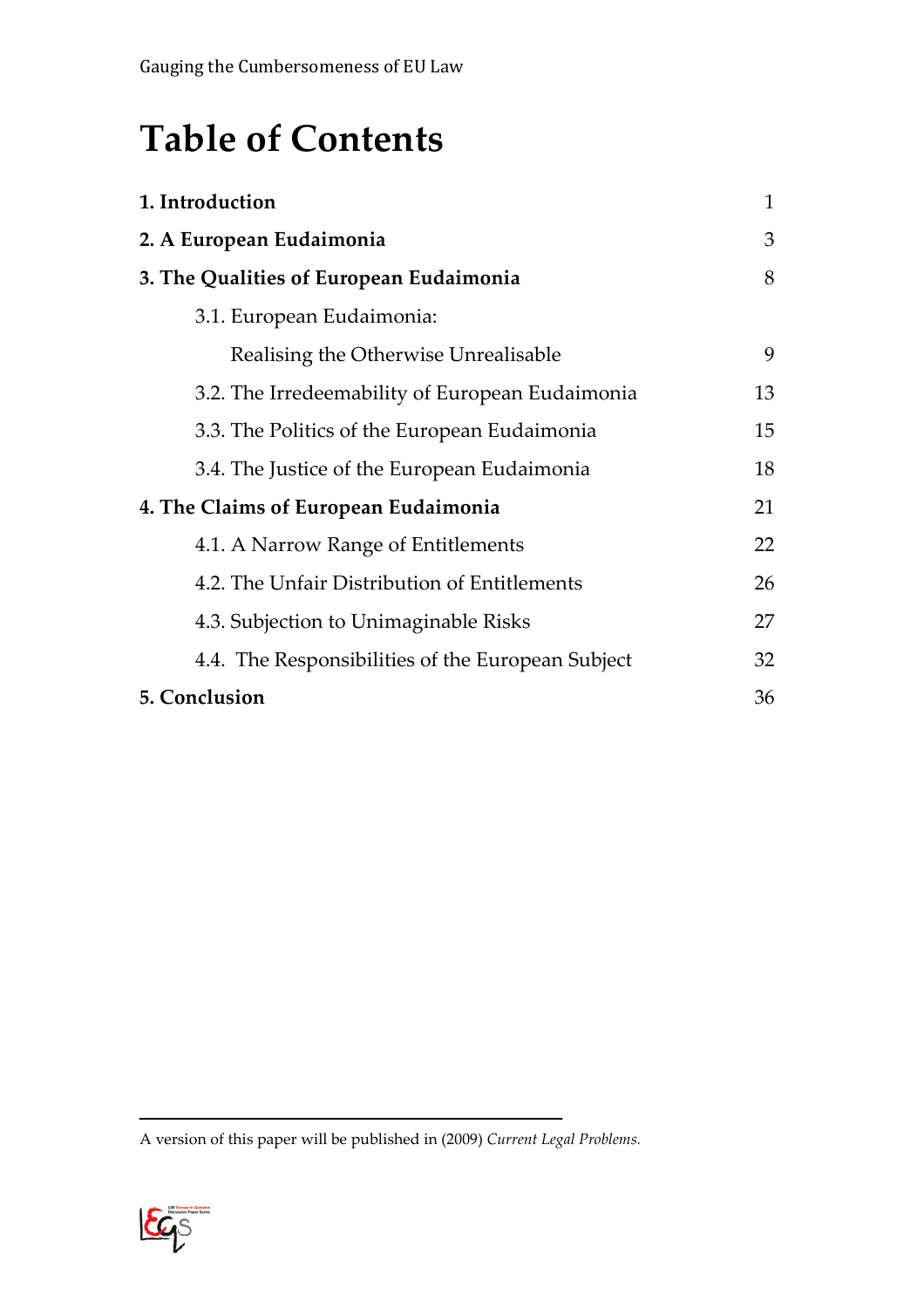## 1. Introduction

Europe matters. We know it matters because whenever reference is made to the presence of an EU provenance, lay perceptions of a legal provision change. Debate shifts to its general economic costs, $1$  the economic benefits or costs for particular individuals;<sup>2</sup> how it threatens or reinforces perceptions of nationhood;<sup>3</sup> and the degree of national political unity or disunity it generates.<sup>4</sup> These extra associations constitute the cumbersomeness of EU law. They are the added significance or resonance attributed to a provision simply by virtues of its having an 'EU' tag. How to explain them? They cannot be said to emerge simply by reason of EU law's imposing too high regulatory costs, being culturally insensitive or politically divisive. These may be true of individual provisions but there is an inversion of cause and effect in such assertions as they beg the question as to the standards by which EU law is judged and why these standards are such powerful frames in its evaluation. Explanations referring to the 'foreign-ness' of EU law are equally unsatisfactory. This quality may impose higher duties of justification on EU law but its presence can say little about the content of EU law's associations.

Integration' (2005) 6 EUP 419; M. Gabel & K. Scheve, 'Mixed Messages: Party Dissent and Mass Opinion on European Integration' (2007) 8 EUP 37.



 $\overline{a}$ <sup>1</sup> D. Chalmers, 'The Positioning of EU Judicial Politics within the United Kingdom' (2000) 23 West European Politics 169, 188-190.

<sup>2</sup> M. Gabel, 'Public Opinion and European Integration: An Empirical Test of Five Theories (1998) 60 Journal of Politics 333. J. Schild 'National v. European Identities? French and Germans in the European Multi-Level System'(2001) 39 JCMS 331; T. Christin, 'Economic and Political Basis of Attitudes toward the EU

in Central and Eastern European Countries in the 1990s' (2005) 6 EUP 29.

<sup>3</sup> J. Medrano, Framing Europe: Attitudes to European Integration in Germany, Spain, and the United Kingdom (2003, Princeton University Press) Chapters 3 & 9; A. Menéndez-Alarcón, The Cultural Realm of European Integration: Social Representations in France, Spain, and the United Kingdom (2004 Westport, Conn); C. Kentmen, 'Determinants of Support for EU Membership in Turkey: Islamic Attachments, Utilitarian Considerations and National Identity' (2008) 9 EUP 487 <sup>4</sup> L. Hooghe & G. Marks, 'Calculation, Community and Cues: Public Opinion on European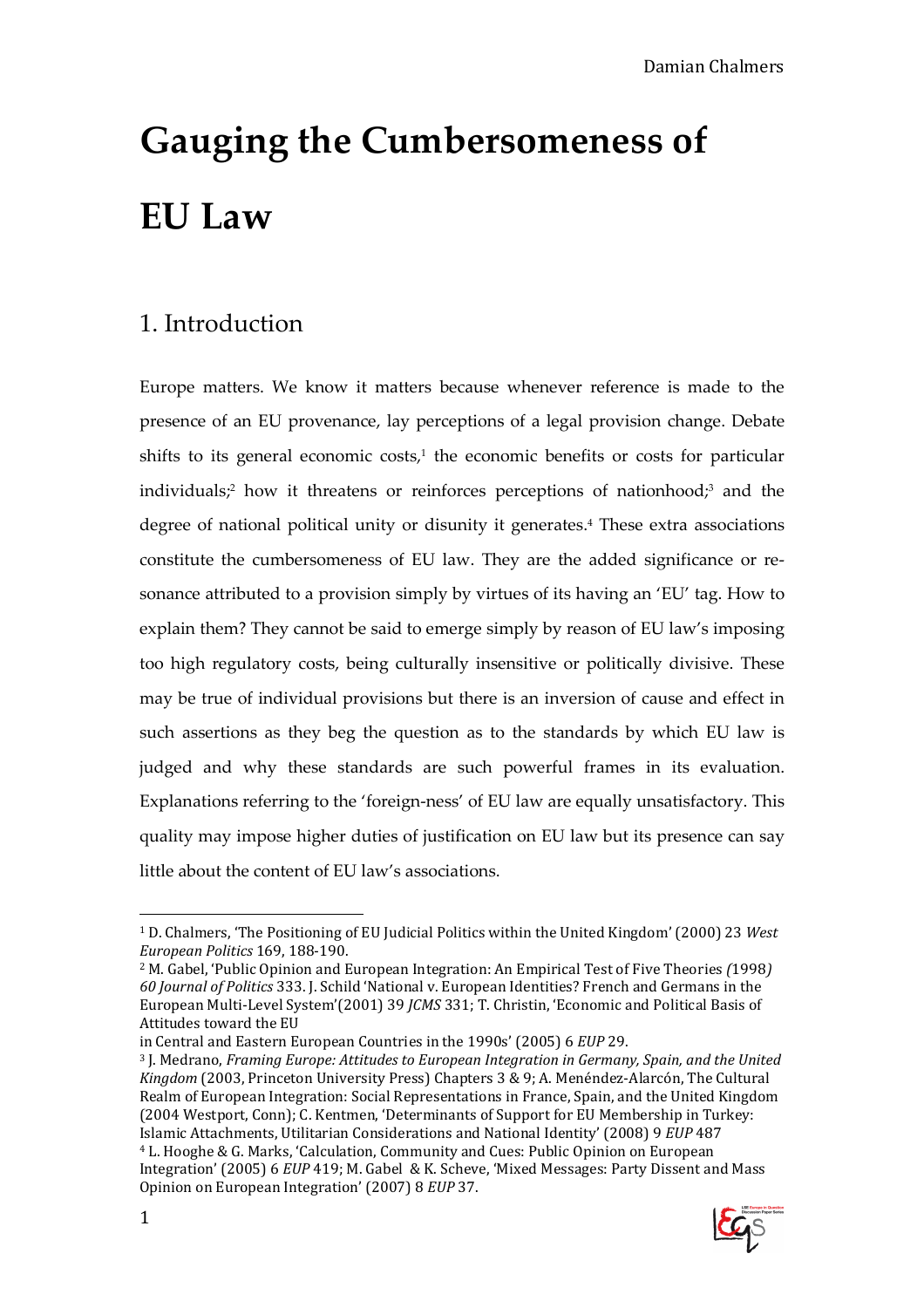Instead, it will be argued that this cumbersomeness can only be understood by reference to the claims that EU law makes about itself. For, whilst subjects' understandings of how EU law acts on them may be as heterogeneous as the human psyche and the legal contexts to which EU law contributes, in all circumstances EU law must perform certain common tasks. It must justify reasons for its presence, put forward qualities by which subjects can identify it and seek to bring about changes in its subjects' behaviour.

To undertake these tasks, EU law must make claims about itself. It must set out what counts as a justification; with what it identifies itself and the behavioural ethos to which it appeals. Such claims are centred, it is argued, on a European *eudaimonia* which requires EU law is to grant individuals the structures, entitlements, responsibilities and protection to make better and more successful lives for themselves.<sup>5</sup> This idea of self-betterment underpins the justification for any EU legal norm; the sense of what any EU legal norm is about and the instruction that EU law provides to its subjects to how to handle their lives. The first half of this essay considers the distinctive features of this eudaimonia of EU law. It will be argued that not only there is a particularly intense relationship between it and EU law but that this eudaimonia imposes ambitious and irredeemable demands of EU law. If these elements are shrill and exigent, a further dimension of this eudaimonia is that it has not got to grips with the tensions and conflicts generated by these demands. For it is characterised by a conception of politics, which, it shall be argued, sets irresolvable terms of contestation but which simultaneously territorialises and entrenches that contestation, and by a conception of justice, which generates further alienation through the restricted nature and formality of its vision.

This eudaimonia also provides a vision of how EU law is to govern its subjects and the entitlements and claims it can ask of them. The second half of this essay considers these. It will be argued that EU law's eudaimonia has led to its providing few

<sup>5</sup> The term is first found in Aristotle's Nichomachean Ethics. It means happiness as a state that is secured by rational and virtuous activities premised on an adequate supply of entitlements and resources. Aristotle, Nichomachean Ethics (1905, transl W. Ross, Clarendon, Oxford), Book I, paras. 4- 7.

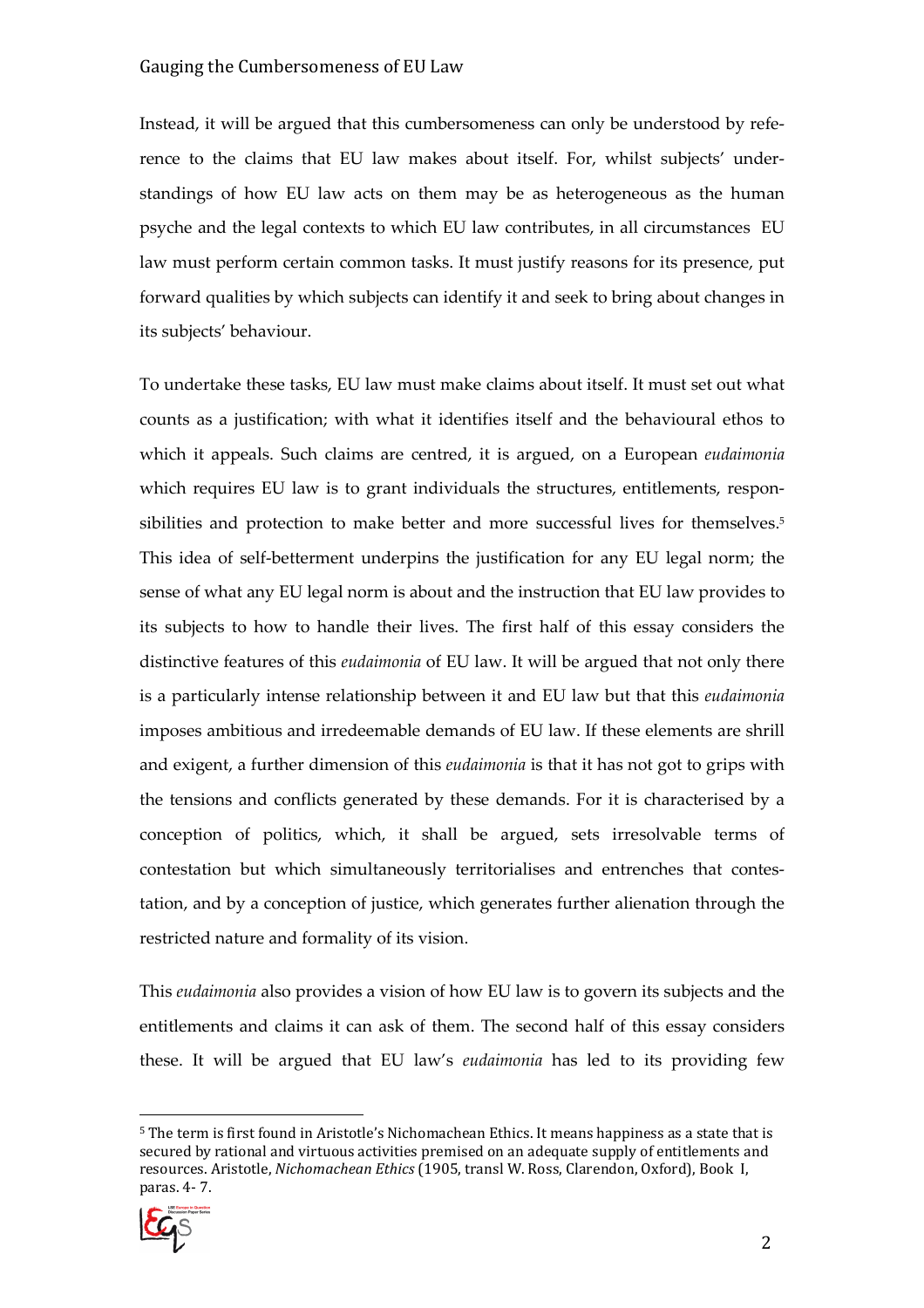entitlements whilst making many claims on its subjects. The need to offer something that cannot be offered by national law has led to EU law offering a very limited, unevenly distributed number of legal entitlements as most entitlements can easily be granted by national law. By contrast, the claim to regulate better than national law had led to EU law having to govern the most distant types of risks across a wide array of activities. It casts a cold hand across us, requiring us to consider dangers which are particularly difficult to gauge and which are thus hog-wired by anxiety.

A project demanding a lot, directly granting a little and always reminding us of our insufficiencies generates the style of reactions described at the beginning. Individuals may react by retreating into themselves, asking what is in it 'for me' or turning to false gods. None of this is to damn EU law. We are maybe condemned to seek better lives and EU law is simply a strong institutionalisation of this, which, notwithstanding these effects, brings many goods when viewed from a distance. But it does suggest that a central mission for EU law is not simply to better our lives but to mediate the cruelty of this by allowing individuals not just to lead better lives but to develop and realise accounts of their lives that they perceive as their own rather than set out for them.

## 2. A European Eudaimonia

To consider this eudaimonia less abstractly and in more detail, this essay examines three 2008 legislative proposals – those on carbon capture storage (CCS), patients' rights in cross-border health care (PR), and the provision of food information to consumers (FI) - which were chosen because of their significance and difference.<sup>6</sup>

 $6$  The first two were mentioned in the 2008 programme as strategic initiatives, EC Commission, Commission Legislative and Work Programme 2008, COM (2007) 640, 14. The proposal on food information was in the 2007 Work Programme but only put forward in early 2008. It is one of the most significant 'simplifying' measures. EC Commission, Commission Legislative and Work Programme 2007, COM (2006) 629, 32

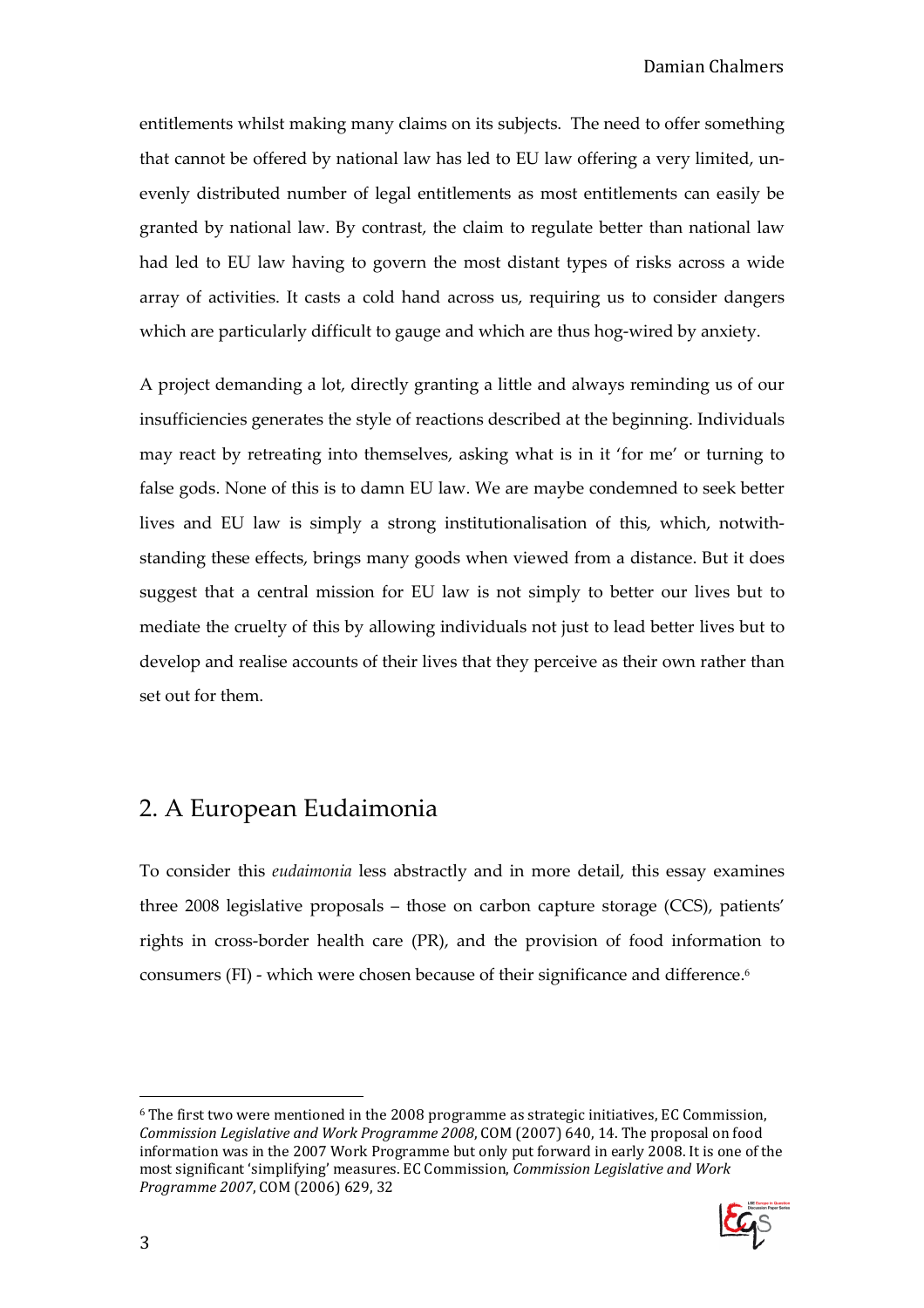The CCS proposal is concerned with the aversion of catastrophe on a global scale. <sup>7</sup> It forms part of a strategy to reduce EU carbon dioxide emissions by 30% by 2020 from 1990 levels. To that end, it is anticipated that twelve large-scale demonstration plants will be built by 2015 to 'capture' emissions and store them underground.<sup>8</sup> The proposal is concerned with regulation of these plants. It is about ecological risk and Man's relation to Nature. The risks are heterogeneous - those associated with emission of CO2 into the atmosphere, but also those associated with the contamination of the CO2 and those associated with leakage.

The PR proposal<sup>9</sup> consolidates the case law of the Court of Justice allowing EU nationals to seek publicly funded health care in another Member State where such care could not be provided within their own within a reasonable period of time.<sup>10</sup> This pre-existing legal framework sets expectations so that a central debate in the proposal is whether an individual should still have to wait a reasonable period before seeking treatment abroad.11 The subjects of the proposal are wide-ranging as entitlements are all given to all persons who might be seeking medical treatment and are entitled to these as social benefits in their State of affiliation. The substance of the proposal is about the conferral of a social right, the right to transnational health care, rather than the regulation of ecological risk. Redistributive questions are thus strongly to the fore, as something, health care, traditionally considered a collective good, unitary and territorial, is unbundled and made a series of individual rights.<sup>12</sup>

<sup>&</sup>lt;sup>12</sup> The Commission is quick to argue that the proposal will only have a limited effect on the organisation and budgets of domestic health care, observing that over 90% of health care needs in the EU will be met by domestic systems. EC Commission, Ibid, 8. It quotes the estimates of unmet medical need provided by the European Statistics on Income and Living Conditions..



<sup>7</sup> EC Commission, Proposal for a Directive on the geological storage of carbon dioxide and amending Council Directives 85/337/EEC, 96/61/EC, Directives 2000/60/EC, 2001/80/EC, 2004/35/EC, 2006/12/EC and Regulation (EC) No 1013/2006, COM (2008) 18 (CCS proposal). <sup>8</sup> On this see EC Commission, *Limiting Global Climate Change to 2 Degrees Celsius, The way ahead* for 2020 and Beyond, COM (2007) 2, 5-6.

<sup>9</sup> EC Commission, A Community framework on the application of patient's rights in cross-border health care, COM (2008) 414 (PR proposal).

<sup>&</sup>lt;sup>10</sup> The most recent case in a long line is Case C-372/04 Watts v Bedford Primary Care Trust [2006] ECR I-4325, para 120.

<sup>11</sup> PR proposal, article 6.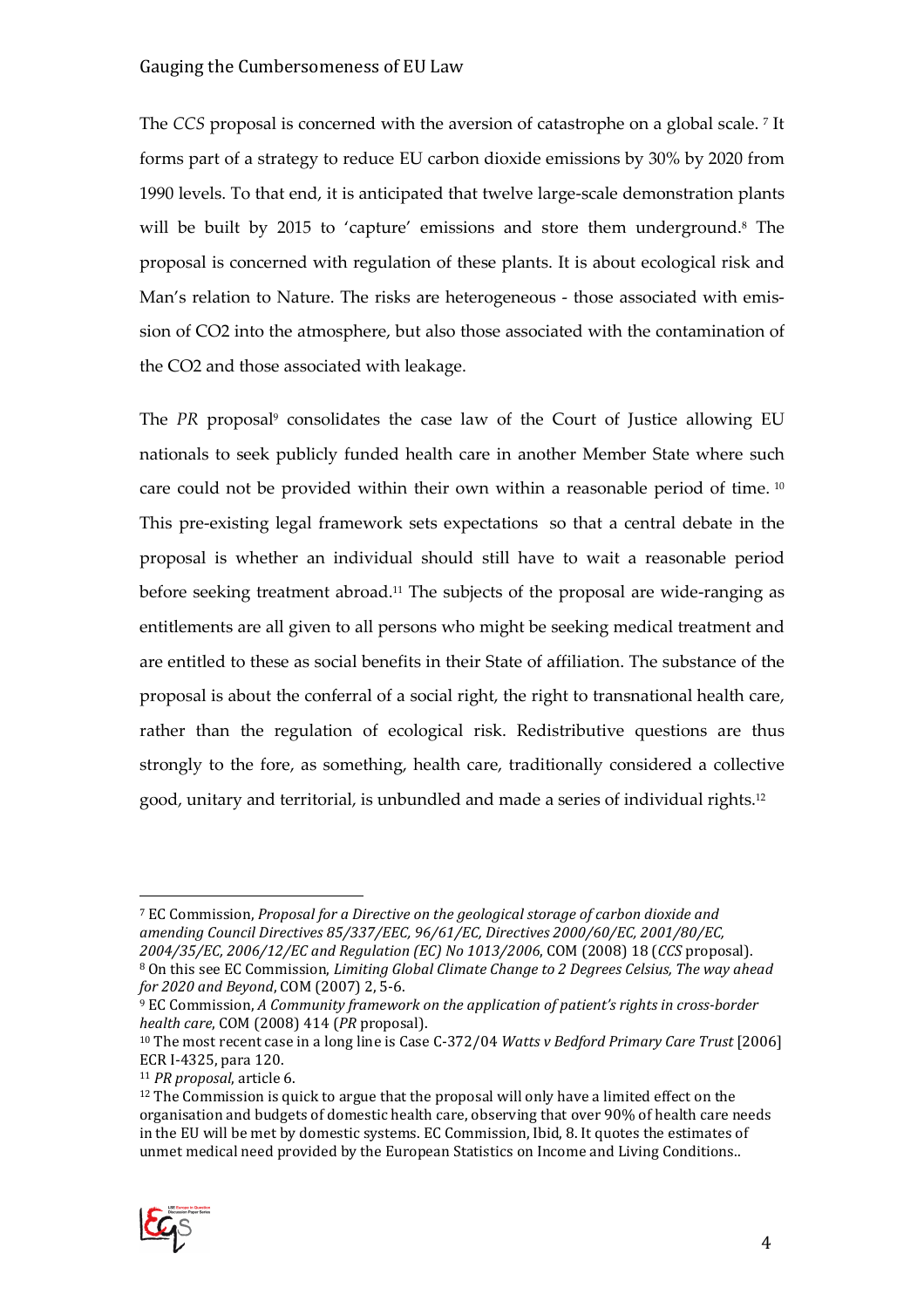The FI proposal is, in turn, distinctive.13 The substance of the proposal is consumer rights with the central innovation being more detailed nutrition labelling requirements so that it will be mandatory to declare energy, fat, saturates and carbohydrates levels in food.14 Like the PR proposal, it takes place within the framework of a settled EU legal background. This is, however, that of detailed legislation with the proposal bringing together eight pieces of legislation. Whilst wide-ranging, it grants few, if any, directly effective entitlements to individuals. By contrast, extensive responsibilities are placed on the food industry.<sup>15</sup> The transnational economic dimension is more pressing than the other two proposals with intra-EU trade estimated to account for 75% of all food trade within the EU.16 Another feature of this proposal is that it occurs in a field – unlike the other two - already governed extensively by EC law where national food information laws are considered the exception, and therefore may only be adopted if they meet the conditions of the proposed Regulation.<sup>17</sup>

How to look for commonality amongst such diversity? It is not unusual for common principles to be sought in heterogeneous laws which nevertheless enjoy the same formal pedigree. At the beginning of his Clarendon Law Lectures, Justice Breyer stated:

> 'The United States is a nation built upon the principles of liberty. That liberty means not only from freedom from government coercion but also the freedom to participate in the government itself.'<sup>18</sup>

Whether that is the case for the United States, these forms of liberty do not seem to be pivotal to informing and contouring the content of these legislative proposals. Instead, all proposals are concerned with securing the well-being of the EU citizenry. The CCS proposal's objective is 'permanent containment of CO2 in such a way as to prevent or reduce as far as possible negative effect on the environment and any



<sup>&</sup>lt;sup>13</sup> EC Commission, Proposal for a Regulation on the provision of food information to consumers, COM (2008)40 (FI proposal).

<sup>14</sup> FI proposal, articles 29-34.

<sup>15</sup> FI proposal, article 1(3).

<sup>16</sup> Ibid., 9.

<sup>17</sup> FI proposal, articles 37-43.

<sup>18</sup> S. Breyer, Active Liberty (2008, OUP) 9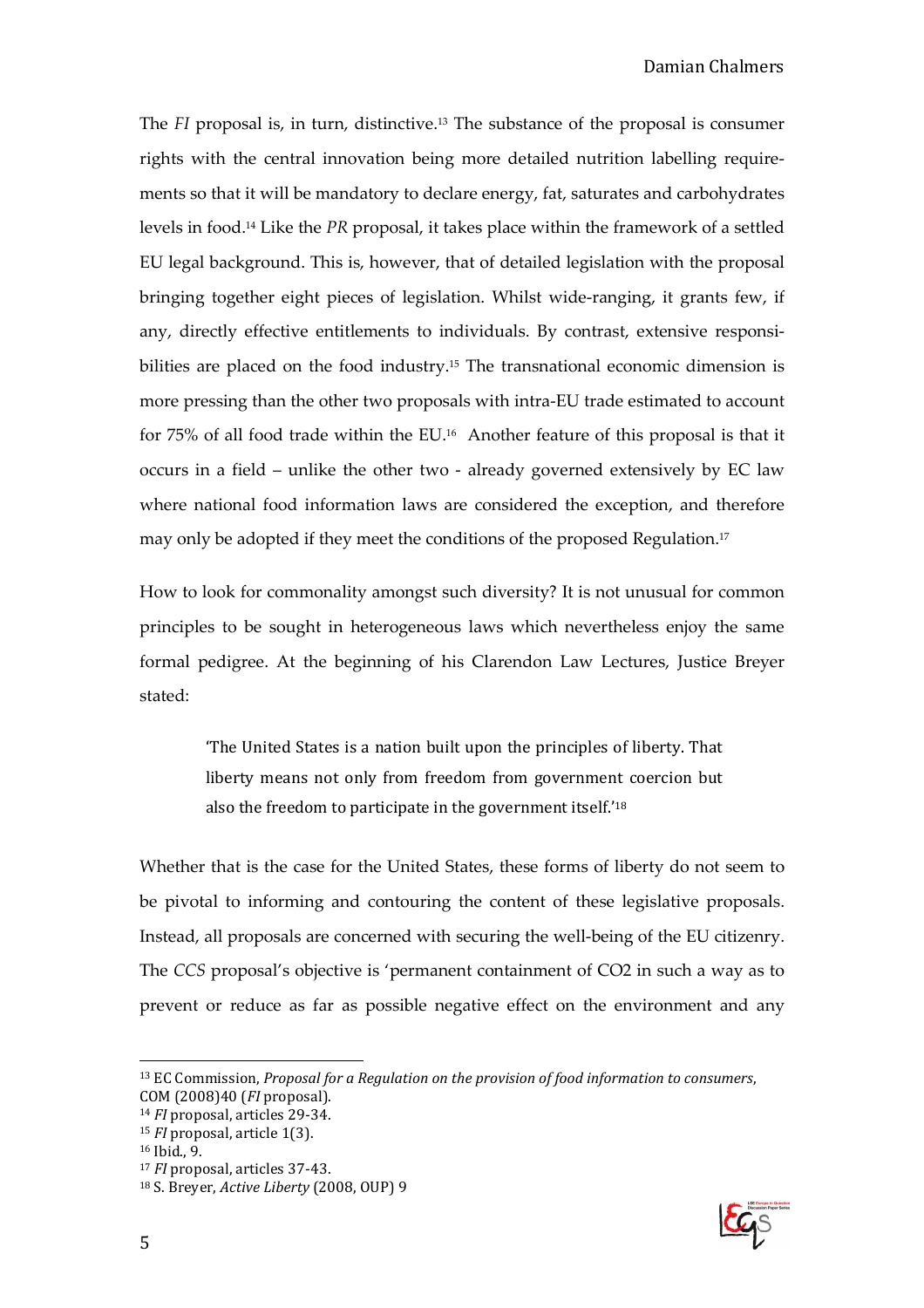resulting risks to human health.'19 The PR proposal seeks to establish 'a general framework for the provision of safe, high quality and efficient cross-border health care.' 20 The FI proposal is to provide the 'basis for the assurance of a high level of consumer protection in relation to food information, taking into account the difference in the perception of consumers and their information needs whilst ensuring the smooth functioning of the internal market.<sup>'21</sup>

It is a particular form of well being that is being sought here. It is neither pleasure for EU citizens nor fulfilment of their desires nor securing of their contentment.22 It is closer to the Aristotelian notion of eudaimonia - a form of self-fulfilment in which we flourish through exercising our human activities.<sup>23</sup> EU law becomes something enabling its subjects to fulfil their capacities to lead a successful and prosperous life. This life is not simply about flourishing but also about virtue as the idea of a prosperous life cannot readily be disentangled from that of a good life in the proposals.

The mission, therefore, at the heart of the FI proposal is to enable consumers to make more informed choices. Yet the information is not on the addictive qualities of food or how it can contribute to hallucinogenic experiences or be made into explosives or poisons. It is provided to enable consumers to lead healthy and ethical lives. The proposal, therefore, states that the information is a basis for consumers 'to make safe use of food, with particular regard to health, economic, environmental, social and ethical considerations.'24 Food choices are not therefore just about the avoidance of allergens or salts but also about active contribution to a better society. Moreover, a process of identity-formation is to take place in the process. Provision of nutrition

<sup>24</sup> FI proposal, article 3(1).



<sup>19</sup> CCS proposal, article 1(2).

<sup>20</sup> PR proposal, article 1.

 $21$  *FI* proposal, article 1(1)

 $22$  An accessible and useful account of the literature on well-being can be found in D. Haybron, The Pursuit of Unhappiness: The Elusive Psychology of Well-Being (2008, OUP) 33-37.

<sup>23</sup> Supra n.5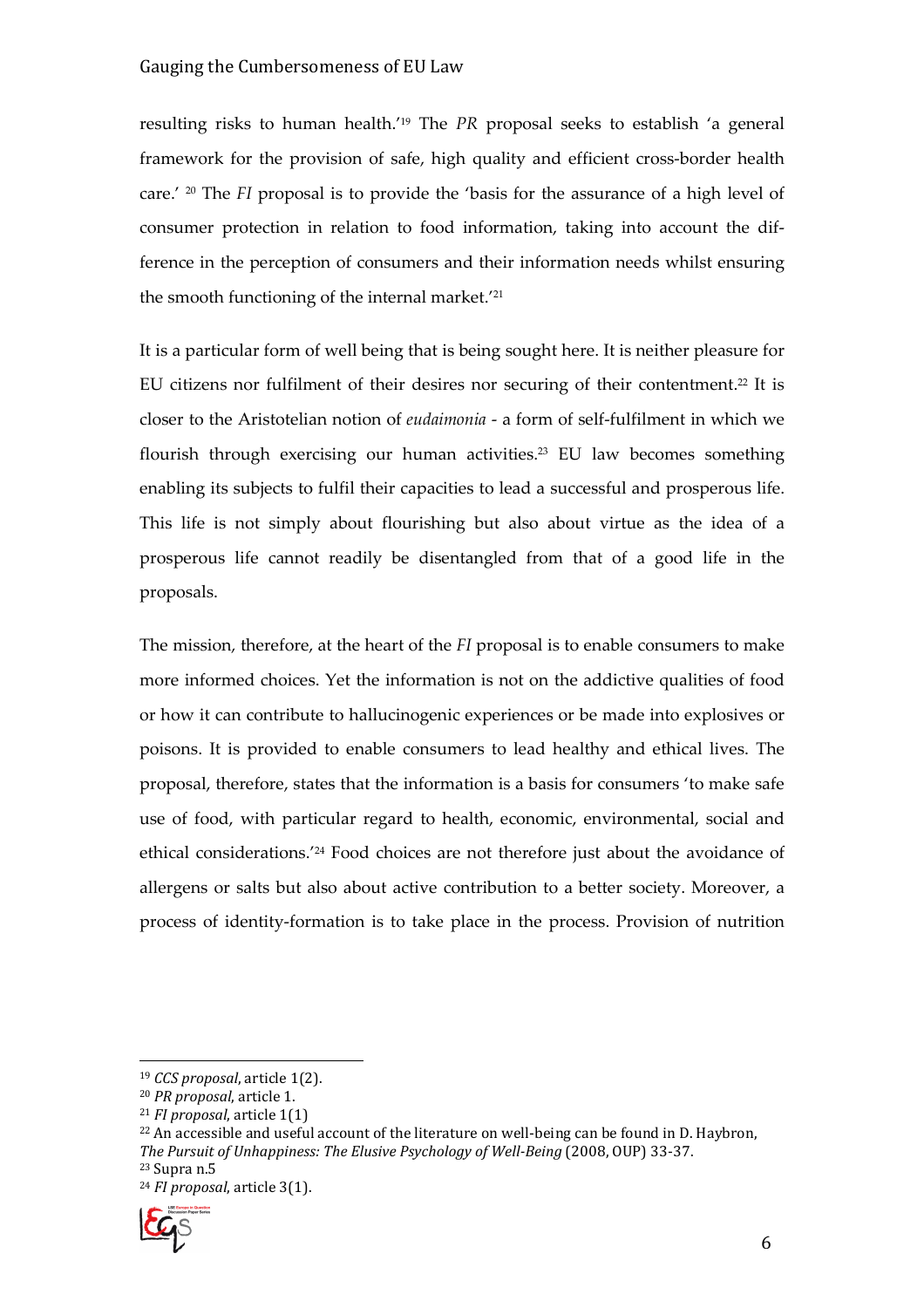information is seen as central to educating the public in that form and heightening awareness of the issue.<sup>25</sup>

The PR proposal follows a similar logic. The patient is to be an active guardian of her own health shopping around the single market for the best provider. She has both a freedom and a certain responsibility to secure the most healthy life for herself. For, if she does not, EU law provides no alternatives as to who will take care of it. The proposed Directive is therefore, inter alia, concerned to secure her accurate information about health care, clarity about the reimbursement rights, appropriate standards of care across the Union and administrative rights in her state of affiliation which allow her a quick decision to go abroad for treatment.<sup>26</sup> It is about enlarging the possibilities for EU citizens to secure a healthy life for themselves by enabling them to make reliable choices about the quality of care provided for them and providing the administrative and financial support for those choices. However, this active citizenship does not extend to destabilising the principles on which medical care is allocated where the perceived benefit is more contentious. They cannot seek treatment therefore that is not classified as a benefit in their State of affiliation, either because it is too costly or because its medical efficacy or ethics is challenged.<sup>27</sup>

The relationship between carbon capture and storage, an expensive, limited and tightly regulated process, and this idea of eudaimonia seems less apparent. Yet scratch below the surface and a similar story emerges. It is a technology central to the combating of climate change, a priority of the Sixth Environment Action Programme.28 This programme seeks to decouple environmental pressure from economic growth and integrate ecological protection, balanced social development and economic prosperity of sustainable development in which each is valued and reconciled with the others.<sup>29</sup> The CCS proposal is not therefore about the imposition of some eco-centric straitjacket but allowing us to prosper according to received under-

<sup>25</sup> Ibid., Preamble, alinea 32.

<sup>26</sup> PR proposal, articles 5-10.

<sup>27</sup> PR proposal, article 6(1)

<sup>&</sup>lt;sup>28</sup> Decision 1600/2002/EC, laying down the Sixth Community Environment Action Programme, OJ 2002, L 242/1. 29 Ibid, Preamble, alinea 6-8.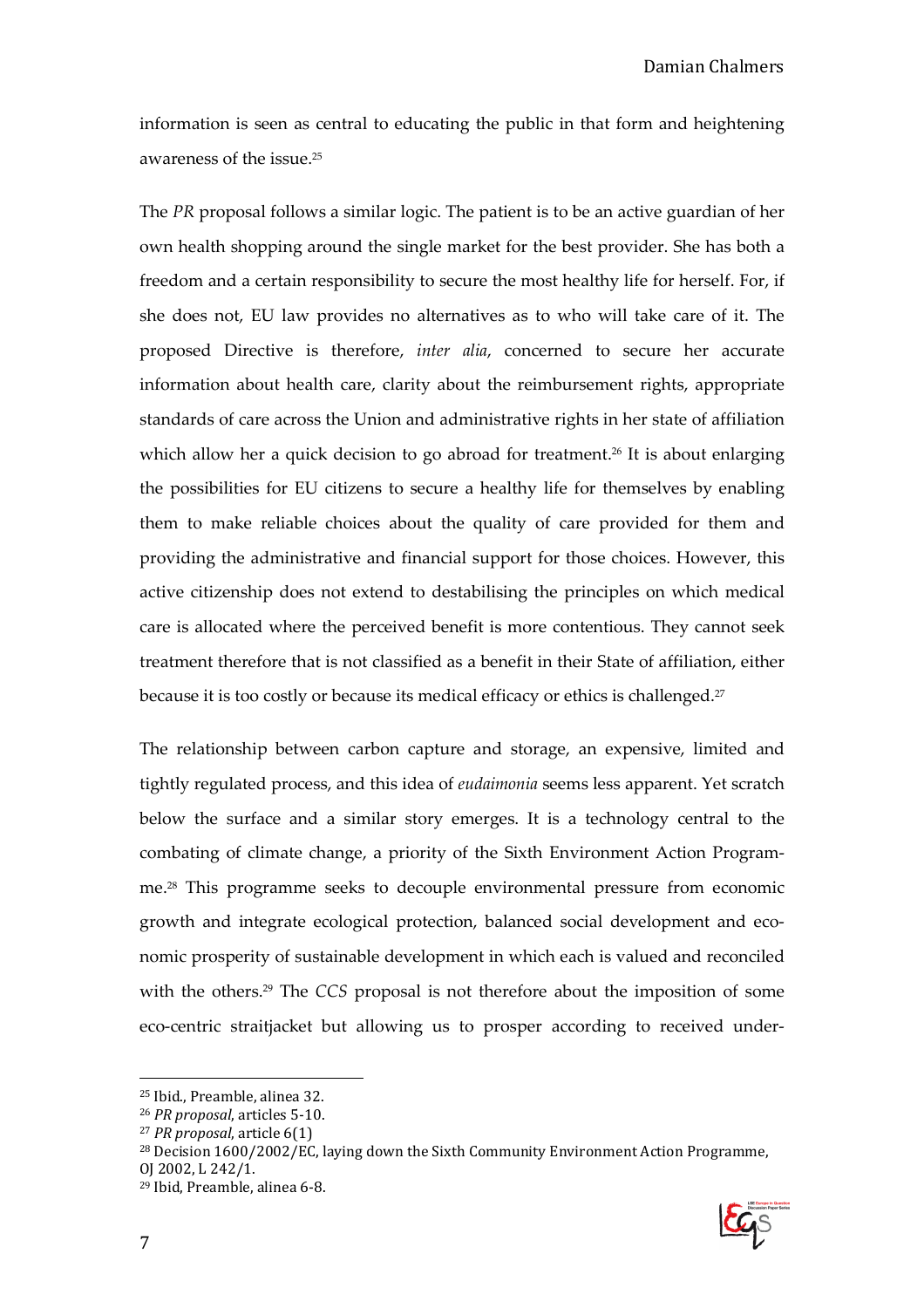standings, albeit adapted to new ecological sensitivities. Its benefits are seen not only to be combating climate change but also contributing to the security of energy supply and to innovation and competitiveness.<sup>30</sup> To be sure, these goods are not individualised in the same way as the other two proposals but that is only because this proposal is underpinned by assumptions about the operations of the liberal market economy. Debates therefore revolve about the effects of this technology on individual energy bills and the liability of operators in case of mishap.<sup>31</sup>

### 3. The Qualities of European Eudaimonia

But is not eudaimonia at the heart of all modern government? It may be but eudaimonia is not about a politics of affect or politics of happiness. It is about combining a politics of virtue with a politics of success in which demands of government, society and the citizen are made to be ever better. This perfectionism leads to an escalation of expectations of government and of the citizen that will not only never be met but can also generate perceptions of breakdown or crisis.32 In national systems, this vicious cycle is broken by the crucial distinction between state and government, which cuts across it in two important ways.

First, the distinction enables politics and competition for office to be the traditional palliative for the onset of a breakdown as it enables citizens to vote in or vote out governments without exiting from the political system of the state. If a government fails to meet expectations or the type of better life is too demanding or has too many costs, voters try a different medicine with a new government. They still remain part of the state, however. The personalisation of the process enables citizens to believe that their national political system can deliver a better life over time as it offers the regular possibility for political renewal. Yet, as has been remarked for some time, this

<sup>32</sup> D. Haybron, supra n. 22 provides a particularly strong critique at 159-170



<sup>30</sup> CCS proposal, 3.

<sup>31</sup> ICF, Analysis and Interpretation of responses from the carbon capture and storage internet consultation: Submission to the European Commission (2007, ICF International, London) 12-13 & 24-26.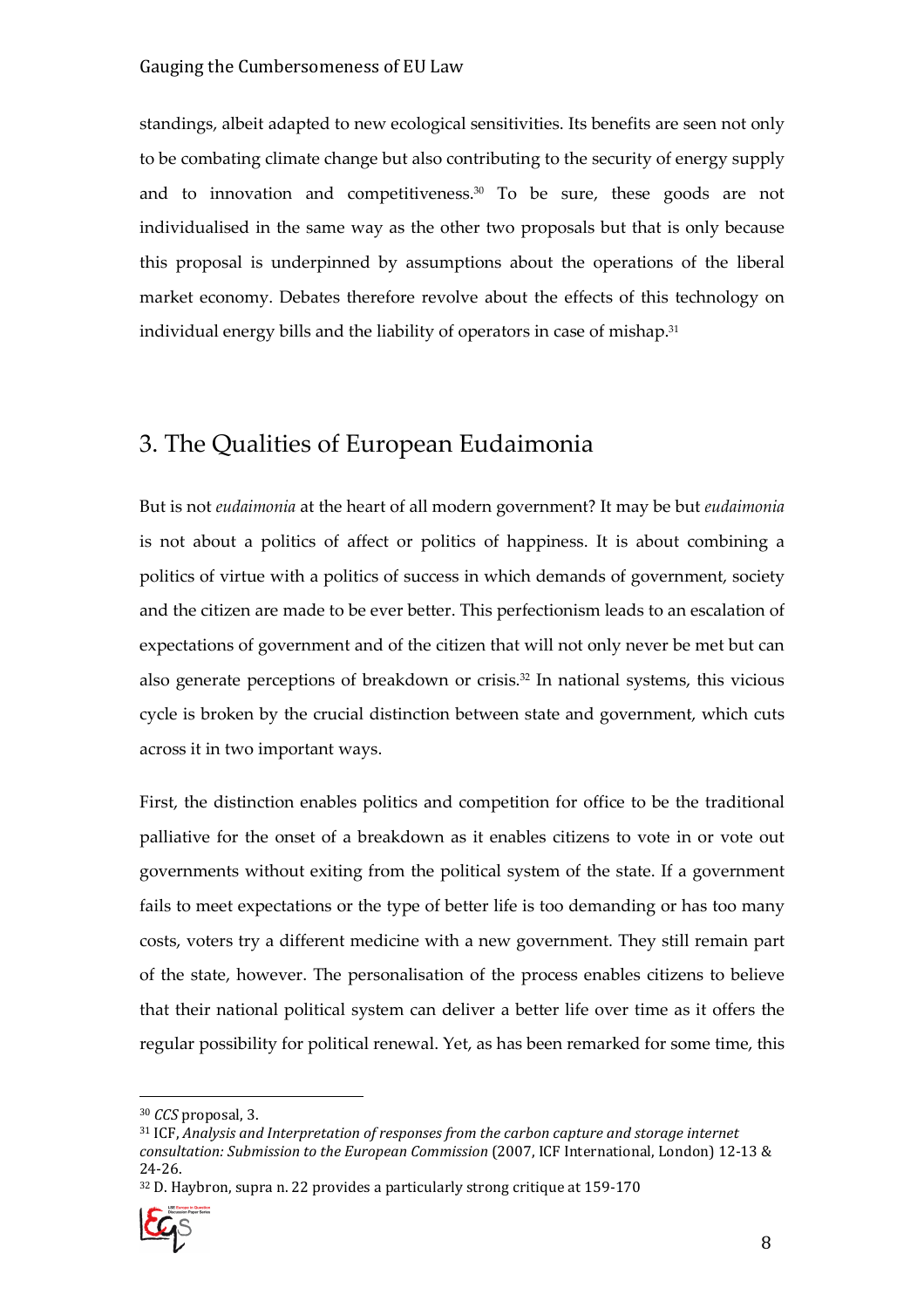possibility to 'kick the rascals' out does not exist in the same way within the EU political system.33 This absence not only weakens political accountability, but, more importantly for the purposes of this essay, deprives the EU of the possibility of political catharsis with all the possibility for renewal of belief offered by that.

Secondly, the idea of the nation state carries with it the idea of a 'community of fate'. It is a community of strangers bound by a certain legacy. This legacy may generate a set of symbols or values for which citizens are willing to commit considerable sacrifices. Equally importantly, it generates a pragmatism by placing citizens in an institutional context which they simultaneously recognise as making them who they are but which also requires them to acknowledge limits on what is attainable. Put crudely, a British national would recognise the National Health Service as central to British political identity. Yet if it is a monument to the British political system, its historic under-funding compared to other Western health systems calibrates expectations accordingly. Nobody expects a British politician to realise German standards of public health care within a term of office. This absence of legacy catches EU law in a double bind. It compels it to offer more to compensate for the absence of affective ties whilst stripping away the historical context that could regulate expectations. The consequence is a heightened dependence on a eudaimonia, which is of a different scale and intensity, it will be argued, to the national one.

#### 3.1. European Eudaimonia: Realising the Otherwise Unrealisable

The Union competes with other tiers of government for the exercise of legislative power and must always show that, by virtue of the scale or imperative of the problem, it is best placed to address the problem.34 This competition is legally forma-

<sup>34</sup> On the strength of this see G. Morgan, 'European Political Integration and the Need for Justification' (2007) 14 Constellations 332. See also the distinction made between performance legitimacy and polity legitimacy in N. Walker, 'Constitutionalizing Enlargement, Enlarging Constitutionalism' (2003) 9 ELJ 365, 368-370.



<sup>33</sup> The point was made early on in J. Weiler, 'To be a European citizen – eros and civilisation' (2007) JEPP 4 495, 513-514. The strongest recent argument on how to hog-wire political competition more pervasively into the EU political system is in S. Hix, What's Wrong with the European Union and How to Fix It (2008, Polity, Oxford).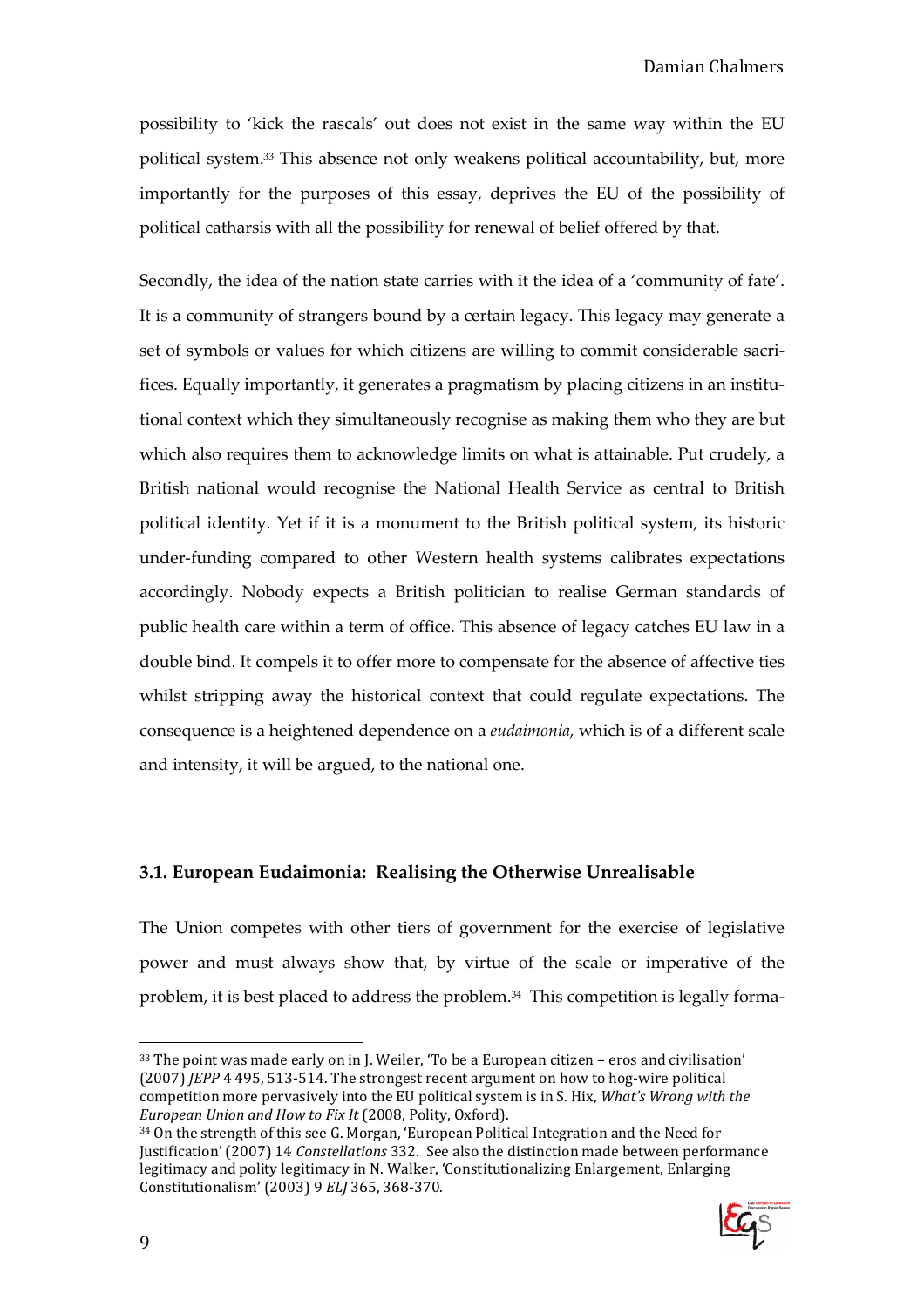lised through the duty to demonstrate compliance with the subsidiarity requirement.35 This contest is, moreover, a perennial one that takes place not only at the moment of adoption of a law but throughout its lifecycle as there is a continual need for justification and an ongoing possibility of review.36 The goods realised by EU law must therefore be goods that are and continue to be otherwise unattainable by these other tiers of government. This is not a simple question of scale in which EU law is able, for example, to counter trans-boundary effects in a way not possible through unilateral domestic action. EU law must also make a claim that it is ideologically best suited to realising this level of *eudaimonia*. It must show not simply that it is big enough to realise certain goods but also that it is good enough to do so through its legal and political propensities. Academics refer to the Union as a 'special area of hope', $37$  an institutional expression of cosmopolitanism $38$  or a special place for civic solidarity.39 Resonant statements are made in EU mobilising documents about realising an unprecedented range, scale and standard of goods. $^{40}$ 

This percolates through to the micro-level in the style of justification and reflexivity shown in each of the proposals. The central justification for the CCS proposal is that national action cannot secure a sufficiently high level of 'environmental integrity'. In

<sup>&</sup>lt;sup>40</sup> The Treaty of Lisbon amends the TEU so that the Treaty is now to draw inspiration 'from the cultural, religious and humanist inheritance of Europe, from which have developed the universal values of the inviolable and inalienable rights of the human person, freedom, democracy, equality and the rule of law' OJ 2007, C306/10. The European Union Charter of Fundamental Rights and Freedom seeks to assemble and synthesise fundamental rights and freedoms from an unprecedented array of documents - the constitutional traditions and international obligations common to the Member States, the TEU, the ECHR, the Social Charters adopted by the Community and by the Council of Europe and the case-law of the Court of Justice and of the European Court of Human Rights (fifth paragraph of the Preamble). OJ 2000, C 364/1. Perhaps most notoriously, the Lisbon Agenda set out in 2000 the goal to be, by 2010, 'the most competitive and dynamic knowledge-based economy in the world, capable of sustainable economic growth with more and better jobs and greater social cohesion.' EU Bulletin 3-2000, I-5.



<sup>35</sup> Protocol on the application of the Principles of Subsidiarity and Proportionality, paragraph 4. <sup>36</sup> The on-going duty to justify is present in the review provisions attached at the end of most EC legislation committing the legislature to revisit the legislation after a number of years. It is now present in a more concerted manner in the 'Better Regulation' initiative. EC Commission, A Strategy for the Simplification of the Regulatory Environment, COM (2005) 535. This has led to 164 initiatives leading to removal of or Commission proposals to remove 2500 legislative acts by the end of 2007. EC Commission, Second strategic review of Better Regulation in the European Union, COM (2008) 32, 2-3.

<sup>37</sup> A. Ferrara, 'Europe as a "Special Area for Human Hope"' (2007) 14 Constellations 315. <sup>38</sup> Z. Baumann, Europe: An Unfinished Adventure (2004, Polity, Cambridge); 34-38; A. Giddens, Europe in the Global Age (2007, Polity, Cambridge) 233 U. Beck, & E. Grande, Cosmopolitan Europe (2007, Polity, Cambridge) esp 6-11.

<sup>39</sup> J. Habermas, The Divided West (2007, Polity, Cambridge) 80-81.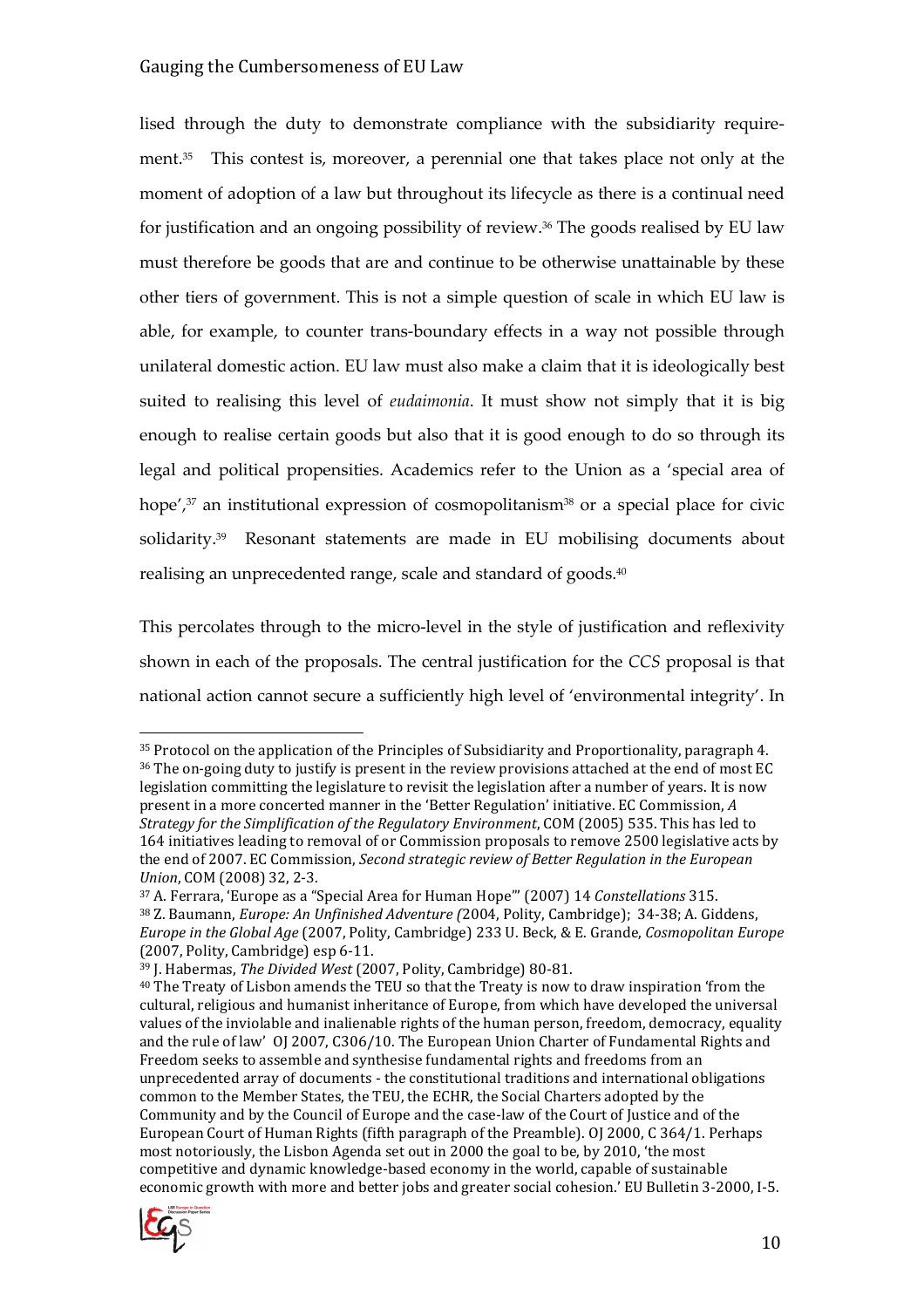other words, there is more faith in EU law to set in play the appropriate ecological checks and balances than national law.41 The justification for the FI proposal is not simply that it will realise a transnational good, the internal market, but that it will also lead to lower regulatory costs for transnational companies and secure greater equity between EU citizens through the creation of a floor of consumer rights.<sup>42</sup> Finally, the PR proposal is to establish a new transnational good, cross-border health care, which not only operates in a legally transparent framework but is high-quality, safe and efficient.<sup>43</sup>

The paradigm is not only set at an unusually high level, but EU law is also expected to demonstrate acute sensitivity to the heterogeneity of its eudaimonia. Appreciation is to be so elevated that EU law both has an awareness of when national laws are better placed to realise it and a capacity to incorporate these seamlessly within its normative schema. The FI proposal therefore allows national labelling laws to be taken for reasons relating to a limited number of public interests but these are subject to Community procedures of justification and authorisation.<sup>44</sup> In like vein, the PR proposal notes that universality, access to good quality care, solidarity have been the organising principles of national health systems across Europe. These 'overarching principles' are to be extended to patients from other Member States but not in such a way as to prioritise the latter or act to the detriment of patients in the host State.45 EU law's understanding of its *eudaimonia* must also be sensitive to its many hues and textures. All proposals are therefore subject to assessments measuring their economic, social and ecological impacts, which are, in turn, subject to procedures



<sup>41</sup> Supra n.., 6. Two other justifications are mentioned, namely the problem of transboundary storage sites and possible distortions of competition. The latter is explicitly couched as a secondary consideration, however, and the former would only justify legislation relating to transboundary sites.

<sup>42</sup> FI proposal, 9-10.

<sup>43</sup> PR proposal, 7.

<sup>44</sup> Additional mandatory national labelling laws may be adopted for reasons relating to public health, consumer protection, prevention of fraud and protection of intellectual property rights. They must be notified and justified to the Commission. If they are not approved by the Commission, the Commission's draft decision is subject to the regulatory committee procedure. FI proposal, articles 38, 42(2) & 49.

<sup>45</sup> PR proposal, Preamble, alinea 12.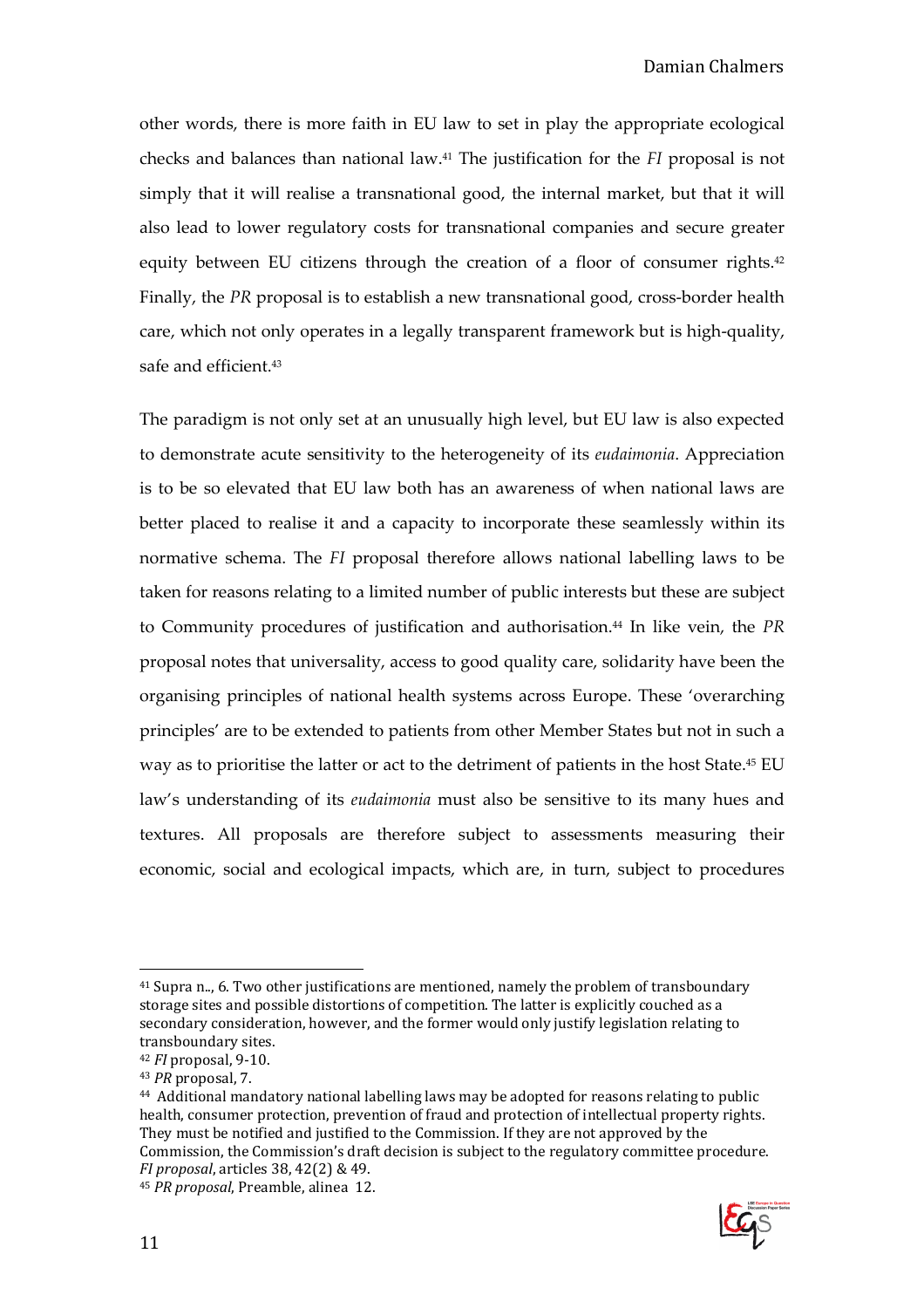verifying their own quality.46 They are to pursue multiple goods and show sensitivity to surrounding goods. Mention has already been made of the CCS proposal, which posits itself as not just about limiting emissions, but also innovation and energy security.<sup>47</sup> The *FI* proposal not only insists that labelling laws are there to enable consumers to take account of a wide array of policies<sup>48</sup> but is consistent with the Better Regulation Policy and the EU's Lisbon and Sustainable Development Strategies.49 In like vein, the PR proposal sees itself as not interfering with a number of other policies (smooth coordination of social security schemes, data protection laws or laws on the recognition of professional qualifications) and as contributing to a number of others, notably racial equality, e-health and sharing assessments of new technologies.<sup>50</sup>

To be sure, it might be said that much of this is rhetorical. Little is binding and maybe the EU does not mean what it says. Yet even such a sceptical approach would beg the question why the EU justifies and identifies itself in this way. It can only be because there is a perception that this assuages some extra need. If the response is that the polity is weak and therefore must legitimate itself in a particularly shrill and urgent way, this still begs the question as to why 'this way' was chosen and further consideration as to the consequences of the choice of binding EU law so tightly to such a demanding and multi-dimensional understanding of eudaimonia.

http://ec.europa.eu/governance/impact/docs/key\_docs/tep\_eias\_final\_report.pdf ). <sup>47</sup> CCS proposal, 3.

<sup>50</sup> PR proposal, 4-6 & 18-20. See also EC Commission, A Community Framework on the Application of Patients' Rights in Cross-Border Healthcare, COM (2008) 415, 2-3.



 $\overline{a}$ <sup>46</sup> In 2006 the Commission set up an Impact Assessment Board to monitor the quality of impact assessments. For the report of its activities see EC Commission, Impact Assessment Board Report for the Year 2007, SEC (2008) 120. The Commission has also subjected the procedures to external evaluation, The Evaluation Partnership, Evaluation of the Commission's Impact Assessment Procedures, Final Report (2007, London) (available at

<sup>48</sup> FI proposal, article 3(1).

 $49$  Ibid., 4. Indeed, read like this, it seems almost as if the CCS and FI proposals are pursuing the same regulatory objectives!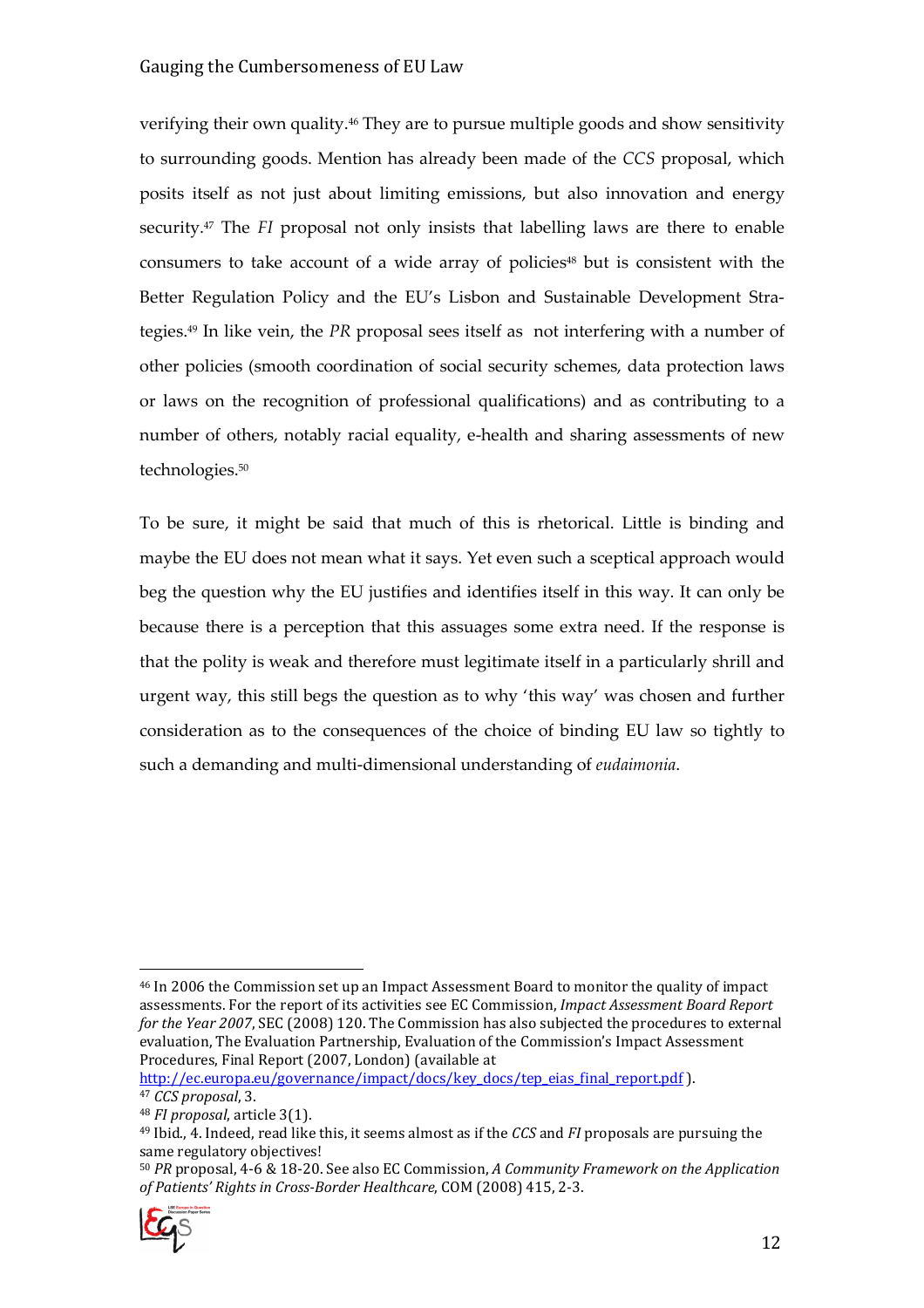#### 3.2. The Irredeemability of European Eudaimonia

A feature of such a stringent benchmark is there is no mechanism for setting limits to its ambition. The EU can, thus, never be successful enough and consequently the demands it imposes on citizens to make their lives better can never be too exigent. But there is a further twist. If EU law claims that the goods it seeks to attain cannot be realised, it also acknowledges, almost without exception, that they cannot realised by EU law alone. Indeed, as the objectives of EU law have expanded, a model has emerged in which EU law sets the ends or objectives for a policy regime whilst the means involve a wide array of international, EU, national, regional and local laws or other policy instruments. The mix can vary, and, because of this it has been subject to a wide number of appellations.51 In some cases, the mix is of one of formal EU laws and national laws and regulatory procedures. In other instances, EU law does little more than set general objectives within which Member States have considerable latitude both as to means and as to strategy. These two ends of the spectrum cannot be categorised, furthermore, according to the formal pedigree of the instrument. There are situations, on the one hand, where framework directives, devolve almost complete autonomy about not just ways and means but targets and plans to member States.52 By contrast, there are other circumstances, such as multilateral surveillance of economic policy, where soft law has been found to be highly constraining and to place tight controls on national autonomy.<sup>53</sup>

<sup>53</sup> See the excellent piece by Schelkle which emphasises how the strengthening of the 'soft' procedures of multilateral surveillance whilst weakening the excessive deficit procedures actually led to a Communitarisation of economic policy. W. Schelkle, 'Hard Law in the Shadow of Soft Law in EU Economic Governance' (2007) 13 CJEL 705.



<sup>51</sup> The formal objectives may be incorporated in directives, framework directives, resolutions, recommendations, benchmarks, targets, best practice. The titles for these arrangements in the literature include governance, multi-level governance, networked governance, reflexive harmonisation, condominium, consortio. All these titles carry differences but significant overlap. For categorisations see L. Hooghe & G. Marks, 'Unravelling the Central State, but How? Types of Multilevel Governance' (2003) 97 APSR 233.

<sup>52</sup> An example is the wide-ranging and important Framework Water Directive whose centrepiece is the identification of administrative procedures for river basis management, but leaves considerable leeway to Member States as to how this is done and how to realise 'good water' status. Directive 2000/60/EC establishing a Community framework for the establishment of a Community Water Policy, OJ 2000, L 327/1.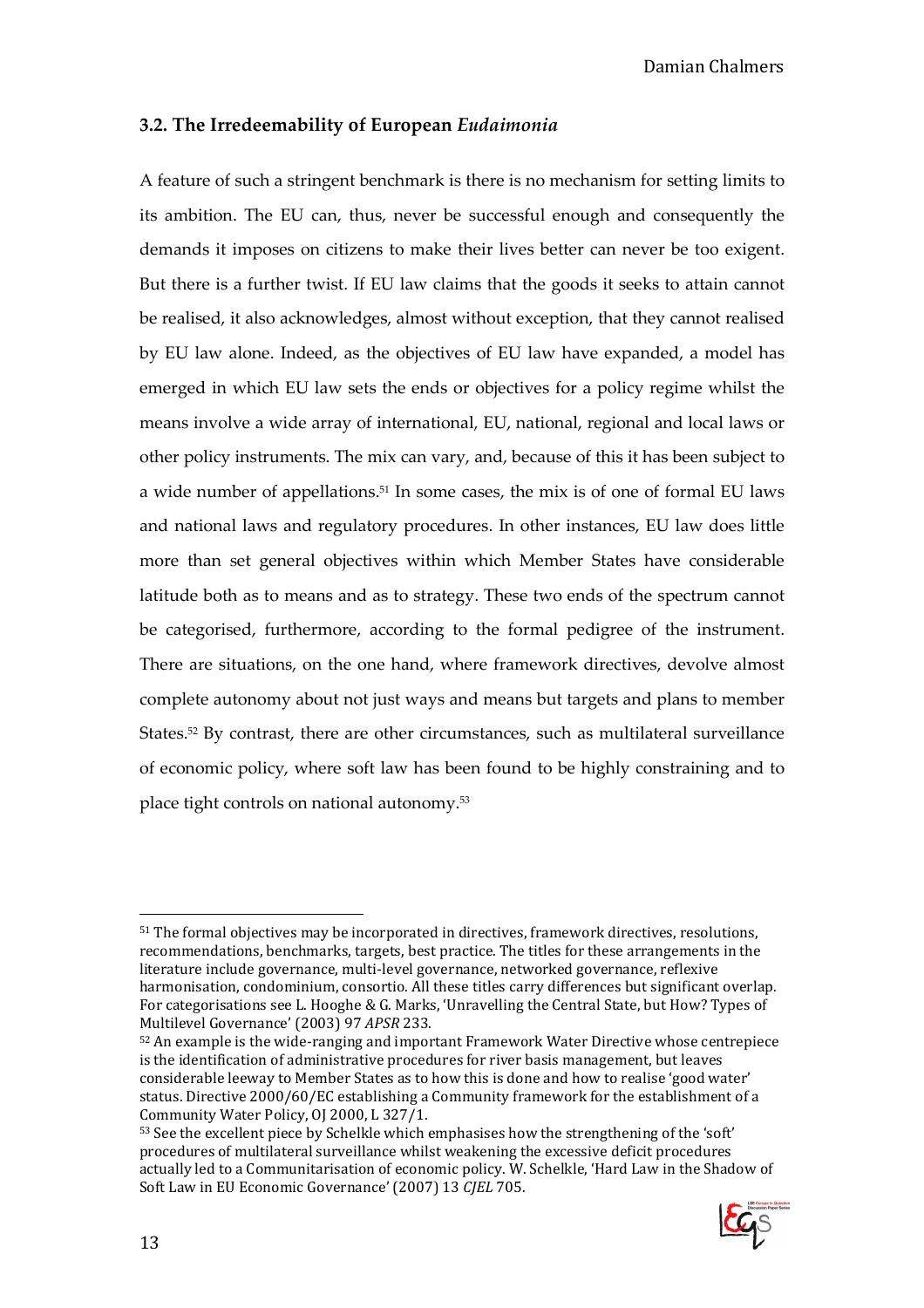This division of labour in which the EU sets out the telos of a regime and in which it is granted guardianship over the ends and commitments of multiple policy fields reached a new level following the development of the Open Method of Coordination and the Governance agendas at the turn of the millennium. These extended this division of labour to policy fields either not traditionally monitored by the Commission or ones that lay outside the formal Treaty limits.<sup>54</sup> A corollary escalation of expectations follows. European eudaimonia becomes unconfined in its demands and its dimensions! It sets ever more exacting demands across ever broader swathes of public life.

All this posits a particular relationship between EU law and national law. EU law becomes the Superego of public life in Europe. It becomes the benchmark of the institutional measurement of all political and economic activity. As such, because of the irredeemability of European eudaimonia, it is identified with the identification of failure and authoritative condemnation of public life across Europe.

In many cases, this is a failure of national laws or administration. This may be via enforcement actions, multilateral surveillance or peer review. So EU law is typically identified as having failed when it does not meet this minimum.55 These processes of critique are also applied internally towards all EU law. The critique here is not that existing EU law does not seek *eudaimonia* but that it has done so inadequately. EU secondary legislation, therefore, invariably contains procedures for its own review. Yet this review habitually involves the paradox of subsequent legislation building upon existing law whilst critiquing its failure. The PR proposal follows the structure of the previous case law but does so on the basis that the latter is not sufficient to bring a general and effective application of the right to provide and receive health services, and is not sufficiently sensitive to the specificities of health services.<sup>56</sup> The FI proposal finds the extensive existing EU legislation on labelling to be piecemeal and

http://www.eu-newgov.org/database/DELIV/D02D09 Classifying and Mapping OMC.pdf <sup>56</sup> PR proposal, 2.



<sup>54</sup> On the former see D. Hodson & I. Maher, 'The Open Method of Coordination as a New Mode of Governance: The Case of Soft Economic Policy Coordination' (2001) 39 JCMS 716. On the latter see J. Möllers, 'European Governance: Meaning and Value of a Concept' (2006) 43 CMLRev 313. <sup>55</sup> B. Laffan & C. Shaw, 'Classifying and mapping OMCs in different policy areas' New Gov paper 02/D09,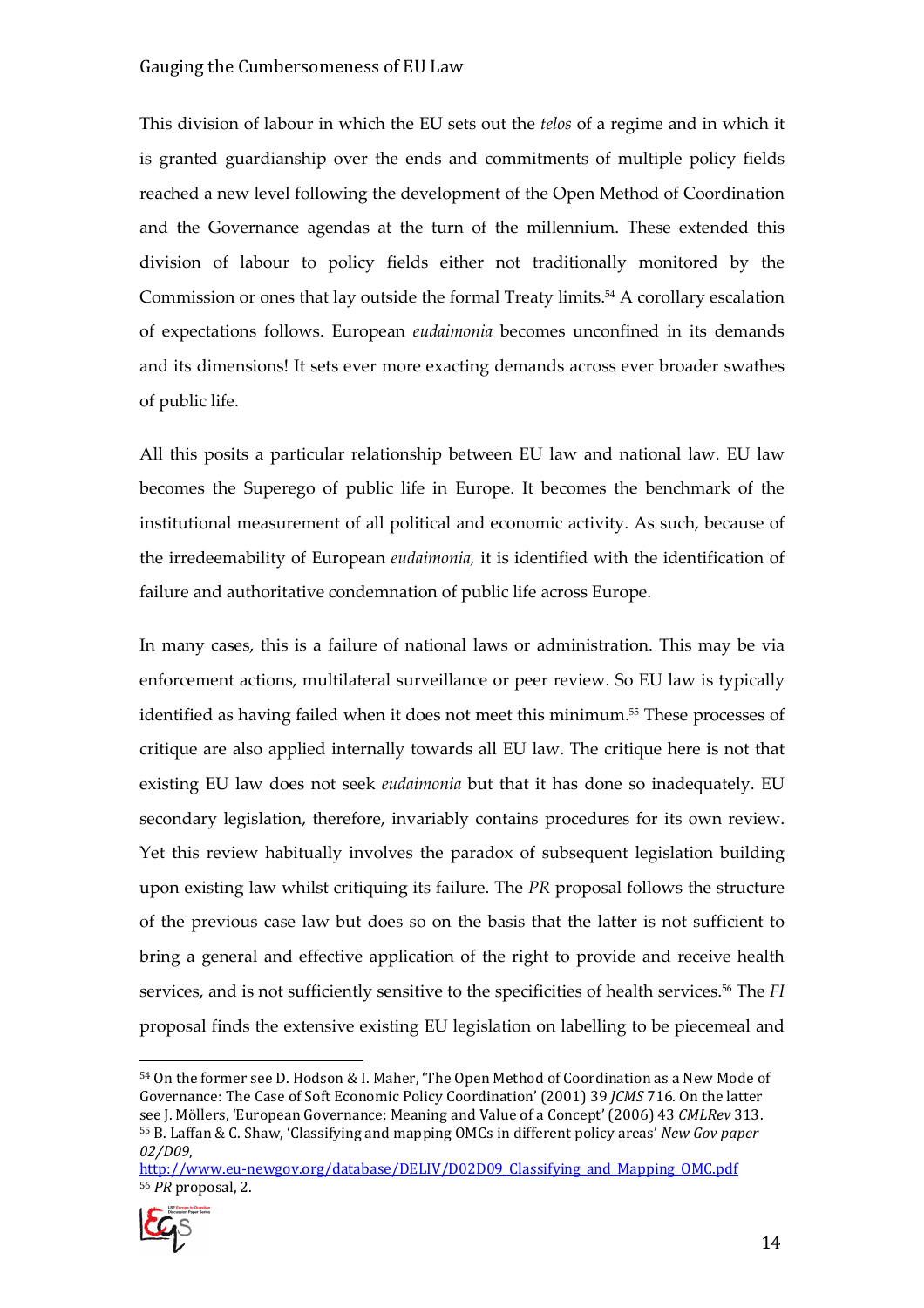labelling to be of limited effectiveness as a communication tool so seeks to remedy this by making it more detailed and extensive.<sup>57</sup> The CCS proposal is particularly apt. Two international conventions have been amended to allow storage of CO2 under the seabed.58 There is, in no sense, any acknowledgment that these amendments build on the goals sought by these treaties. By contrast, the CCS proposal acknowledges the failures of the previous EU legal regime. As reduction of emissions to EU targets may not be possible, mitigation options have to be harnessed.59 The proposal also states that existing EU legal mechanisms – be they emissions trading or waste legislation or integrated pollution prevention and control (IPPC) – are insufficient to regulate the risks of carbon capture and storage.<sup>60</sup> If this is the justification for a special regime, however, it is accommodated within these regimes so any CCS plant has to meet waste, IPPC, environmental impact assessment and emissions legislation requirements as well as the further ones of the proposal.<sup>61</sup>

#### 3.3. The Politics of the European Eudaimonia

A feature of a combination of laws or institutions being harnessed to realise a common good is that law acquires a pre-eminent coordinating role. Its coercive effects are less salient. Instead, the expectations set by it about roles, relationships, commitments and responsibilities of actors are more to the fore. Coordination creates its own form of politics. The common good and the tasks asked by it may be contested. A vibrant example is the EU's anti-terror strategy which has a whole array of civil society established to police it and curb it.<sup>62</sup> A politics might also emerge from the coordination generating new vectors and institutional relations which undermine traditional checks and balances and legal constraints. The Open Method

 $62$  The current state of play is set out in EC Commission, Revised Action Plan on Terrorism, SEC (2006) 686. The most interesting account and critical observatory on this is the Statewatch Observatory, http://www.statewatch.org/observatory2.htm



<sup>57</sup> FI proposal, 5-7.

<sup>58</sup> The Convention on the Prevention of Marine Pollution by Dumping of Wastes and Other Matter (1972 London Convention) and the Convention for the Protection of the Marine Environment of the North East Atlantic (the 1992 OSPAR Convention)

<sup>59</sup> CCS proposal, Preamble, alinea 3.

 $60$  Ibid., 5.

<sup>61</sup> CCS proposal, articles 29-35.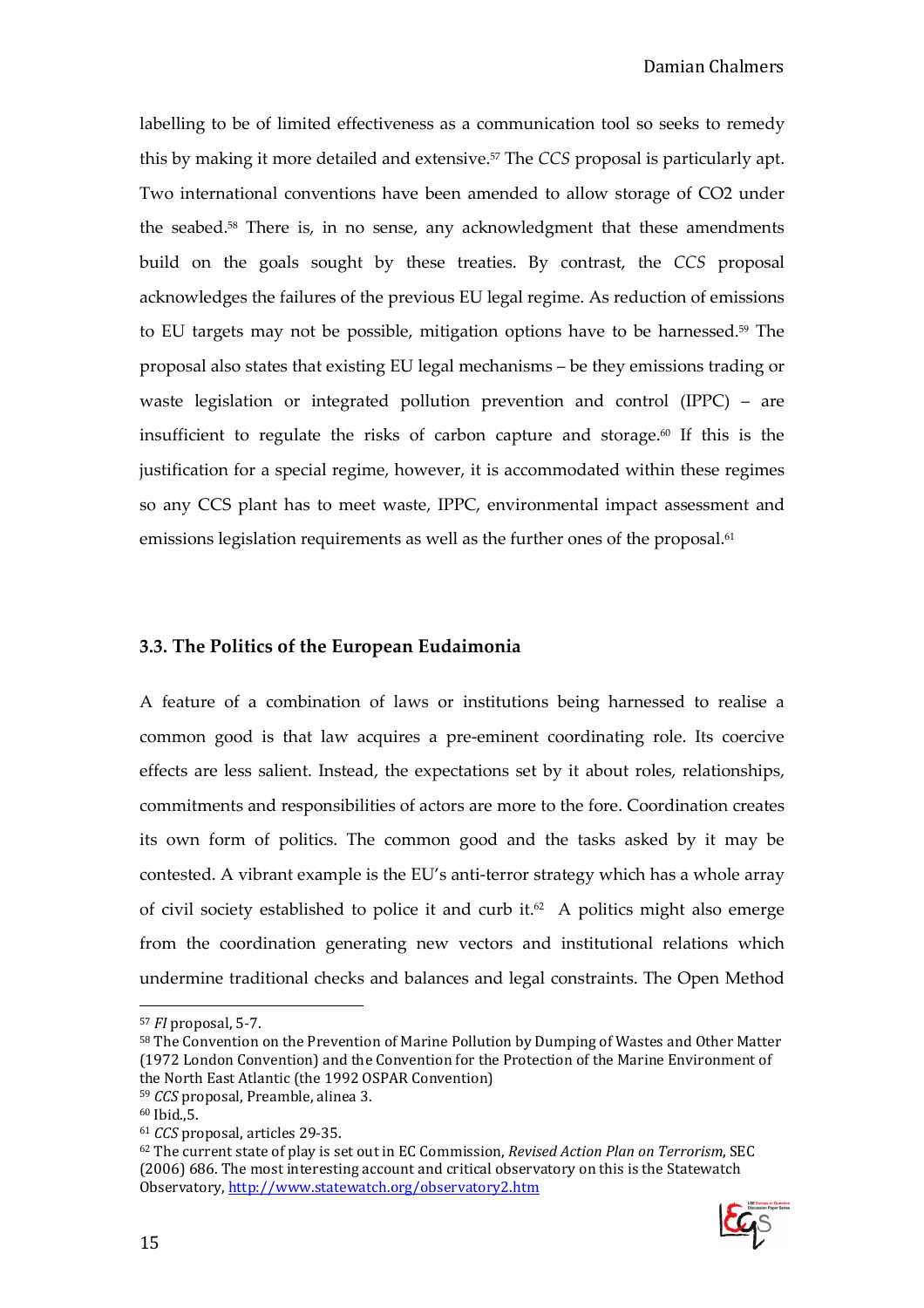of Coordination has thus been seen as allowing national administrations to avoid being tied down by the usual processes.<sup>63</sup> Finally, contestation might take place even in the absence of such formal networks. For EU laws provide powerful norms enabling and requiring institutional actors to take measures that may background other goals or *modi vivendi*.<sup>64</sup>

If politics is a necessary condition therefore surrounding EU law, EU law's eudaimonia has led to its being a politics of unfalsifiable claims. By requiring multiple actors to combine to realise stringent long-term goals, EU law renders it impossible for the contribution of any actor to be gauged. This both diffuses accountability and escalates it exponentially, as the actions of the actors are perceived in everything or nothing terms. The contribution becomes something, therefore, which is exposed to an intractable claim and counterclaim. Greenpeace and the European Renewable Energy Council have, thus, opposed the development of carbon capture and storage partly out of concerns about the safety and viability of the technology. They also, however, believe the cost of the technology will displace investment in renewable energy, and, insofar as it might be subsidised, lead to new fossil fuel developments.<sup>65</sup> Such a claim may or may not be true but will never be tested because it would have to be assessed against all the other abatement measures taken within the Union and then against the counterfactual of what these might have been without this technology. Similarly, the FI information proposal is part of regime designed to lead to more informed consumer choices and to healthier lifestyles. Even in a field governed so extensively by EU law, there is no information on how many people act on the information they read on labels, and the contribution of the latter takes place against a context of a blizzard of advertising and multifarious national health policies so that whilst, intuitively, labelling appears a good thing its contribution is highly uncertain. In terms of goods, all that can be measured in terms of each proposal is the

<sup>65</sup> Greenpeace/European Renewable Energy Council, Energy [r]evolution: A sustainable global energy outlook (2008, Brussels) 133-134



<sup>63</sup> C. Joerges, 'Integration through de-legalisation' (2008) 33 ELRev 291, 310.

 $64$  Most persuasively on how EU legal frames cut across and disrupt national legal practices see C. Schmid, 'Diagonal Competence Conflicts between European Competition Law and National Law: The example of book price fixing' (2000) 8 European Review of Private Law 155.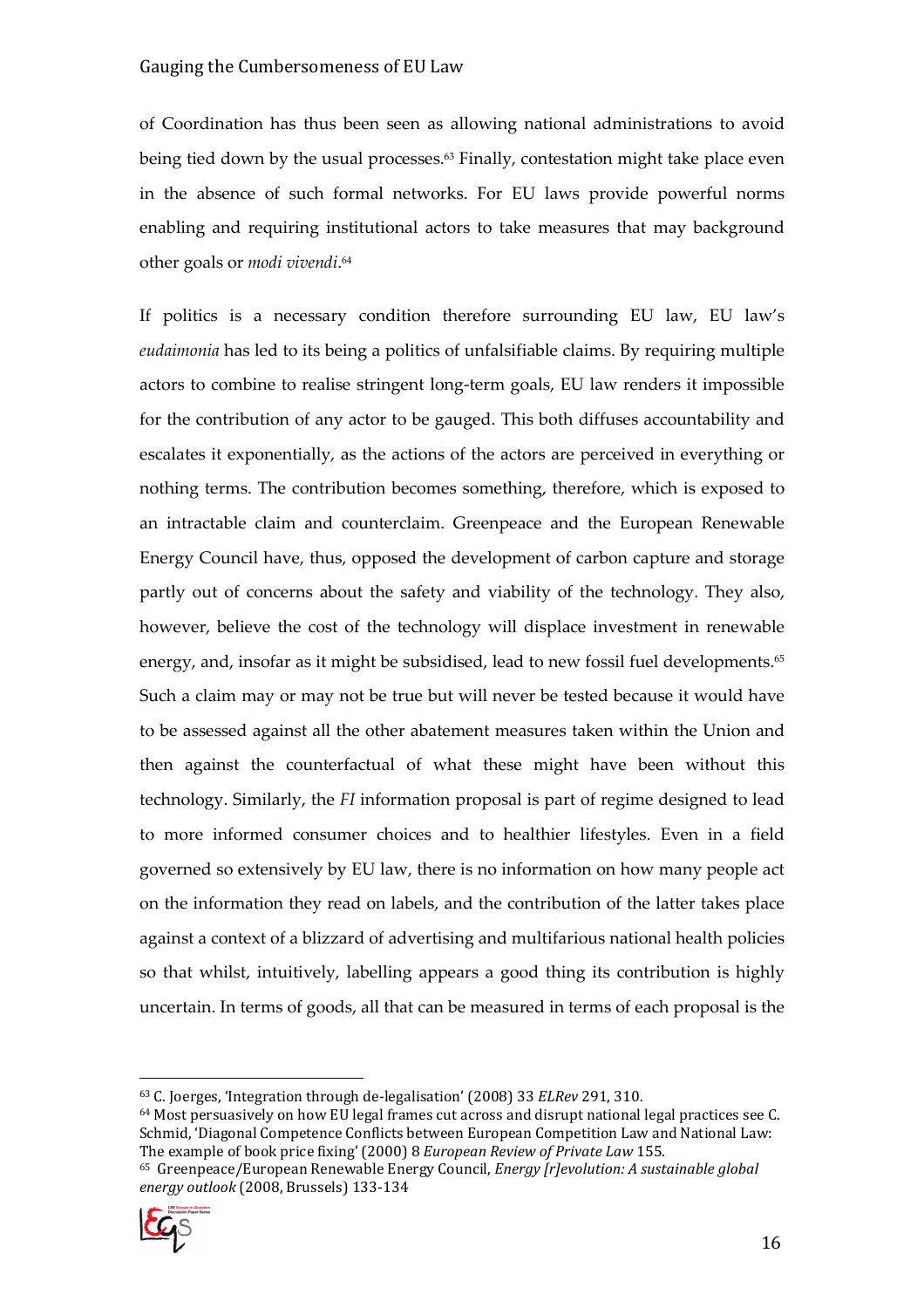amount of carbon dioxide stored and the amount of label information read by consumers.

If the politics of unfalsifiable claims permeate all governance regimes, even exclusively national ones, EU law adds an idiosyncratic feature. As EU law is associated with the telos of any regime, even if others contribute to its ways and means, it territorialises these tensions. Whilst it may be difficult to hold individual actors to account, it is possible to make general statements about the effectiveness or ideology of the overall regime<sup>66</sup> and the overall regime is tagged as European Union because it contributes to the European eudaimonia, and its overall performance is seen as something European for the same reason. Thus, whilst curbing climate change, health policy etc are not seen as something on which the Union has a monopoly, it enjoys a hegemony over the particularly regulatory route to realise these goods. Criticism of this route or this goal becomes constructed, therefore, as anti-European, and experience of the disruption and the costs as *local*.<sup>67</sup> It is local constraints and controls that are lost; local people who suffer the risks of carbon capture and storage; local health services who might lose the capacity to operate under the principle of universality. To be sure, there is no *a priori* reason for this as these are experienced across the Union! It is the framing of the politics that makes it so!

To be sure, this territorialisation in which ideological adversaries coalesce and consolidate around European Union and national poles can render political issues more salient and more acute.<sup>68</sup> However, the mechanisms or containers for mediating it or transforming it into innovative solutions are not apparent. Only two routes seem available. One is to reform the EU policy in question through participation in the EU public sphere. Yet, how realistic is this in a polity of half a billion people with many veto players for the majority of actors? It requires them, moreover, to frame

<sup>68</sup> D. Chalmers, 'Reconciling European Risks and Traditional Ways of Life' (2003) 66 MLR 532, 558-562.



<sup>66</sup> E.g. The Lisbon strategy could be said not to have realised its goals or the war on terror be criticised for its stance on civil liberties.

 $67$  G. Teubner 'Legal Irritants: Good Faith in British Law and How Unifying Law Ends Up in New Divergences' (1998) 61 MLR 11.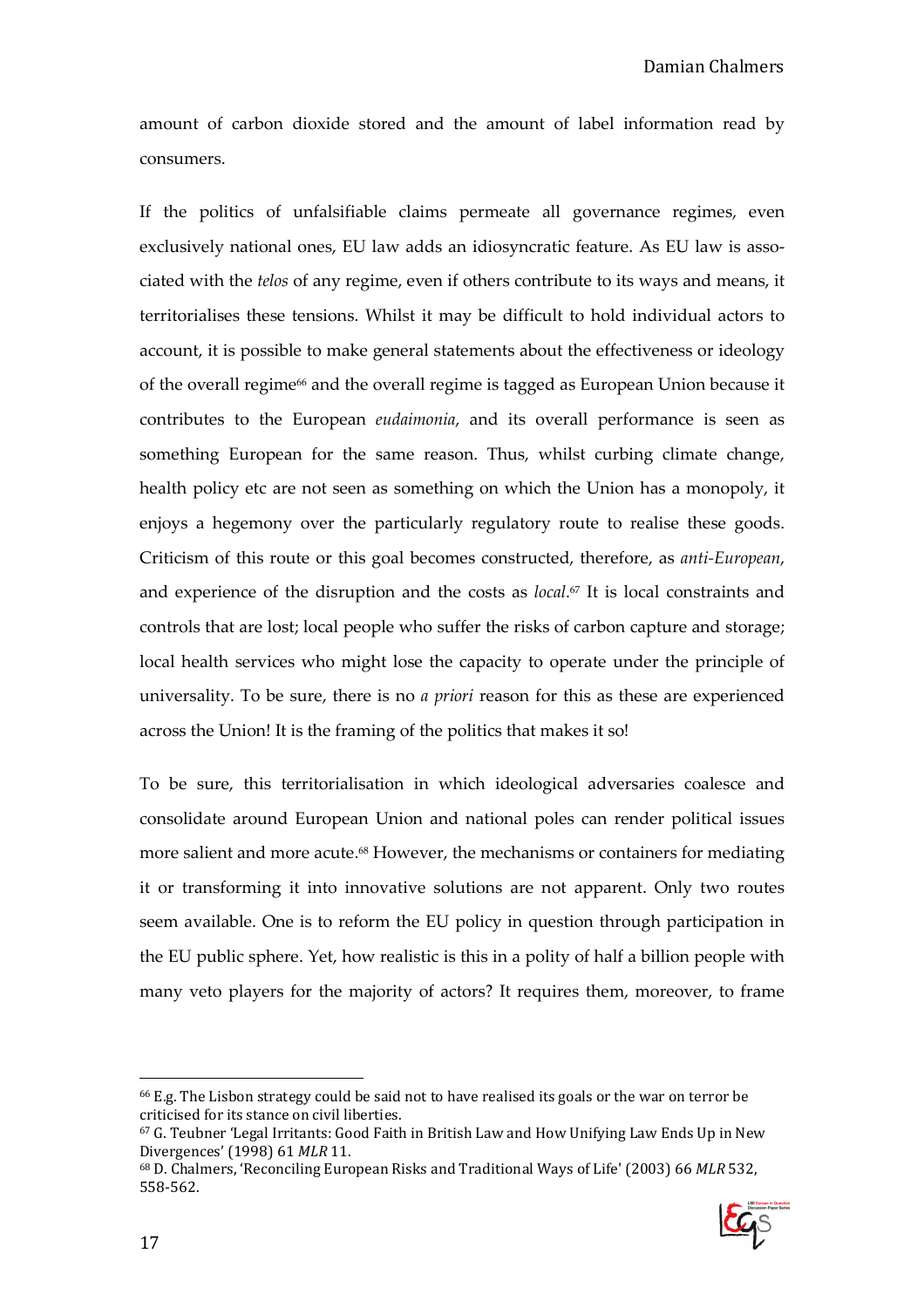their responses in pan Union terms – something that may not be readily accessible. $69$ The alternative, because of the principle of the supremacy of Union law, is a decisionist logic in which opponents choose whether or not to comply with EU law and authorities decide whether or not to enforce it.

#### 3.4. The Justice of the European Eudaimonia

The earlier quote from Breyer stated that the United States was not just founded upon the principle of liberty but was also a nation. As a political community of 'free and equals' the nation mediates the relationship between freedom and equality by insisting upon the public good securing a balance between the two. It is also important for reasons of identification as it sets out a series of claims as to why a particular interpretation of the good life with all its benefits and costs should be borne by a particular group of strangers at a certain place and time.<sup>70</sup> In this regard, the absence of a European Demos is significant. This is usually referred to as a form of sociological affect, an absence of sufficient belief in European-ness to see good reasons to bear significant sacrifices for the benefit of other Europeans.71 Its absence is, however, also a failure of the imaginary. The absence of any idea of equivalent political community to that of the nation frames and limits the types of claim that EU law makes. It limits, in particular, the type of claim to justice it makes and the types of community for whose benefit it purports to act.

An immediate response might be that individual national laws do not justify themselves by references to vague notions of national political community and EU law is not insensitive to its distributive impacts and has distributive policies of its own. The argument is not that these are not present in EU law but that its notions of

http://www.guardian.co.uk/world/2009/feb/21/spain-eu-fiestas-fires  $70$  On this objection and its refutation see J. Rubenfeld, Freedom and Time: A Theory of Constitutional Self-Government (2001, Yale University Press, New Haven) 131-133. <sup>71</sup> The famous point by F. Scharpf, Governing in Europe: Effective and Democratic? (1998, OUP) 8-  $\mathbf{Q}$ 



<sup>&</sup>lt;sup>69</sup> An example of this is the decision of the Spanish Government not to comply with the requirement in Annex I of Directive 2007/23 on the placing of the market of pyrotechnic articles, OJ 2007, L 154/1, which requires the public to be at least 15 metres from certain types of fireworks. This is felt to compromise the nature of many Spanish festivals, most notably the Fallas of Valencia, notwithstanding that there are significant burns injuries in Spain every year because of this. It would be difficult for Spain to make a pan Union case here but the issue has generated considerable popular feeling in Eastern Spain.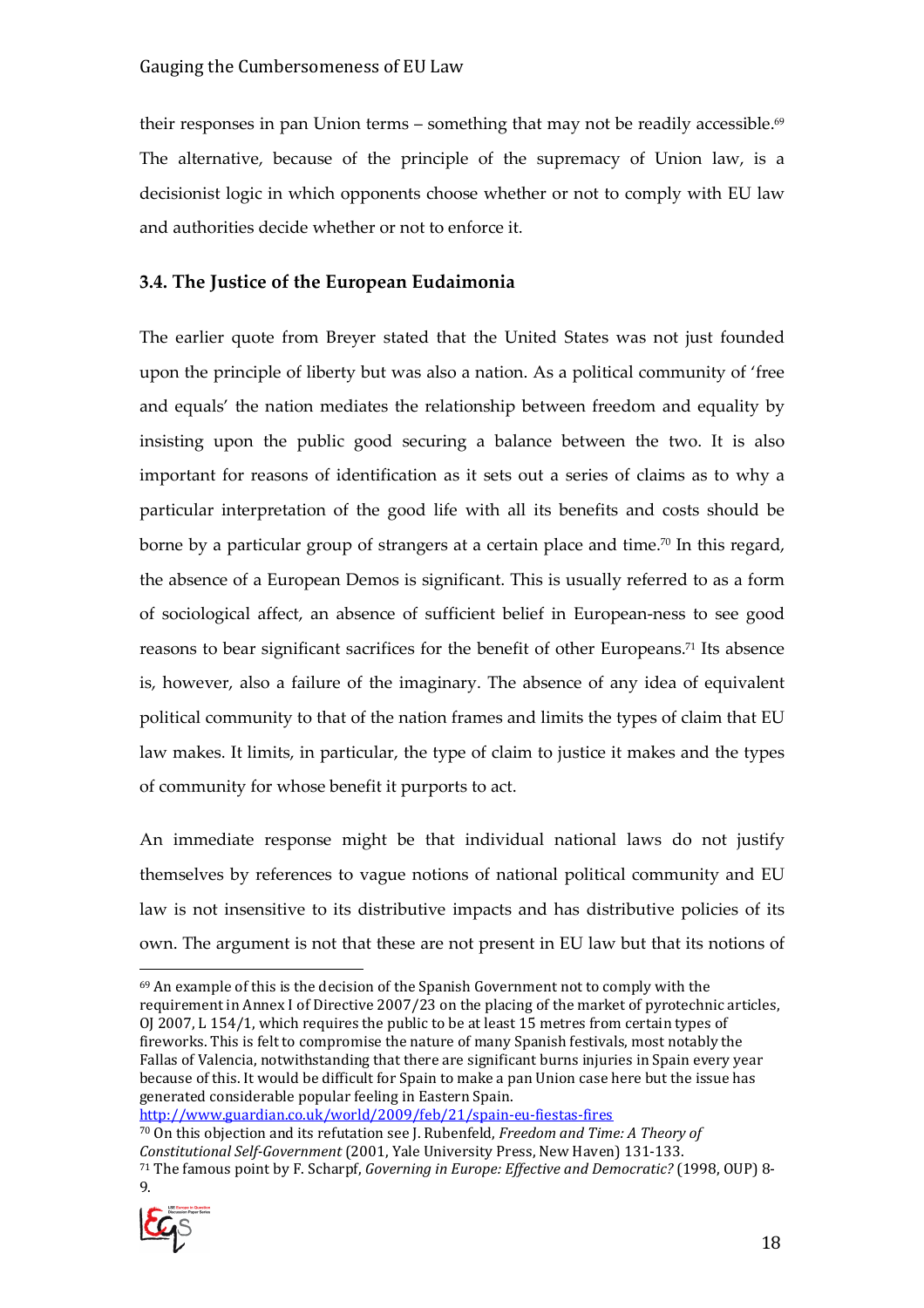political community and social justice are markedly different from national ones. The starting point, drawn from Durkheim, is that two forms of social solidarity or justice are present in national systems.72 These are mechanical solidarity, which is based on ideas of kinship and sameness (e.g. religion, ethnicity) and organic solidarity is based on the division of labour and notions of interdependence that flow from that and which lead interdependent parties to acknowledge mutual claims (e.g. employee rights, corporate law, consumer rights). National ideas of social justice and community rely on a dialectic between these two ideas of solidarity in which institutes the idea that there is something that binds a community beyond the division of labour and that the latter can never meet all the community's needs.<sup>73</sup> In this regard, ideas of nationhood have traditionally played an important role as the central receptacle for ideas of mechanical solidarity in modern societies with legal expressions of mechanical solidarity – family law, religious law, criminal law – all being predominantly governed by national law as these institutions have historically been seen as central to nation-building.

There is simply no equivalent at an EU level. The types of solidarity present in the European eudaimonia are centred around 'organic' ideas of solidarity generated by ideas of interdependence. In the three legislative proposals, those consulted and the impacts assessed were those considered to be most strongly affected by the proposals.74 Within the proposals, notions of solidarity are, in turn, informed by the relations of interdependence between particular parties. The FI proposal recalibrates the relationship between food provider and final consumer;75 the PR proposal that between the transnational patient, health care providers and public funders of health care; the CCS proposal that between operators and regulators but also, insofar as the processes will be governed by environmental impact assessment procedures, the

<sup>75</sup> The proposal therefore states that the Regulation shall provide 'the basis for the assurance of a high level of consumer protection in relation to food information' FI proposal, article 1(1).



<sup>72</sup> E. Durkheim, The Division of Labour in Society (1984, Macmillan, transl. L. Coser, London) Chapters II & III.

<sup>73</sup> R. Unger, Social Theory: Its Situation and Its Task (1987, CUP, Cambridge) 1-4. For a critique see M. Halberstam, Totalitarianism and the Modern Conception of Politics (1999, Yale University Press, New Haven-London) 22-26.

<sup>74</sup> For the impact assessment of the three proposals see http://ec.europa.eu/governance/impact/cia\_2008\_en.htm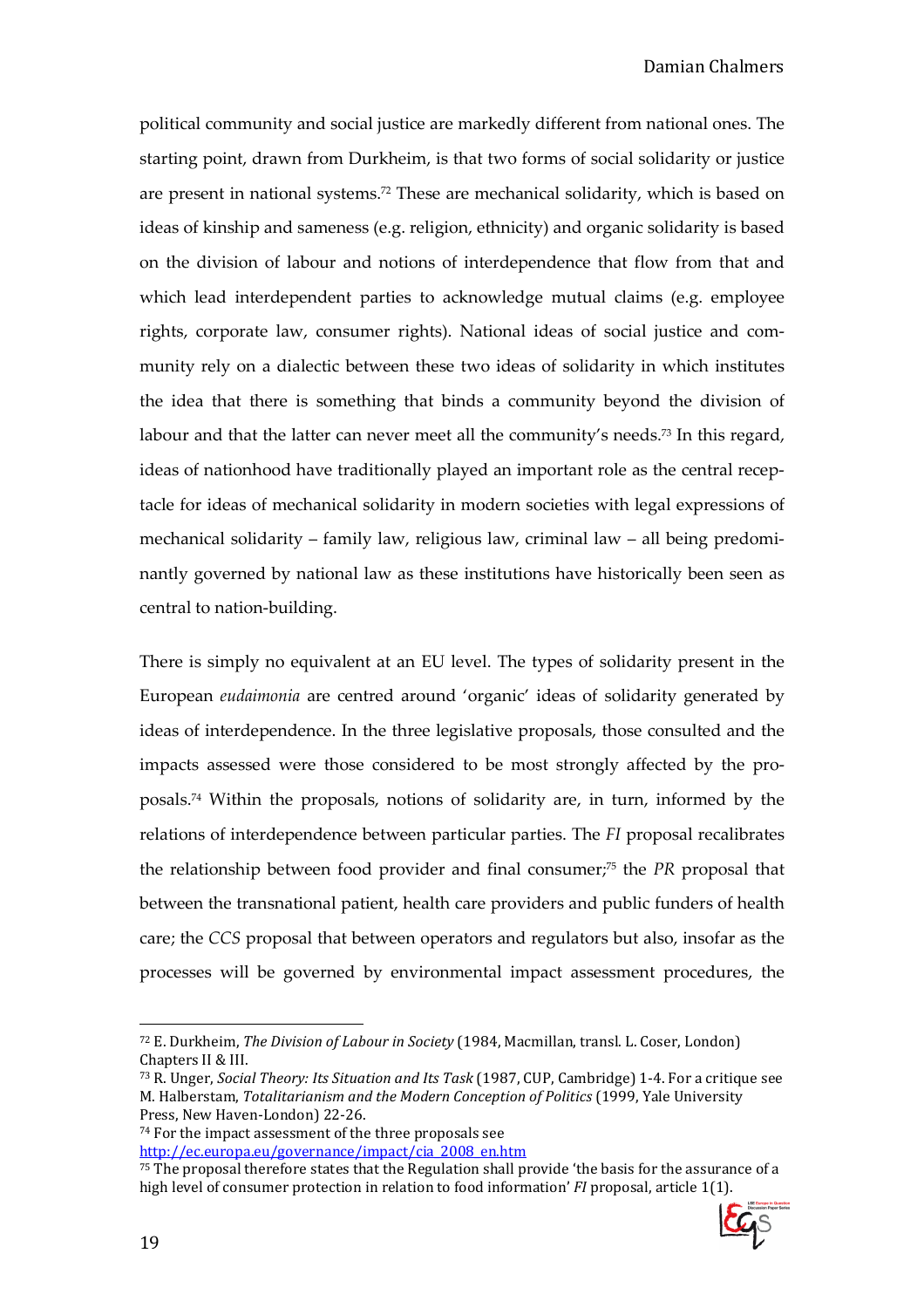public affected by the development.76 The conception of justice as a form of quid pro quo is reflected in the policing of these regimes in which the central redress is restitutionary. Both the PR and CCS proposals rely on liability schemes. The PR proposal requires patients to have the possibility of making complaints and receiving compensation when they suffer harm from healthcare.77 The CCS proposal provides for the extension of the environmental liability regime in Directive 2004/35/EC to apply to carbon capture and storage.78 The FI proposal provides for no sanctions for non-compliance but does leave open the possibility that any contract would be void as a result of non-compliance and any harm suffered subject to redress under the Product Liability Directive.<sup>79</sup>

A feature of such solidarity is the formalism of its ties, with considerable attention to the effects of EU legislation on other interdependencies. The FI proposal therefore provides for special national regimes to continue to apply with regard to nonprepacked food, milk in glass bottles and most alcoholic beverages because it is accepted that it is either extremely disruptive and in some cases impracticable to impose labelling rules on these or that other effectives means of imparting information have developed.80 Likewise, food operators below a certain size have been given additional two years to implement some of the proposal's requirement in acknowledgment of the latter's regulatory cost.<sup>81</sup>

This vision is narrow by virtue of its lack of affect. It has no regard to the feelings or symbols that might generate empathy or a sense of common enterprise. It cannot explain why EU citizens in one region should feel a commitment to marginalised groups in geographically distant regions within or beyond the Union. It is narrow in another sense. Solidarity is conceived in highly individualistic terms. The PR

<sup>&</sup>lt;sup>81</sup> FI proposal, article 53.



<sup>76</sup> The requirements of environmental impact assessment are incorporated in CCS proposal, article 29. The duties of consultation are established in Directive 85/337/EEC on the assessment of the effects of certain public and private projects on the environment, OJ 1985, L 175/40, Article 6(2).

 $77$  PR proposal, article 5(1)(d).

<sup>78</sup> CCS proposal, article 33.

 $79$  See in particular the test of strict liability for damage caused from defective products in Directive 85/374/EC on the approximation of laws concerning liability for defective products, OJ 1985, L 210/29, article 1. <sup>80</sup> FI proposal, articles 39-41.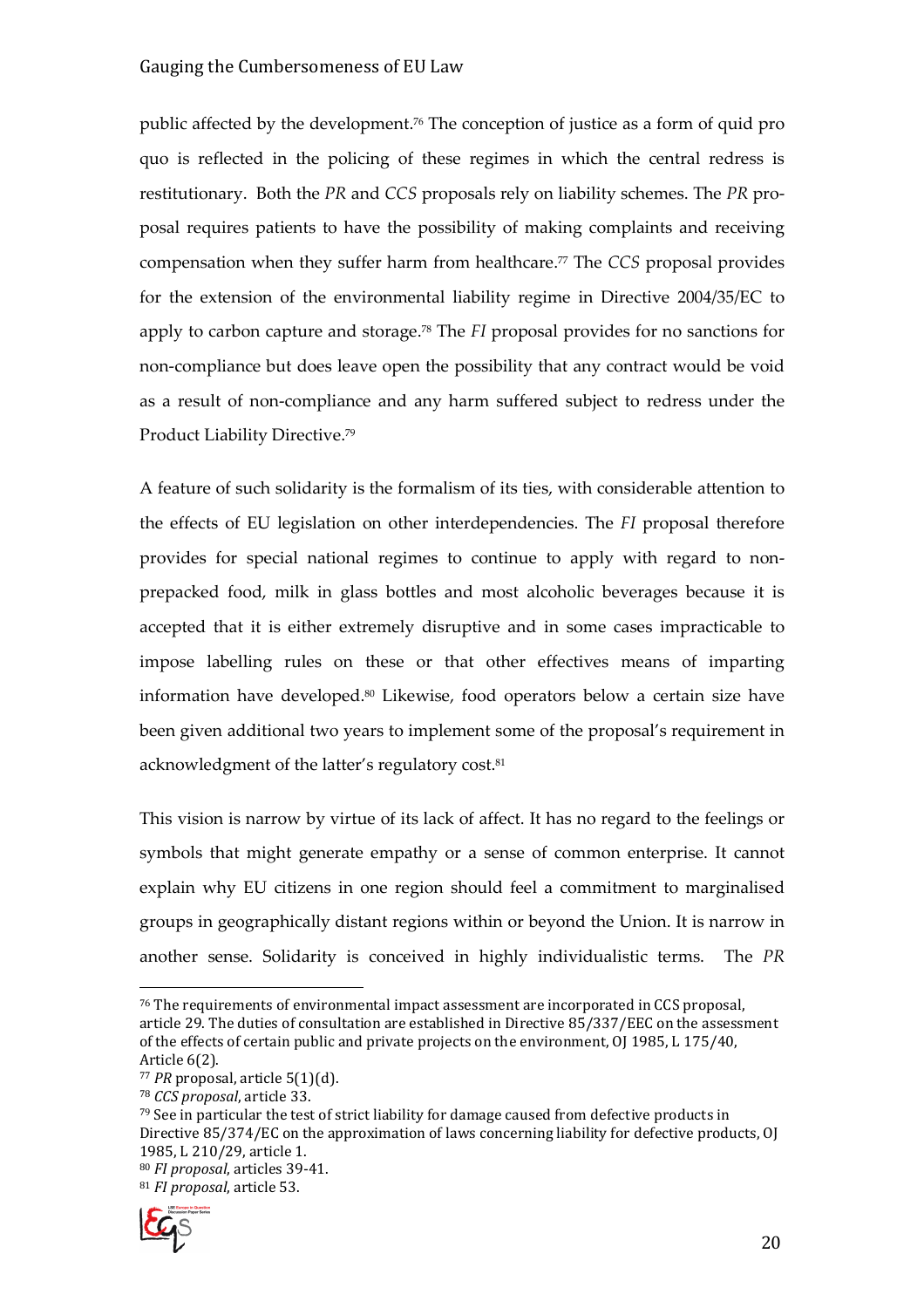proposal refers to the 'patient' as a holder of entitlements<sup>82</sup> and the  $FI$  proposal is premised on the notion of the 'average consumer'.83 This individualisation leads both to a disaggregation in which the private and the public are put on the same footing and to an assimilation in which insensitivity is shown either to context or to differences in resources, endowments or capacities. Solidarity is levelled down in all this and shorn of its hue and seductive appeal. Equally importantly, it is denuded of its creative and reflexive dimensions. For a feature of many forms of solidarity is an ongoing concern with the insufficiency of current arrangements to respond fully to the needs and desires of everybody, in which attention is focused recurringly not just on what is being distributed but on the singularity of different actors and their claims.<sup>84</sup>

### 4. The Claims of European Eudaimonia

The traits described in the previous section of the eudaimonia through which EU law is identified and justified tell us little about how EU law is to realise this eudaimonia. Yet EU law does not just set out a resonant picture of the good life. It is also a regulatory institution which seeks to secure it. This entails that legal instruments must be configured and coordinated in such a way that they do not just recognise this eudaimonia but organise and direct behaviour towards it. This in turn generates those microprocesses which govern how EU law is experienced - the types of claim made on individuals; the entitlements, responsibilities and powers granted; and the form of rule generated.

 $84$  The work of Axel Honneth therefore sees a commitment to symmetrical esteem in which the traits and values of each are symmetrically solidarity as a pre-requisite for solidarity. A. Honneth, Struggle for Recognition. The Moral Grammar of Social Conflicts ( 1995. Polity, Oxford) Chapter 5.



<sup>82</sup> PR proposal, article 4(f). Its definition excludes those who do not travel abroad for treatment! <sup>83</sup> FI proposal, Preamble, alinea 38.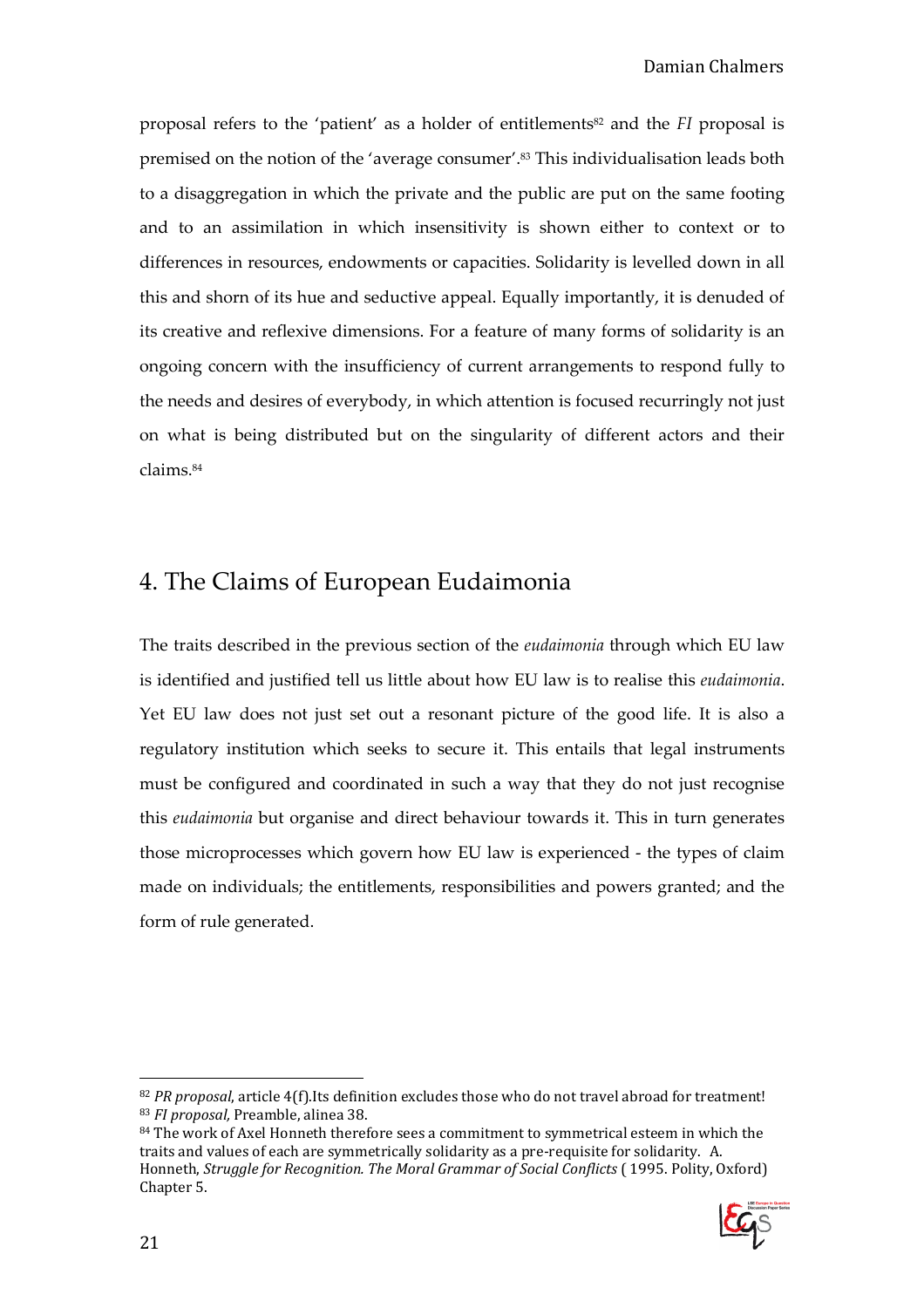#### 4.1. A Narrow Range of Entitlements

EU laws may benefit wide numbers of people but a feature of EU law is that it gives a very narrow range of positive entitlements which can be directly invoked and are actively invoked by its subjects. The following central entitlements are set out in the three proposals.

- The CCS procedure grants, subject to permits, operators the possibility to explore sits for carbon capture and storage and to store carbon dioxide at suitable sites.<sup>85</sup>
- The PR proposal grants persons covered by an EU public health scheme the entitlement to go to another Member State for health care for something that is covered as a benefit by the legislation in their State of affiliation, and to have a number of procedural and substantive rights associated with that. $^{86}$
- The FI proposal proposes mandatory food information for consumers on the identity and composition of the food, on protection of consumer's health and safe use and on the food's nutritional characteristics.<sup>87</sup>

The CCS proposal is self-avowedly for a small number – twelve – of capital intensive installations who have the capacity to install, supervise and maintain costly and complicated technology. If the other two proposals seem wide-ranging insofar as they affect patients and consumers of food, the picture changes when one looks at the actual exercise of entitlements. With regard to food labelling, the number of consumers who look at labels is high and increasing. Most studies suggest that it is more than half of all consumers. More detailed studies, however, have suggested that self-reporting has exaggerated the extent to which consumers read labels with observational studies suggesting that the proportion of consumers who actually study labels rather than glance at 'sell by dates' being less than 20%. Whilst there is

 $87$  FI proposal, article 4(1) & article 6.



<sup>85</sup>CCS proposal, articles 5 & 8.

 $86$  PR proposal, article 6(1). These include, in the state of treatment, protection of personal data, equal treatment with that State's own nationals, information that will enable them to make an informed choice about the procedure; possibilities for complaints and remedies in the case of harm. Ibid., article 5(1).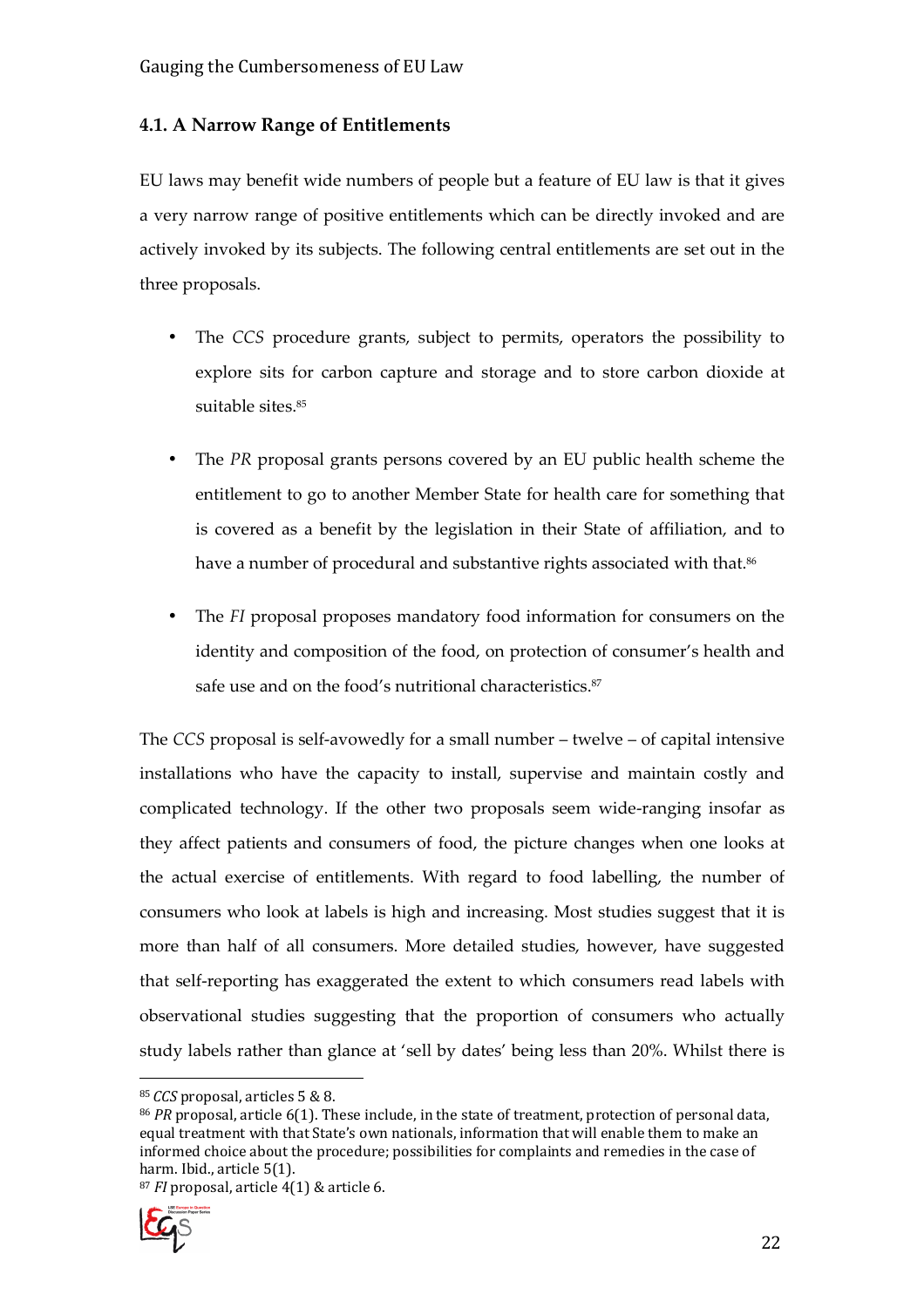no research on the number of the consumers acting on the labels, one study suggests only 1% read and understand nutritional information on labels – the central reform of the FI proposal.88 The PR proposal is similar. The Commission is eager to minimise the resource implications, suggesting that very few individuals will exercise this transnational right. It notes that transnational care currently only accounts for about 1% of national health care budgets and that 90% of patient needs can be met through domestic systems.<sup>89</sup> To be sure, there is no comprehensive or reliable data on this.<sup>90</sup> Qualitative research suggests, however, that the patients who exercise their rights under the post Kohll case law to publicly funded health care abroad did so usually where they were both certified as fit to travel and for a narrow range of highly specialised health care.<sup>91</sup>

This all begs the question whether there is selection bias here. After all, it is possible to think of EU law entitlements that are widely distributed and reasonably egalitarian. EU labour law is the most obvious example, but VAT law might be another. Yet, if the diffuse benefits of EU law might be more widely spread, it does seem that the direct grant of entitlements is narrow and highly contested. Highly dated research by myself has suggested very little EU law is invoked in British courts. By the end of 1998, just 5 Directives accounted for 73% of the instances in which Directives were invoked before British courts. Litigation was focused, furthermore, in a very narrow area of EC law. Five sectors accounted for 61% of all the cases, and large policy areas, such as the single market, financial services, company law, consumer law, environmental law were marked by little or no litigation. Only 32.6% of EC litigation involved disputes between private parties, with two instruments, the

88 It was thus stated 'Consumers reported that they did understand the terms 'fat', 'calories/kilocalories', 'sugar', 'vitamins' and 'salt'. The concepts and terms reported as least well understood were the relationship between calories and energy; sodium and salt; sugar and carbohydrate; and the terms cholesterol and fatty acids. Consumers had difficulty in understanding the role that different nutrients mentioned on labels played in their diet. They also had difficulty converting information from g per 100 g to g per serving and serving size information also proved difficult to interpret...' G. Cowburn & L. Stockley, 'Consumer understanding and the use of nutrition labelling: a review' (2005) 8 Public Health Nutrition 21,23. <sup>89</sup> PR proposal, 8.

 $91$  M. Rosenmöller, M. McKee & R. Baeten (eds.) Patient Mobility in the European Union: Learning from Experience (2006, European Observatory on Health Systems and Policies, Brussels) esp. at 180.



 $90$  European Commission, High Level Group on Health Services and Medical Care (2006, DG Health and Consumer Protection) 6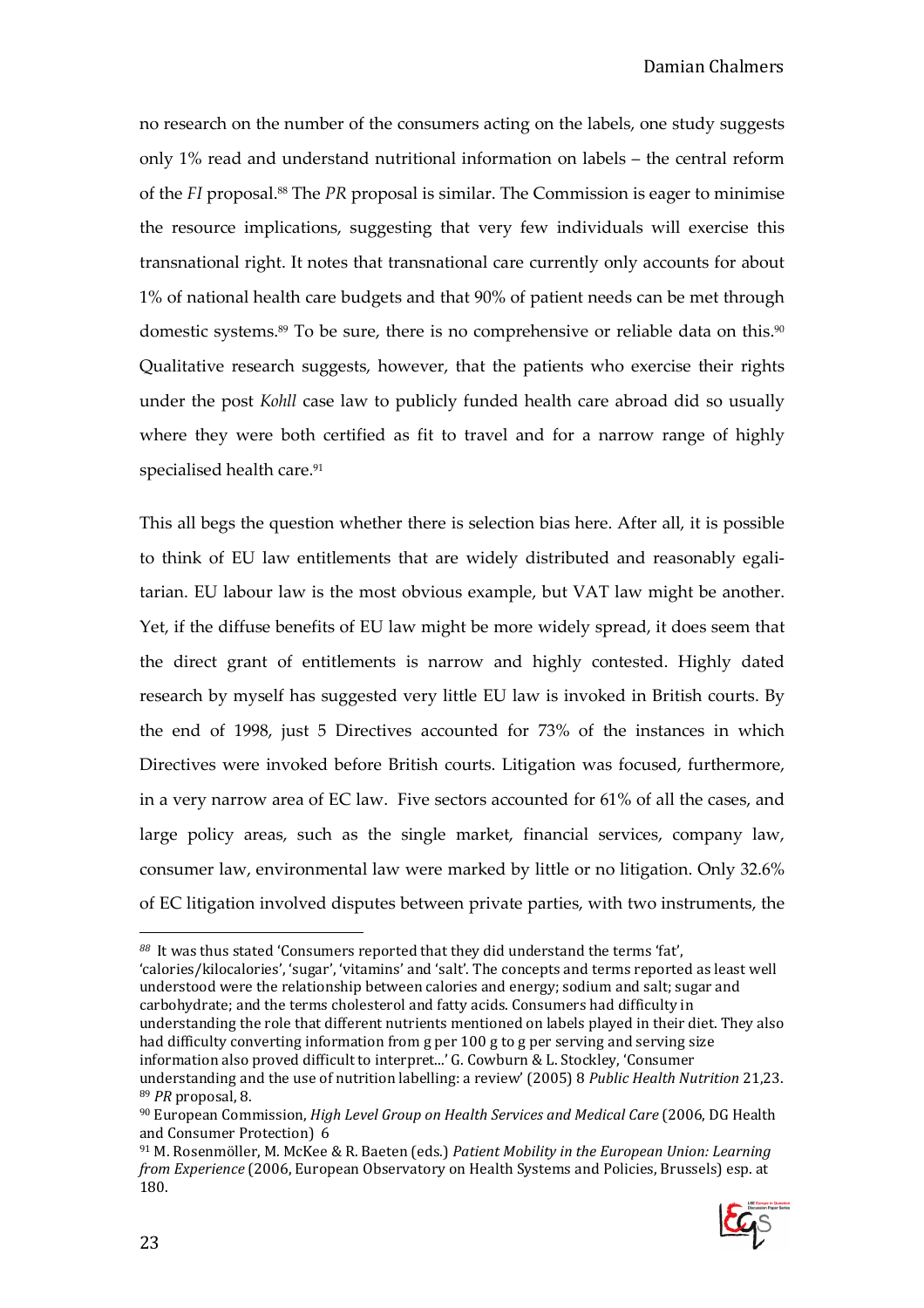Sex Discrimination and the TUPE Directives, accounting for 64.5% of these instances.<sup>92</sup>

The reason for this derives from EU law's eudaimonia having to secure goods not realisable by domestic action alone. Most entitlements can simply be granted through national law. The only reason for the grant of EU legal entitlements is when these would realise some new transnational good. This may take the form of some transnational right (e.g. transnational health care) or the incidence of some collective good, which, as a collective good, rarely depends on litigation to be realised.

In other instances, the justification for EU legal involvement involves either a deontological claim – it is good just because it is – or a claim that EU law knows better how to recognise and realise an existing good than national procedures. Yet both arguments are ones that are only politically sustainable in the most exceptional circumstances, and cannot be used to justify a wide-ranging intervention.

Turning first to the deontological argument, if we recognise something as so good for its own sake, it does not matter at what level it is regulated. In such cases, the argument is for universal regulation and EU law becomes simply an institutional expression of cosmopolitan values. Arguments surrounding Union or European regulation of abortion, holocaust denial or hate speech often seem to be underpinned by this.<sup>93</sup> One difficulty is what happens if a party disputes the presence of the good or the basis on which it is justified as a good.<sup>94</sup> An even more substantive difficulty is that the programming facilities of cosmopolitanism are very thin. It does not extend to

93 See the notion of European Union demokratia promoted by T. Garton Ash, 'We need a benign European hydra to advance the cause of democracy' Guardian, 17 April 2008. http://www.guardian.co.uk/commentisfree/2008/apr/17/eu.usa On a pan-European right to abortion see Parliamentary Assembly of the Council of Europe, 'Access to safe and legal abortion'

Resolution 1607 (2008) http://assembly.coe.int/Mainf.asp?link=/Documents/AdoptedText/ta08/ERES1607.htm#1  $94$  On the European Union criminalising holocaust denial, the British Daily Telegraph stated, 'People who question the official history of recent conflicts in Africa and the Balkans could be jailed for up to three years for "genocide denial", under proposed EU legislation...' B. Waterfield, ' EU plans far reaching 'genocide denial' law' Daily Telegraph, 3 February 2007, http://www.telegraph.co.uk/news/worldnews/1541411/EU-plans-far-reaching-genocidedenial-law.html



<sup>92</sup> D. Chalmers, supra n.1, 178-183.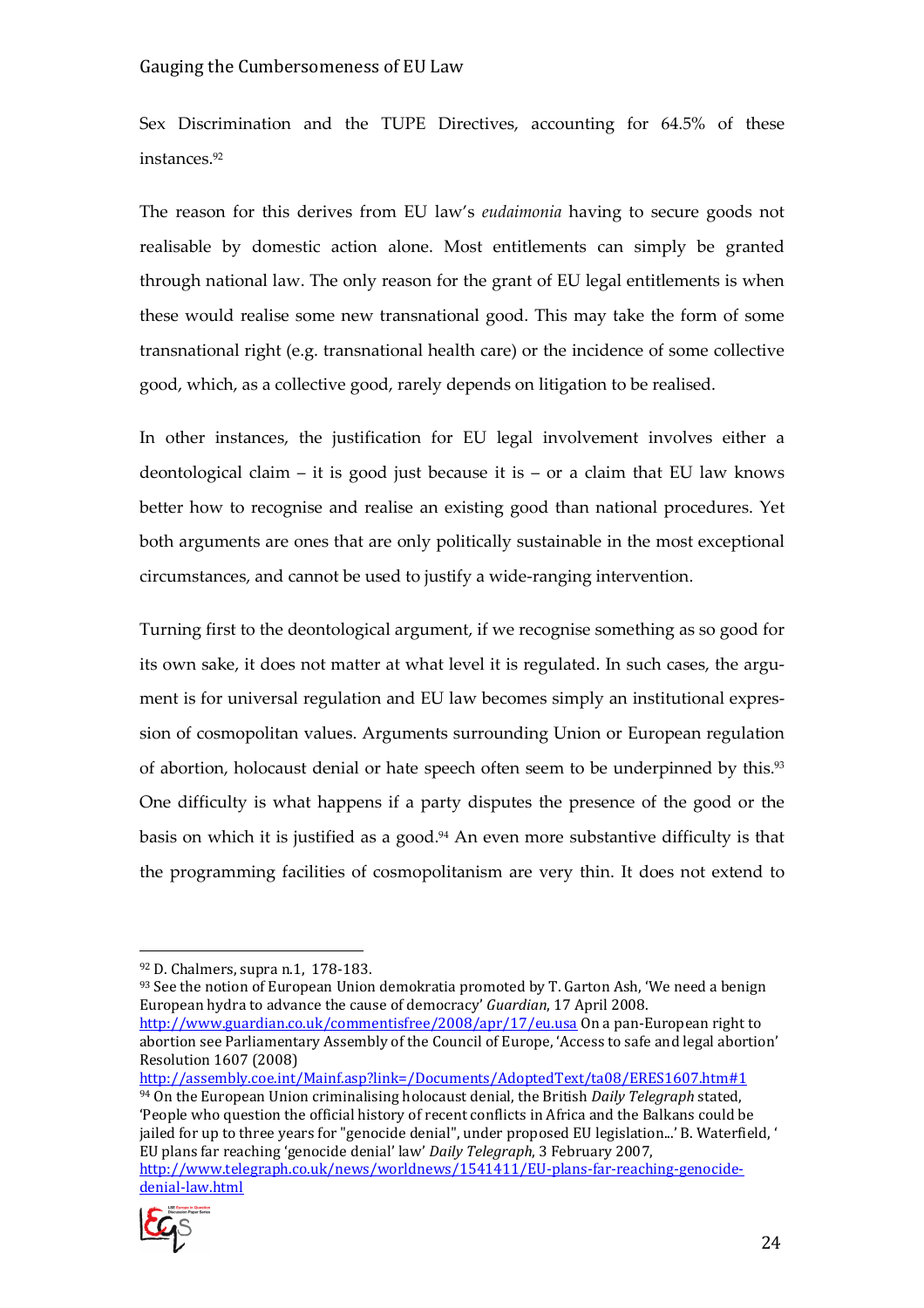defining the limit or ways or means of realising a good. It cannot set procedures for termination of a foetus or a complete definition of hate speech or denial.

The other argument is premised on a good only acquiring normative status upon awareness of it as a good. A goal of law is therefore enquiry into what is good for us to do. In this, EU law may have advantages over other legal processes in this form of enquiry. Variations of this argument have been found in EU equal opportunities law where authors have argued that EU law has been able to develop a more progressive agenda than its national counterparts because the Court of Justice offers an arena for marginalised interests to escape the hegemony and capture of domestic institutions by regressive majorities or elites.<sup>95</sup> Unhappy with these institutions and unable to obtain sufficient voice there, these interests have been able to use the Court to express arguments that were otherwise pushed aside. There has thus been a freer market of ideas less dominated by entrenched interests before the Court of Justice in these fields.

There is something in this, but this argument creates the conditions for its own demise. Its starting point is that there is uncertainty surrounding what we know as good. We cannot know whether basing levels of pay on length of service is bad because it discriminates against women so EU law is to take a determinative judgment on this as other venues are suspect.96 As the example shows, it assumes not only high contestation surrounding any judgment but also an element of normative absence. We are not sure of the reasons for action one way or another. Alongside this, the argument is a consequentialist one as it is based on the idea of something as good when we are confident of its consequences – it will lead to good things. Yet a body as remote as the Court of Justice from the heterogeneity surrounding the lives of half a billion people simply cannot know whether it is good for all of them or how it is good for them. Whatever the substantive merits of this argument, it begets a



 $95$  From different traditions see M. Poiares Maduro, We, the court: The European Court of Justice & the European Economic Constitution (1998, Hart, Oxford) 166-174; K. Alter, 'The European Union's Legal System and Domestic Policy: Spillover or Backlash?' (2000) 54 International Organization 489.

<sup>96</sup> Case C-17/05 Cadman v HSE [2006] ECR 9583.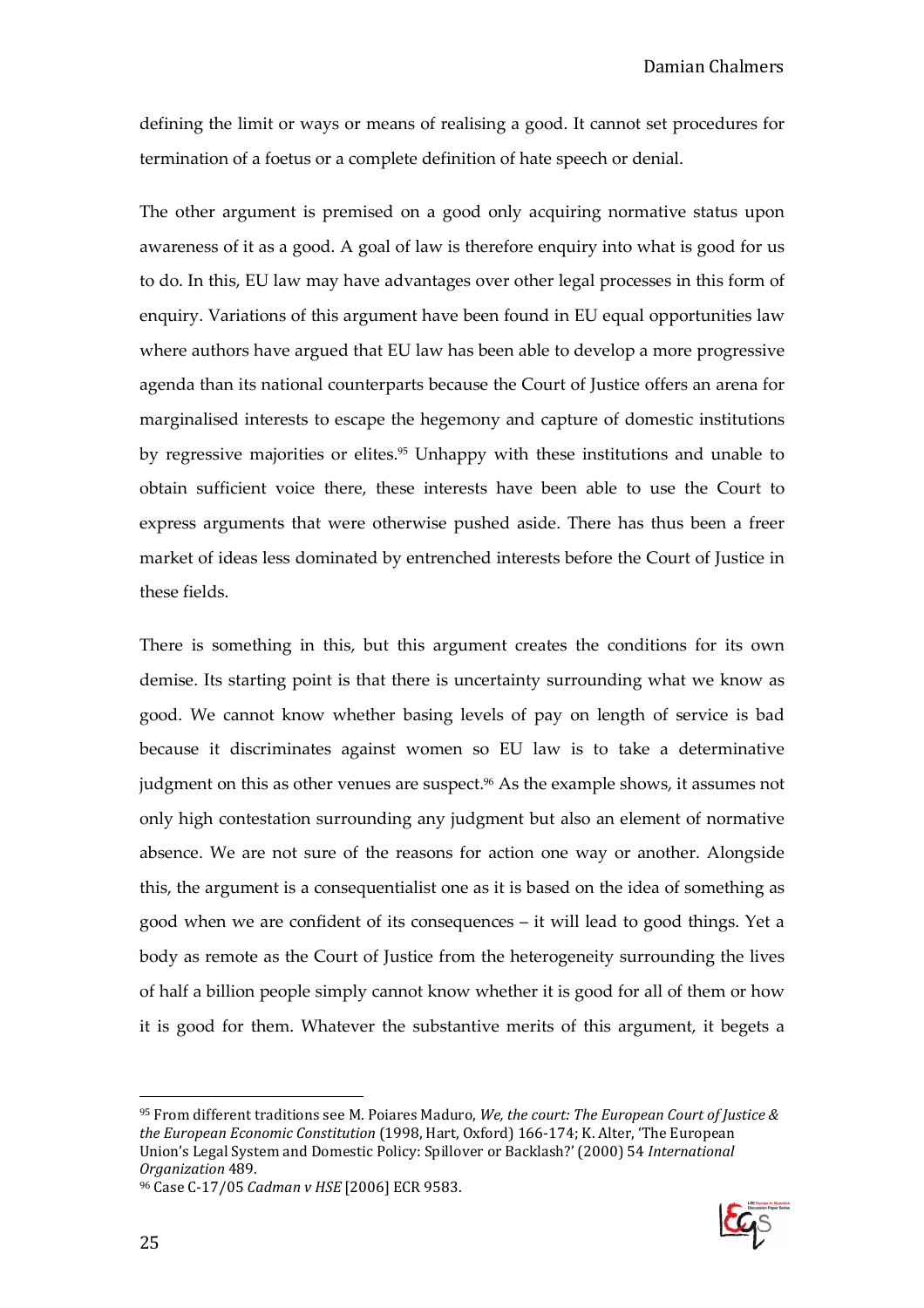level of political contestation which suggests that EU law can only be deployed occasionally for this purpose.

#### 4.2. The Unfair Distribution of Entitlements

The entitlements are not just narrowly confined but their distribution generates significant asymmetries. If the CCS proposal imposes significant responsibilities and costs on the operators of twelve installations, it also empowers them. Carbon Capture storage is estimated at having the potential to reduce the cost of stabilising CO2 emissions by  $30\%$  - an astronomical value in any emissions trading scheme. $97$ The effects on the structure of the energy market are significant. The costs of the technology are high and they therefore push towards development of larger coalfired power plants because of the economies of the scale of the latter. All this suggests a considerable concentration of industrial power.<sup>98</sup> With regard to the FI proposal, research suggests that labels are far more likely to be read by those of ' high educational achievement' who were women and lived in smaller households.<sup>99</sup> Whilst the PR proposal is adamant that that health care should be distributed on the basis of equity, universality and solidarity, $100$  a new test is introduced – that of nondiscrimination on nationality and respect for free movement.101 It is a curious notion of non-discrimination, however. For it can only invoked by patients who move for care from one State to another.102 There are no entitlements in the proposal for patients in the State of affiliation to require the same level of treatment as those who are moving. Nor is there any for those in the Member State of treatment to require the same level of care as mobile patients from other Member States. It is a legal entitlement just given to mobile patients. There is not only a differentiation in legal

http://www.food.gov.uk/multimedia/pdfs/healthclaims.pdf

<sup>100</sup> PR proposal, Preamble, alinea. 12 <sup>101</sup> Ibid, Preamble, alinea 12.  $102$  Ibid., article 5(1)(g).



 $\overline{a}$ 97 On this see IPPC Special Report, Carbon Capture and Storage: A Special Report of Working Group III of the Intergovernmental Panel on Climate Change (2005, CUP, Cambridge) 12. <sup>98</sup> Ibid., 344 etseq.

<sup>&</sup>lt;sup>99</sup> A summary of the research has been provided by the Foods Standards Agency, Review and analysis of current literature on consumer understanding of nutrition and health claims made on food (2007, FSA, London)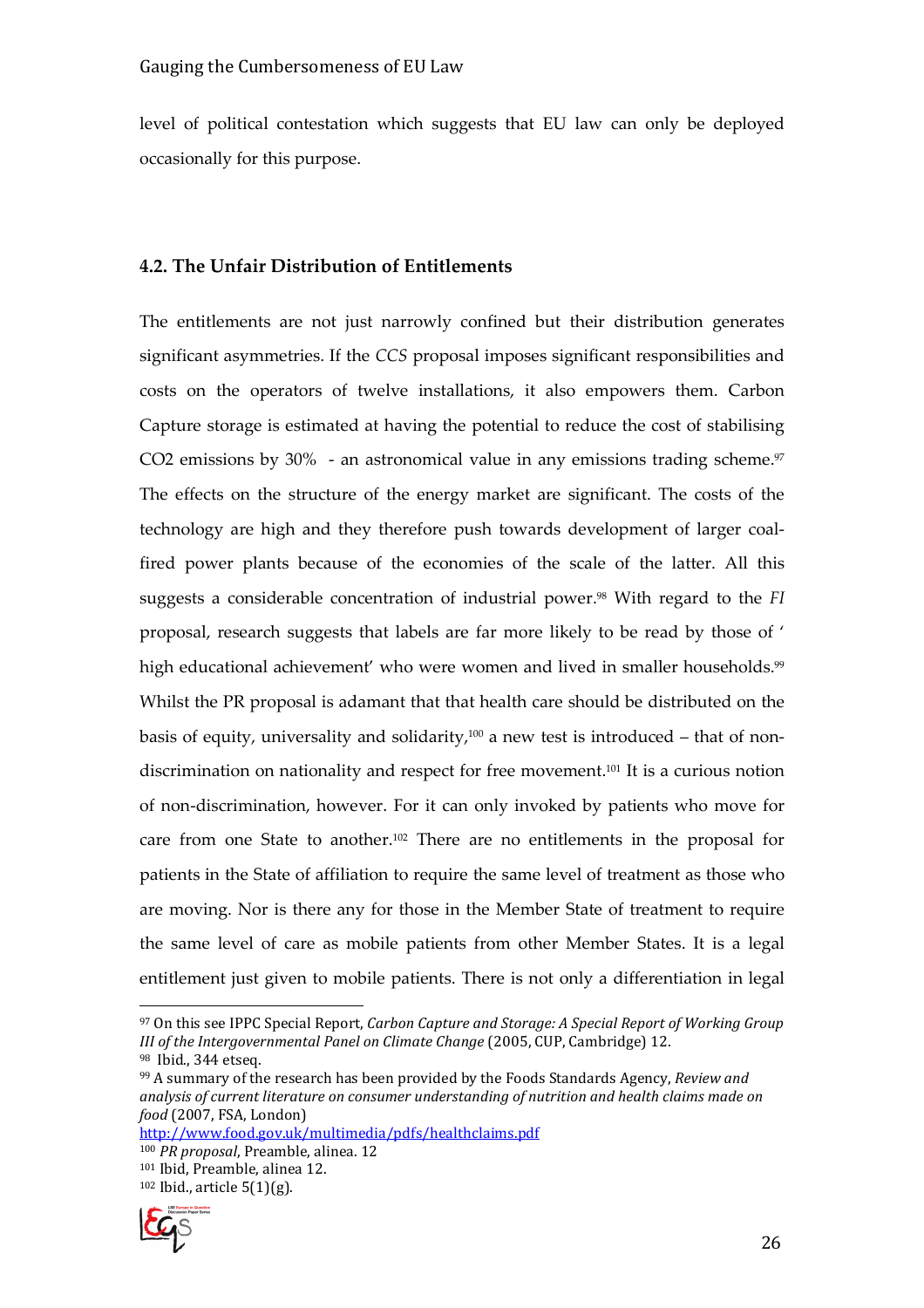entitlements between those who have the same ailment, but, perhaps more importantly, a significant asymmetry emerges between patients with different types of condition. Those with a condition which requires specialised treatment but allows mobility are privileged vis-à-vis patients with other conditions. The former can demand resources to be spent on them, in particular access to specialised care in a way that is not available to other conditions and in a way that will be at the expense of the resources deployed on the latter.

How could this be so? It goes to the restricted imaginary of justice in the eudaimonia of EU law. Conceived around formalistic notions of interdependence, it lacks the scale of vision to countenance different styles of claim. There is thus no vision of public health which allows the different claims of different conditions and their treatments to be evaluated against one another. This restriction is not just one of range but also one of affect. Put simply EU law lacks an affective capacity which would enable it to gauge the value of treating one versus the value of treating another.

#### 4.3. Subjection to Unimaginable Risks

A feature of all three proposals is that the risks in question are incalculable. If a feature of traditional risks is that they are seen as managed uncertainties whose incidence can be subjected to some form of calculation, many of the dangers regulated by EU law sit at the penumbra of this spectrum of calculation. It is not that they are necessarily more remote but they are particularly difficult to assess in any meaningful way.

With regard to the CCS proposal, there is almost no basis by which to gauge the economic and ecological risks of the technology. Current estimates on the financial cost of carbon capture and storage are linked to the costs of surveying the territory in question and those of pumping and transporting the CO2. The costs of monitoring the site, post-closure obligations and remediation of any leak are impossible to tell.

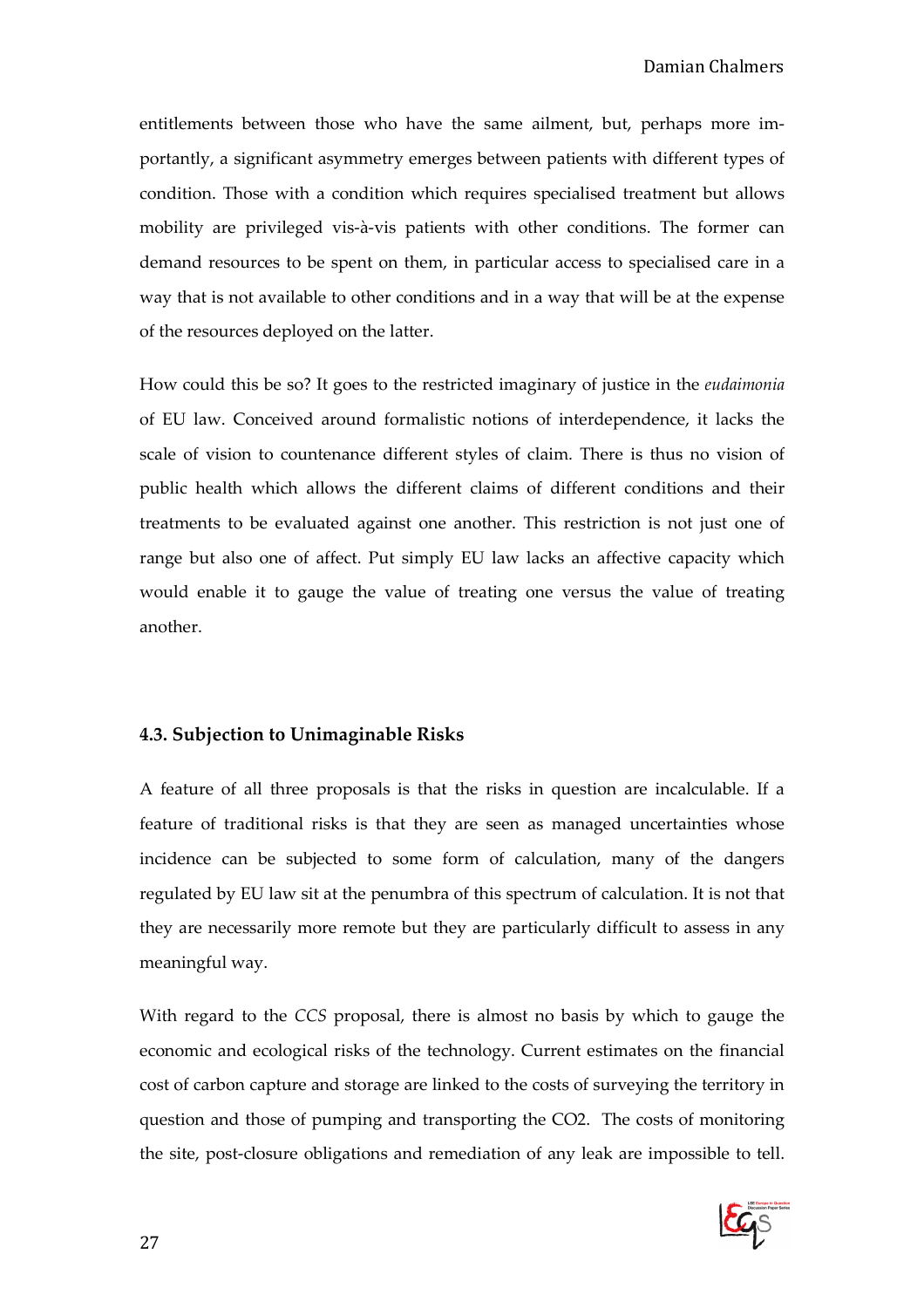There is then the imponderable of how much of this can be passed on to the customer. The ecological risks are even more uncertain. There are concerns that storage can increase the possibility of earthquakes and that leakage can lead to mass poisoning of the surrounding landscape. It is also uncertain how responsibility can be ascribed given the ubiquitous presence of CO2 in the atmosphere. These ecological risks are considered remote but it is acknowledged 'there is limited experience with geological storage, closely related industrial experience and scientific knowledge could serve as a basis for appropriate risk management.'103 In other words, there is an element of speculation about the process because it is unprecedented and one has to proceed on the basis of apparently analogous processes. This was reflected in the Commission's consultation in which there was an extremely high proportion of 'don't knows' with parties unable to comment on the levels of ecological risk.104 There is, consequently, increased emphasis on procedure. The CO2 stream must be kept as pure as possible and registers must be kept of the qualities and quantities of the CO2 streams.105 She is responsible for monitoring the injection facilities, storage complex and surrounding environment for leakages or adverse ecological effects.<sup>106</sup> There must be regular reports to the authorities<sup>107</sup> and, in cases of significant irregularities or leakages, corrective measures must be taken.<sup>108</sup> These obligations all continue after closure of the site.<sup>109</sup>

The risks associated with the PR proposal derive from the patient being treated in another Member State. There is an issue of continuity of care. How is after-care provided or follow-up treatment? The proposal has little to say on this but focuses on other dangers, namely lack of familiarity with the foreign health system and commensurability of health care standards across the different national systems. On the former national contact points are to be established for cross-border health care. These are, inter alia, to provide patients with information on their rights and

<sup>109</sup> Ibid., article 17(2).



<sup>103</sup> IPPC supra n..., 13.

<sup>104</sup> ICF International, Analysis and Interpretation of responses from the CCS consultation (Sept 2007, Brussels) 10-12.

<sup>105</sup> CCS proposal, article 12.

<sup>106</sup> Ibid., article 13.

<sup>107</sup> Ibid., article 14.

<sup>108</sup> Ibid., article 16.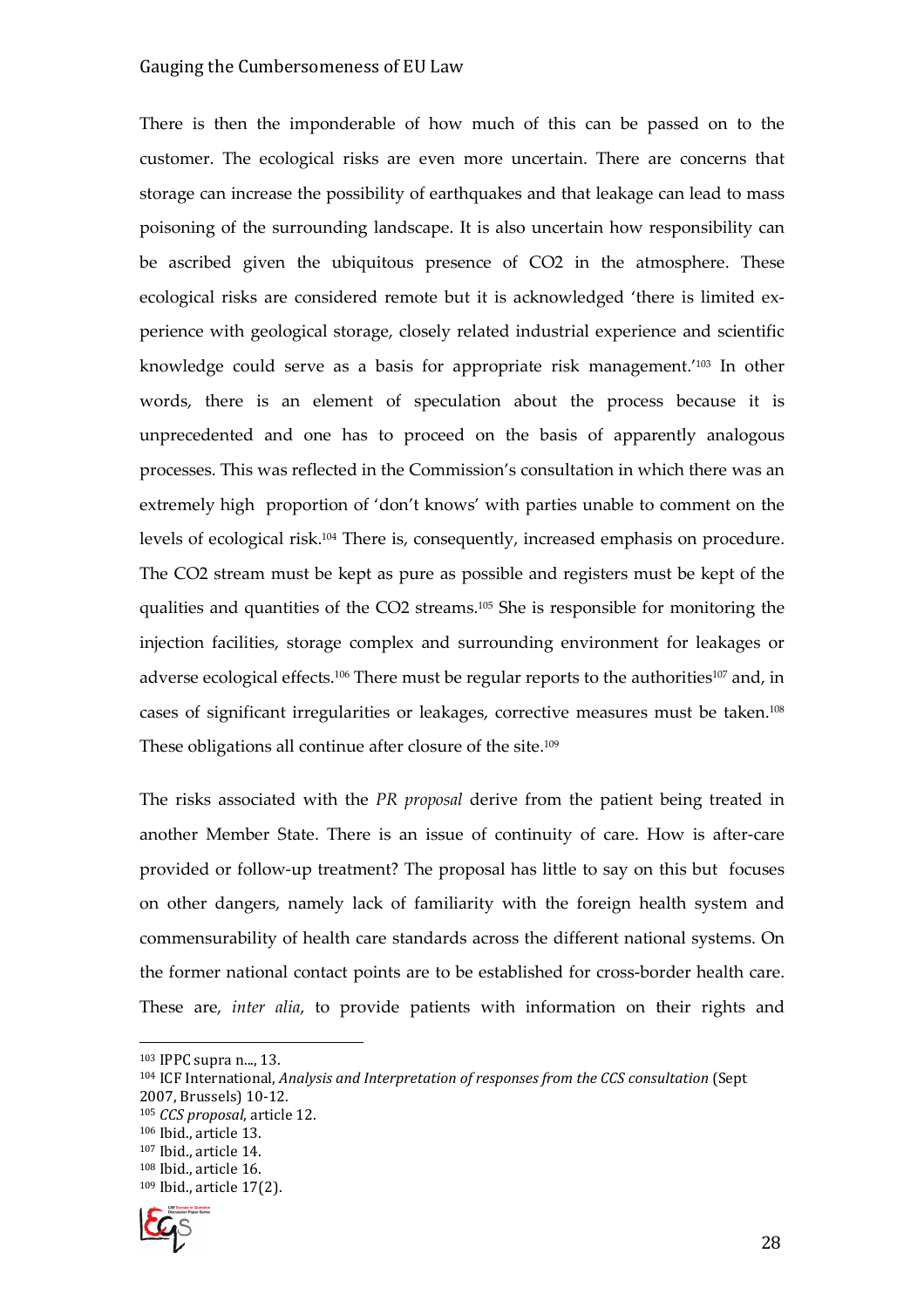guarantees of quality and safety as well as helping to protect their rights and obtain out of court settlements where called for.110 To secure commensurability of health care standards, European reference networks are to be put in place which promote not only cooperation between health care provider and maximise cost-effectiveness, but which also share knowledge and provide quality and safety benchmarks spreading best practice.<sup>111</sup> Combined, these networks created integrated reference points for the provision and allocation of health care in the European Union. Allocation is to take place through coordination and specialisation. More broadly, they are also to change how health care is provided through enabling synergies between providers and the development of common approaches and methodologies, and these might be the most wide-ranging effects of the proposal.

 A similar style of risk is found in the FI proposal. The central amendment is to provide labelling information on the nutritional qualities of food. All food must contain a nutrition declaration which provides information about the amounts of energy, fats, saturates and carbohydrates with specific reference to sugar and salt.<sup>112</sup> It may also include details on the amount of other nutrients which include protein, fibre, vitamins, transfats and mono- or poly-unsaturates.113 A feature of nutrition is that it is the provision of cells, material and organisms to support life. A feature of almost all nutrients, and certainly all the ones on the mandatory list, is that none are bad or good *per se*. The problem arises if there is a deficiency or an excess. Nutritional science is notoriously inexact, therefore, as it must always look at the state of a body before and after the consumption of nutrients over a significant period during which a lot of other variables will come into play. Whilst there is of course evidence of poor nutrition, it is measured in outcomes, such as 30% of the EU population being overweight in 2006.114 The EU strategy on nutrition is therefore one based on precautionary politics. No food is banned because of its nutritional qualities on the grounds that the ex ante risk of excess is too great. Instead, individuals are encou-

 $114$  EC Commission, White Paper on A Strategy for Europe on Nutrition, Overweight and Obesity Related Health Issues, COM (2007) 279, 2.



<sup>110</sup> Ibid., article 12(2).

<sup>111</sup> Ibid,. Article 15(2).

 $112$  FI proposal, article 9(1)(l) & article 29(1).

<sup>113</sup> Ibid., article 29(2).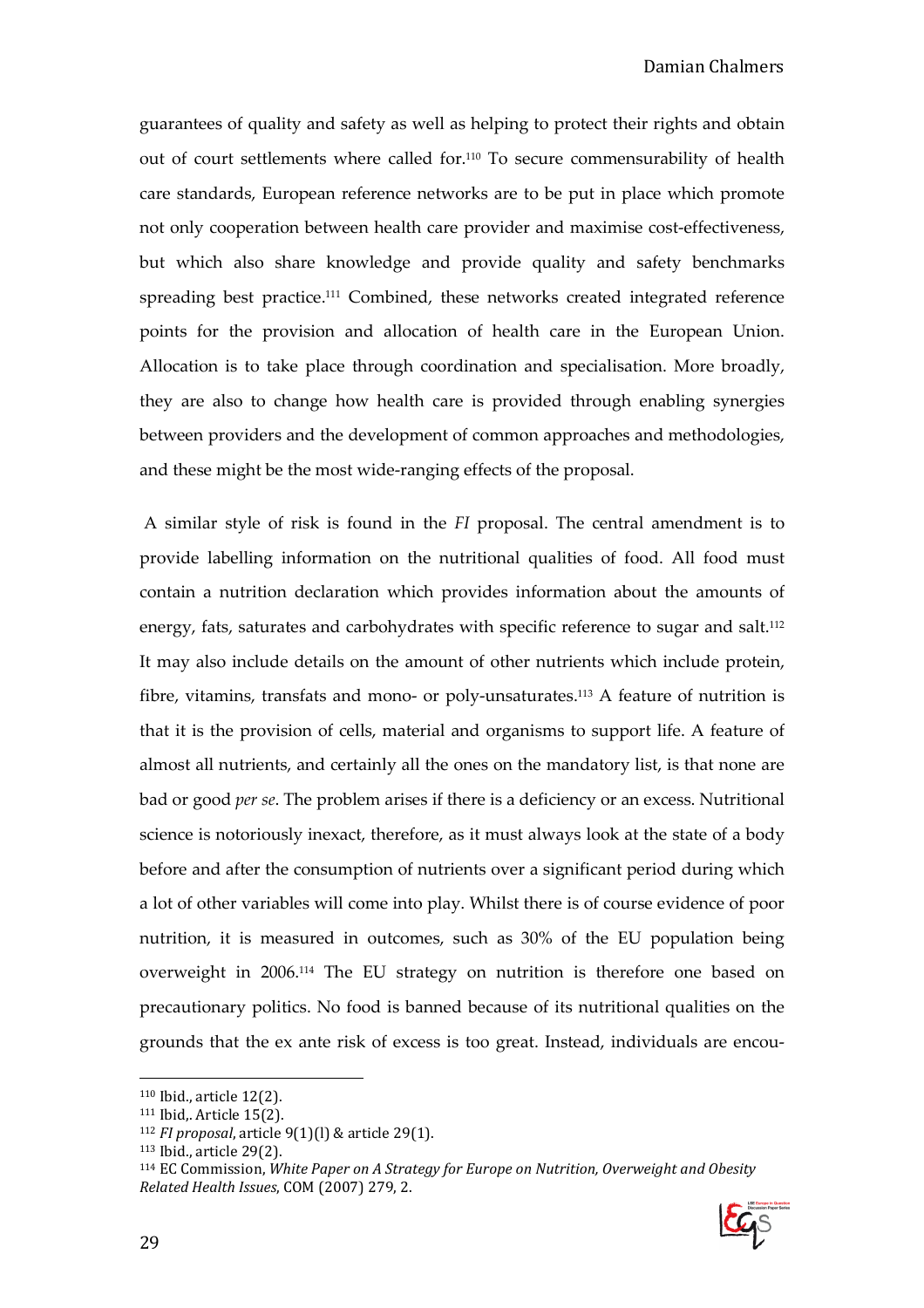raged to make healthy life style choices which integrate nutritional balance into this. Labelling has therefore become central to this strategy. If the FI proposal is about enabling individuals to make 'informed choices' by setting out the nutritional qualities of food, alongside it the Union has been eager to prevent manipulation of their choices by food providers, so we also find legislation not requiring the insertion of information but regulating the type of health or nutrition claims that may be made about food.<sup>115</sup>

The reasons for the management of this particular quality of risk lie in the European Union being concerned with the extension of eudaimonia. It does not reinvent the idea of a better life but aims to augment existing possibilities and understandings. This extension of opportunities is most obvious where it happens spatially. The PR proposal does not establish for the first time the idea of individual access to public health care but transnationalises that right by making it an entitlement that stretches across a broader territory with a wider range of providers and types of provision. Yet eudaimonia stretches EU law in a more profound sense. As stated earlier, its ambition requires EU law to enable us not only to do things would not otherwise be possible but to do them in a better way. This creates a particular relationship between EU law and risk. On the one hand, EU law is concerned to let us dare to do more things.116 It enables us to experiment with biotechnology, complex financial markets, climate change, mass harvesting of fish stocks, diverse patterns of regulatory control such as mutual recognition precisely because it is confident of its capacity to manage these things. On the other, it is concerned to manage these dangers more effectively than other regimes. The justification for EU regulation is that it can avert dangers that national authorities cannot. Once again, this is not simply a question of scale but of regulatory capacity and disposition. Commitments are thus made to high levels of safety and regulation.<sup>117</sup> Furthermore, the EU is to regulate those risks over which there are doubts about individual national capacity either because there is mistrust

<sup>&</sup>lt;sup>117</sup> The strongest statement is in Article 95(3) EC which commits EU market regulation to a high level of health safety, environmental protection and consumer protection.



 $\overline{a}$ <sup>115</sup> Regulation 1924/2006 on nutrition and health claims made on foods, OJ 2007, L 12/3.

<sup>116</sup> Risk is said therefore to derive from risicare from the Italian word to dare. On the development of the term see P. Bernstein, *Against the Gods: The Remarkable Story of Risk* (1996, John Wiley, New York) especially Chapters 6-11.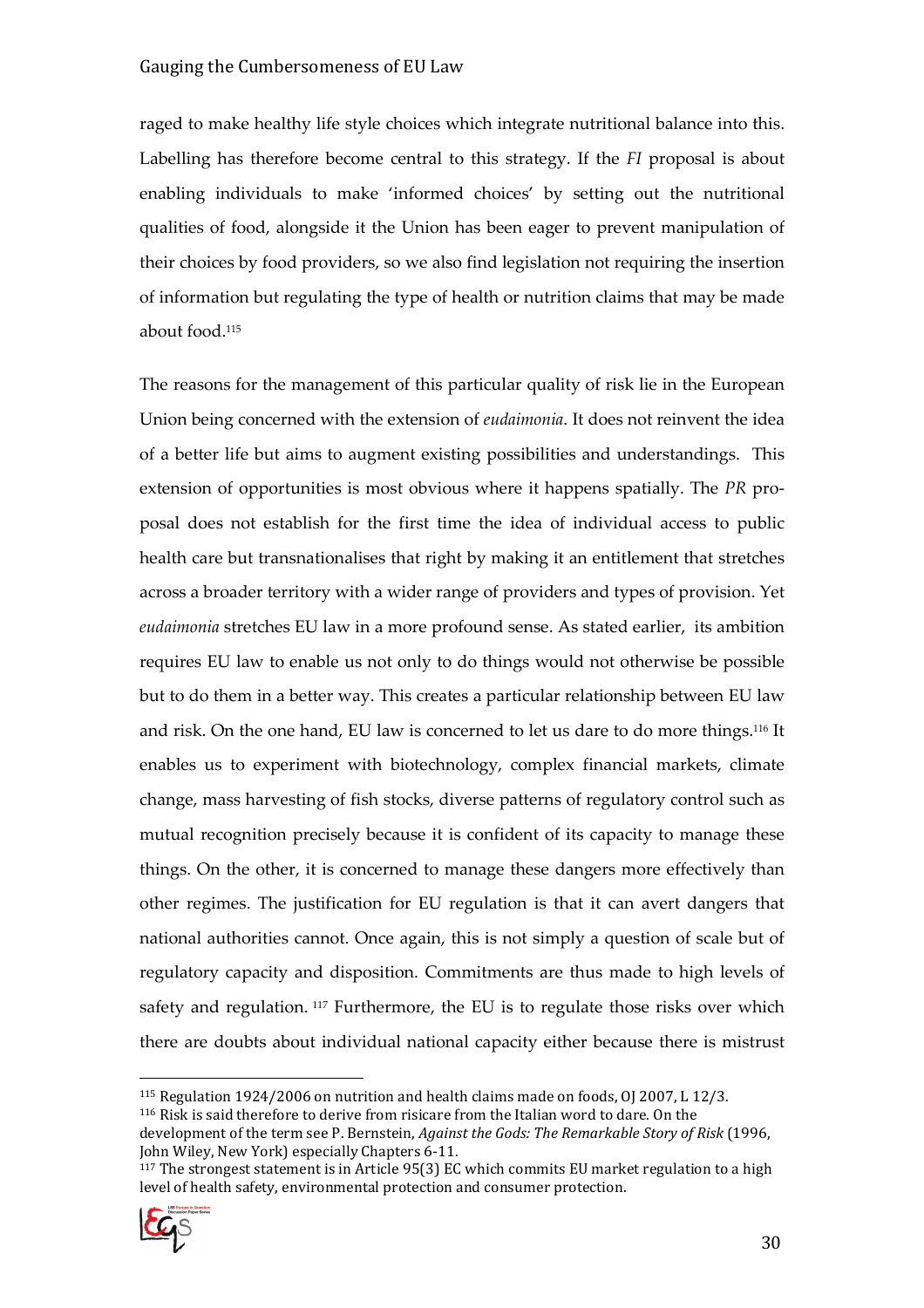between regulators to realise this effectively or because the incidence, nature or scale of the risk is seen as particularly challenging to gauge. This is reflected in the institutional features of EU law. Mutual mistrust between regulators has led to a system where national regulators seek high guarantees from EU law which often go to inspection and certification.118 A parallel process has emerged in situations, such as pharmaceuticals, food safety and chemicals, where a European agency is set up to consider questions of market access. There is invariably provision for consultation of national regulators with the consequence that the agency acts as a meeting point for multiple regulators to reach a consensus and to verify each other's arguments.<sup>119</sup>

Substantively, this leads to EU law engaging with a particular style of activity in a particular way. EU law is granted guardianship over the most challenging form of risk because it claims a superior power of management. This power is justified in a claim to possess a better awareness of risk. This claim is founded partly on the authority of expertise – the use of multiple regulators – but it is also founded upon a claim to regulatory assurance in which the limits of scientific knowledge are perfectly understood. It is this which leads EU law to claim that it can regulate dangers whose parameters science or expertise does not fully understand or know. The most salient exposition of this is the prevalence of the precautionary principle in EU law, which allows for regulatory protection if the possibility of harm has been identified even if widespread scientific uncertainty persists.120 A feature of this

<sup>120</sup> The literature is extensive but a particularly fine recent review is E. Fischer, 'Opening Pandora's box: contextualising the precautionary principle in the European Union' in M Everson & E. Vos (eds) Uncertain Risks Regulated (2009, Routledge-Cavendish, Abingdon).



<sup>118</sup> The point has been made by Majone with regard to the evolution of insurance and pharmaceuticals regulation. G. Majone, Mutual Trust, Credible Commitments and the Evolution of the Rules of the Single Market (EUI Working Paper RSC 95/1, EUI, Fiesole). An equally strong case is the Whole Vehicle Type Approval process for the car market where since the early 1970s regulatory authorities have been required to comply with detailed testing and approval models. The process has been recast in Directive 2007/46 establishing a framework for the approval of motor vehicles and their trailers, and of systems, components and separate technical units intended for such vehicles, OJ 2007, L 263/1.

<sup>119</sup> This is formalised in duties upon Community agencies to resolve differences with and, in certain circumstances, liaise with national counterparts. Regulation 178/2002/EC establishing general principles for food safety and a European Food Safety Authority, OJ 2002, L 31/1, articles 22(7) & 30; Regulation 726/2004/EC laying down Community procedures for the authorisation and supervision of medicinal products for human and veterinary use and establishing a European Medicines Agency, OJ 2004, L 136/1, articles 47, 50 & 59(4); Regulation 1907/2006 concerning the Registration, Evaluation, Authorisation and Restriction of Chemicals (REACH), establishing a European Chemicals Agency, OJ 2007 L 136/3, article 85(5) & 6(6).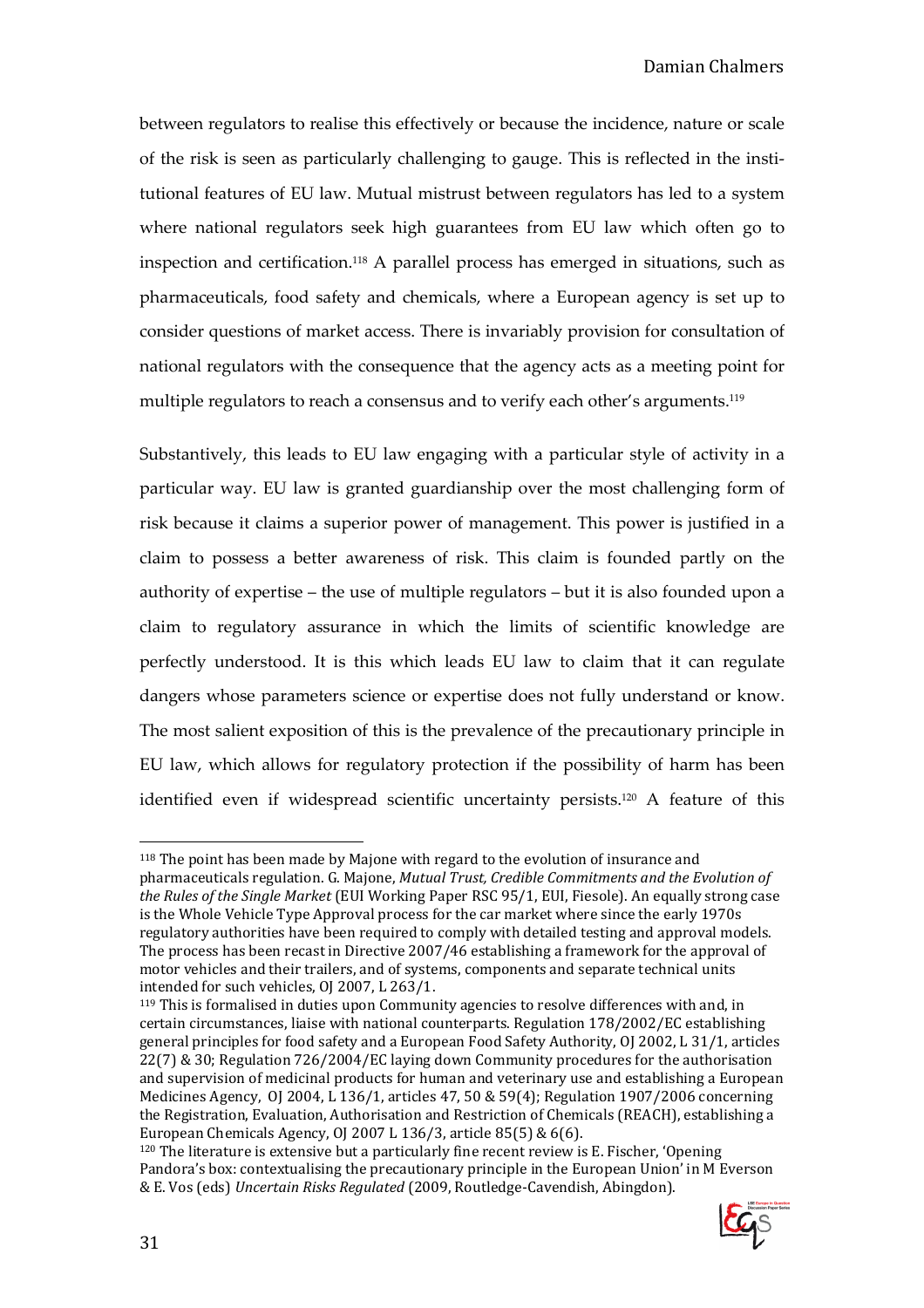principle and analogous logics is that they are concerned not so much with gauging danger as managing the anxiety that arises from the failure to be able to do the former in a sufficiently compelling way. The principle allows recourse to heuristic and rule of thumb techniques on the grounds that expertise cannot provide the answer.121 Yet what to do when having relied on expertise to secure jurisdiction, EU law rejects *a priori* the quest for scientific evidence as a model for decision-making?<sup>122</sup> Some have argued this space provides an opportunity for political participation<sup>123</sup> whilst others have decried the administrative freedom allowed by it.124 Either political scenario is confronted with a context, however, which is the opposite to that promised. The promise of being allowed to do more things more safely is replaced by a reality of decision-makers and public having to confront unimaginable risks dangers that cannot be fully gauged and for which only partial reassurances and incomplete normative structures can be offered. This is no longer a reassuring world but one in which law institutes anxiety and a counter-impulse to do nothing.<sup>125</sup>

#### 4.4. The Responsibilities of the European Subject

These risks fall on EU legal subjects. One style of risk is borne by those responsible for managing the quality of the operation – the providers of food or hospital services and the operators of carbon capture storage facilities. The other bearers of risks – the patient, the consumer, the public affected by carbon dioxide escape – are those required to adopt precautionary life strategies taking into account the risk to which they are being exposed.

<sup>125</sup> On the politics of anxiety see D. Chalmers, 'Risk, Anxiety and the European Mediation of the Politics of Life' (2005) 30 European Law Review 649, 663-674.



<sup>121</sup> K. Haggerty, "From Risk to Precaution: The Rationalities of Crime Prevention" 193, 194-195 in R. Ericson & A. Doyle (eds) Risk and Morality (2003, University of Toronto Press, Toronto).

<sup>122</sup> C. Joerges, 'Sound Science in the European and global market: Karl Polanyi in Geneva' 415, 420 in M Everson & E. Vos (eds) Uncertain Risks Regulated (2009, Routledge-Cavendish, Abingdon). <sup>123</sup> J.Scott & S. Sturm, 'Courts as Catalysts: Rethinking the Judicial Role in New Governance' (2007) 13 CJEL 565.

 $124$  V. Heyvaert, 'Facing the Consequences of the Precautionary Principle in European Community Law' (2006) 31 E LRev 185.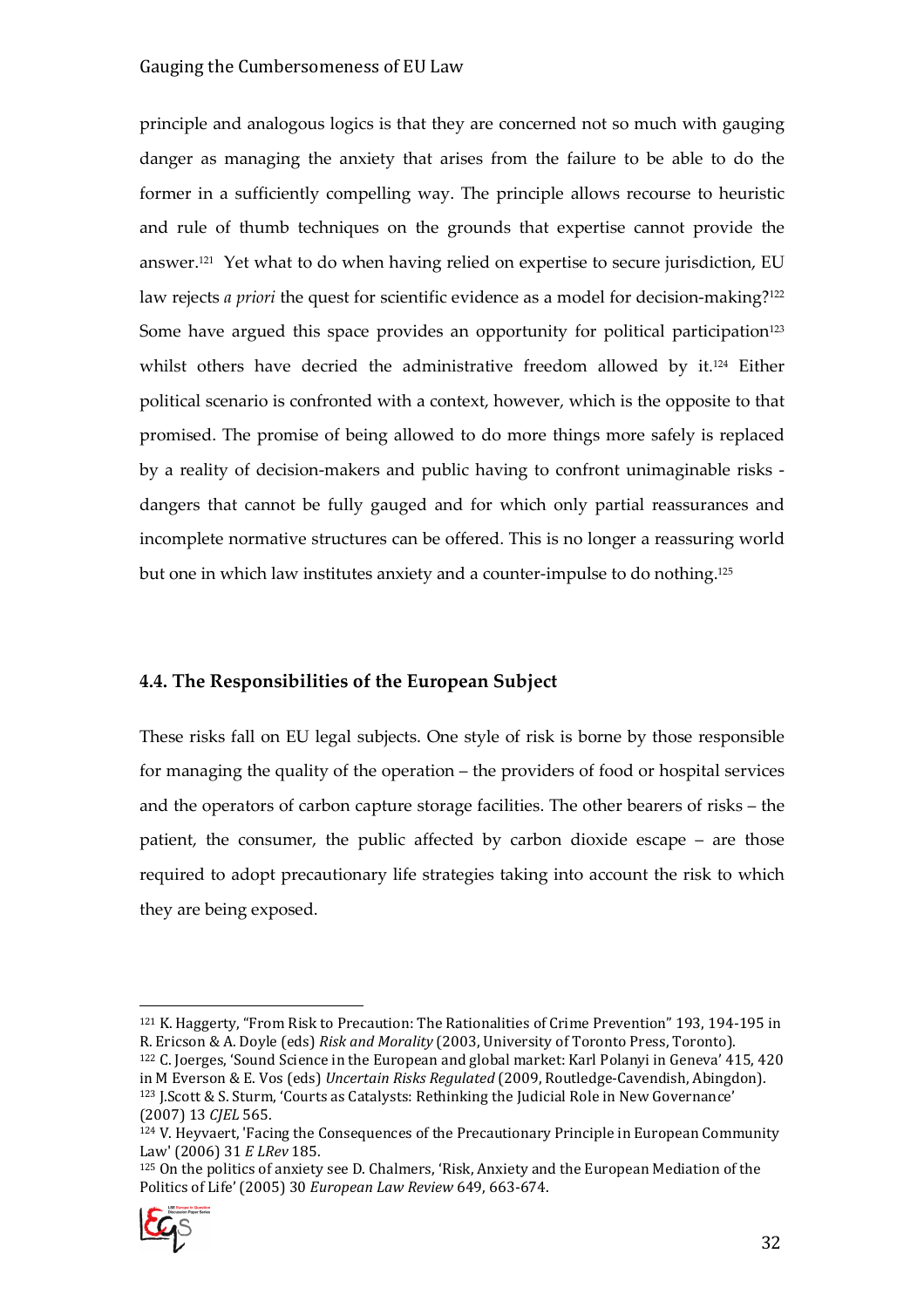The levels of responsibility for the former are high in all three proposals. The CCS proposal imposes strong duties on site selection. The geological formation must be such that there is no significant risk of leakage or significant negative environmental or health impacts are likely to occur.126 Similar duties apply to management of the stream. The operator must ensure concentrations of substances other than CO2 do not affect the integrity of the site or pose a significant risk to the environment.127 The operator is strictly liable for any environmental damage that occurs, irrespective of compliance with the Directive.128 In like ilk, the PR proposal imposes new duties on providers of health services. There is intended to be a levelling up of quality so Member State must create mechanisms to ensure compliance with recognised good medical practice. There must be monitoring and corrective action where this does not happen.<sup>129</sup> There must be systems of compensation and professional liability insurance schemes.130 The standard of care in the FI proposal is also significant. Mandatory labelling has been introduced for more than nine nutrients (something estimated to be between seven to eleven times more costly than for three nutrients)<sup>131</sup> and minimum font sizes for all labels have been introduced to aid legibility – something also acknowledged as introducing significant extra cost for all industry.<sup>132</sup> There a strict responsibility for this on all operators who place food on the market for the first time.133 Yet there is also a responsibility on operators engaged in retail and distribution activities which do not affect food information to take due care to ensure that the requirements are met.134 The regime is sufficient onerous that there is a dispensation for five years from the nutrition elements for SMEs.<sup>135</sup>

<sup>133</sup> FI proposal, article 8(3).

<sup>134</sup> Ibid., article 8(4). 135 Ibid., article 53.



<sup>126</sup> CCS proposal, article 4(2).

<sup>127</sup> Ibid., article 12.

<sup>128</sup> Ibid., article 33.

 $129$  PR proposal, articles 5(1)(a) & (b).

 $130$  Ibid., articles  $5(1)(d)$  & (e).

<sup>131</sup> FI proposal, article 29 & Annex VI. See EC Commission, Impact Assessment Report on General Food Labelling Issues, SEC (2008) 92, 86.

<sup>132</sup> Ibid., article 14(1). It will necessitate the redesign of 97% of all labels and the costs were estimated in the impact assessment at possibly €5.2billion. Ibid., 43.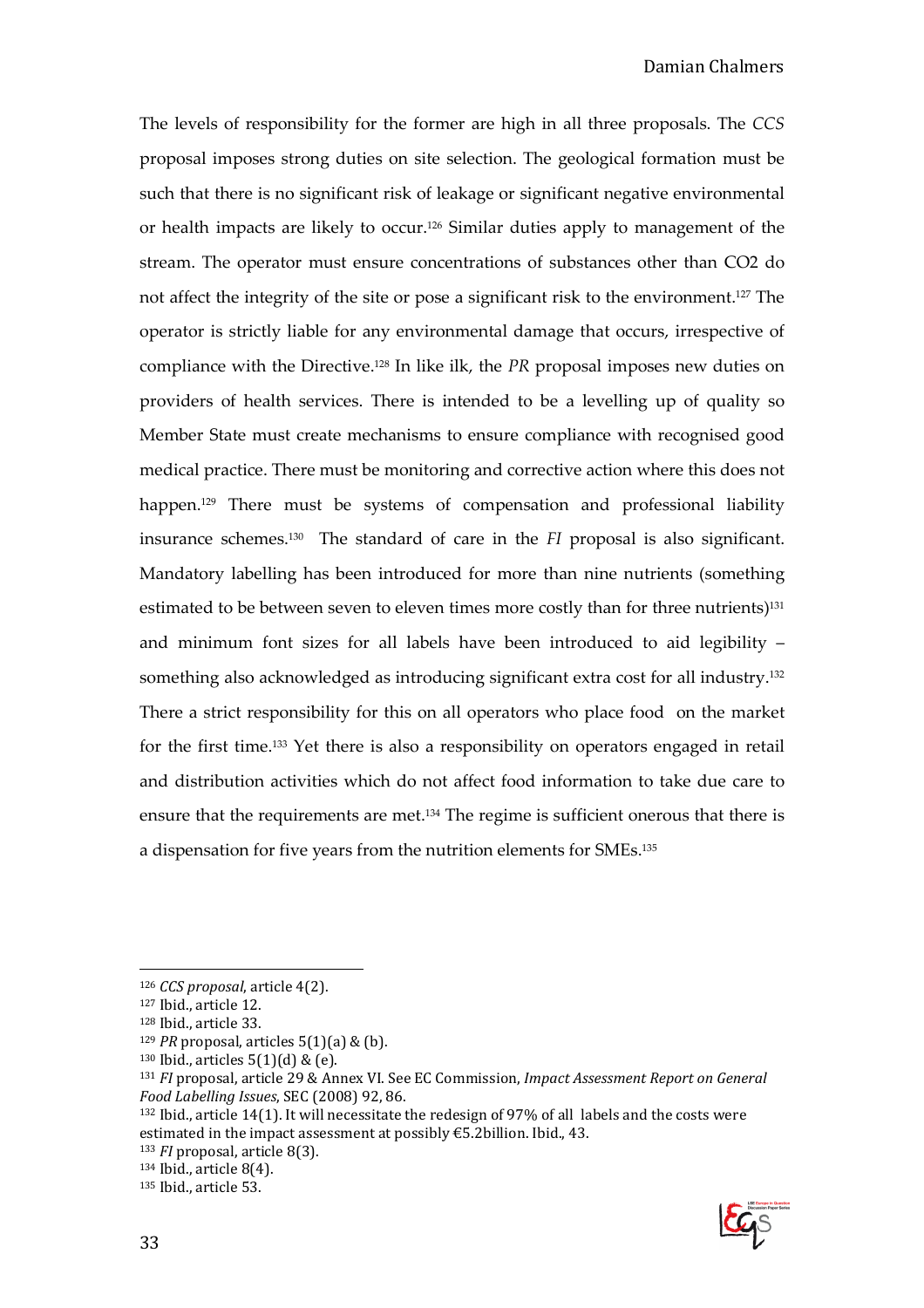If the levels of regulatory responsibility are high, the precautionary qualities of EU law add a twist by suggesting these can only ever be discharged in a partial way.<sup>136</sup> Dissatisfaction with orthodox calculative reasoning leads to recourse to multiple sources of validation in precautionary reasoning. The synthesis of these leads, in turn, to overall rule of thumb assessments beset by an element of contingency. In the CCS proposal, for example, as it is impossible for the operator to monitor the storage site itself for leakage, she is confined to monitoring the complex, the injection facilities and the surrounding environment in the hope that these will somehow provide indicative signs.137 In the PR proposal, recourse to public funded treatment abroad will be had when sufficiently satisfactory specialised treatment is not available in the home State. This involves heuristic judgments by the specialist with the patient about the quality of treatment in the other hospital, the quality of the after-care, the availability of substitute treatment in the home State. With regard to the question of nutrition labelling in the FI proposal, it is not simply a question of fat and salt being bad and fibre being good. In all cases, labels have to be read in the light of the life style of the consumer – a process that is inevitable situated and highly personalised to that consumer – and something that the retailer or food processor cannot advise on.

This leads EU law to adopt a Janus-faced approach to those exposed to risk by these operations. On the one hand, these are the subjects of EU law whose lives it seeks to better. In this regard, it deliver goods to them but, above all, opportunities for them to better their lives as it sees it and to realise the European eudaimonia. On the other hand, EU law is concerned with the effective management of risk. The understanding that the operators of risk activities cannot be insurers of risk leads to it ask its subjects to develop individual risk strategies. This development of opportunity and management of risk are brought together in all three proposals through the provision of information to subjects so that they can orient their lives. This is most obvious with the FI proposal and the details it requires of food labels, but the PR proposal

 $136$  On the qualities of this logic see B. Hebenton & T. Seddon, 'From Dangerousness to Precaution: Managing Sexual and Violent Offenders in an Insecure and Violent Age' (2009) 49 British Journal of Criminology (forthcoming).  $137$  CCS proposal, article 13(1).

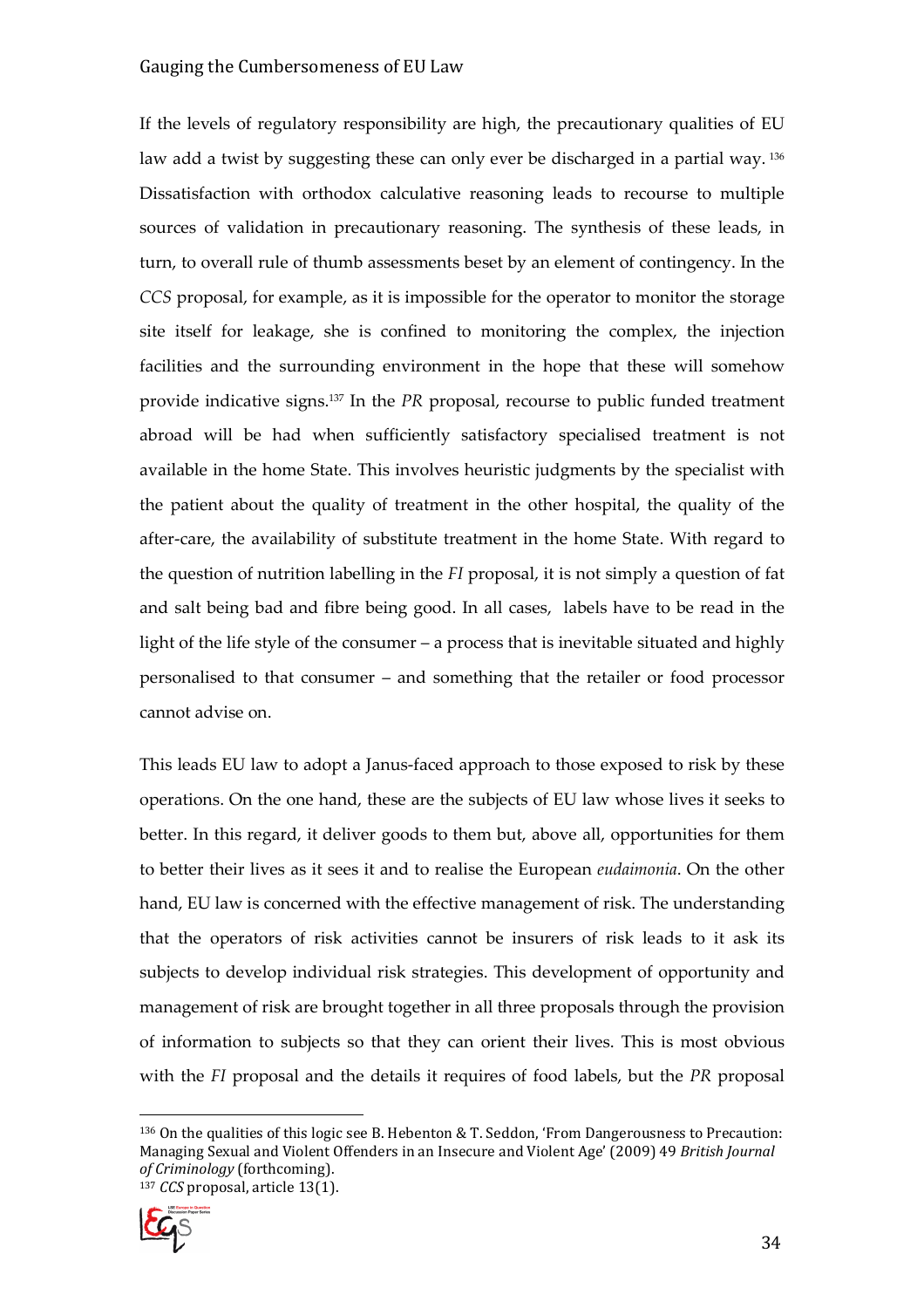provides for the provision of information to enable patients to make informed choices about their treatment about their health care, including details on prices, outcomes, and liability coverage<sup>138</sup> by both the health care provider and through national contact points.139 The CCS proposal provides, through incorporating the requirements of the integrated pollution prevention control and environmental impact assessment, that the public be consulted on the establishment of any installations or pipelines.<sup>140</sup> This right to be informed, on its face, is an entitlement enabling involvement and more aware life choices. Yet, in all cases, the exercise of this entitlement is not self-evident. It only makes sense to insist on consultation over carbon capture and storage if one is going to be actively involved in debate about the process. Similarly, acquiring information about treatment abroad involves a choice about two-centre treatment and questions of after-care that are not easy to resolve. Reading labels about nutrition is only meaningful if it contributes to leading an active and healthy life - something that is very challenging to do! Of course, individuals are free not to do this, but then they are simply disenfranchised. The legislation offers either no benefit to them or it is something to which they are simply exposed in some passive sense. In short, benefits are contingent on the exercise of significant responsibilities.

There is a strong paradox . EU law seeks to secure EU subjects a better life that is more effectively governed. The invocation of this better life leads it not only to expose its subjects to barely comprehensible dangers. It also creates asymmetries of power in which these dangers are created and governed for them by domineering processes – be it the energy operators in carbon capture and storage, health experts in the case of patients or the food industry in the case of labelling – which can provide only incomplete assurances about the dangers involved. Onerous duties are then placed on the subjects both to enable a better life for themselves and to deal with this absence of reassurance. Such a process, whatever its more diffuse benefits, lends itself to anomie and alienation.



 $138$  *PR proposal*, article 5(1)(c).

<sup>&</sup>lt;sup>139</sup> *PR* proposal, articles  $5(1)(c)$  & 12(1).

<sup>&</sup>lt;sup>140</sup> CCS proposal, articles 29 & 30.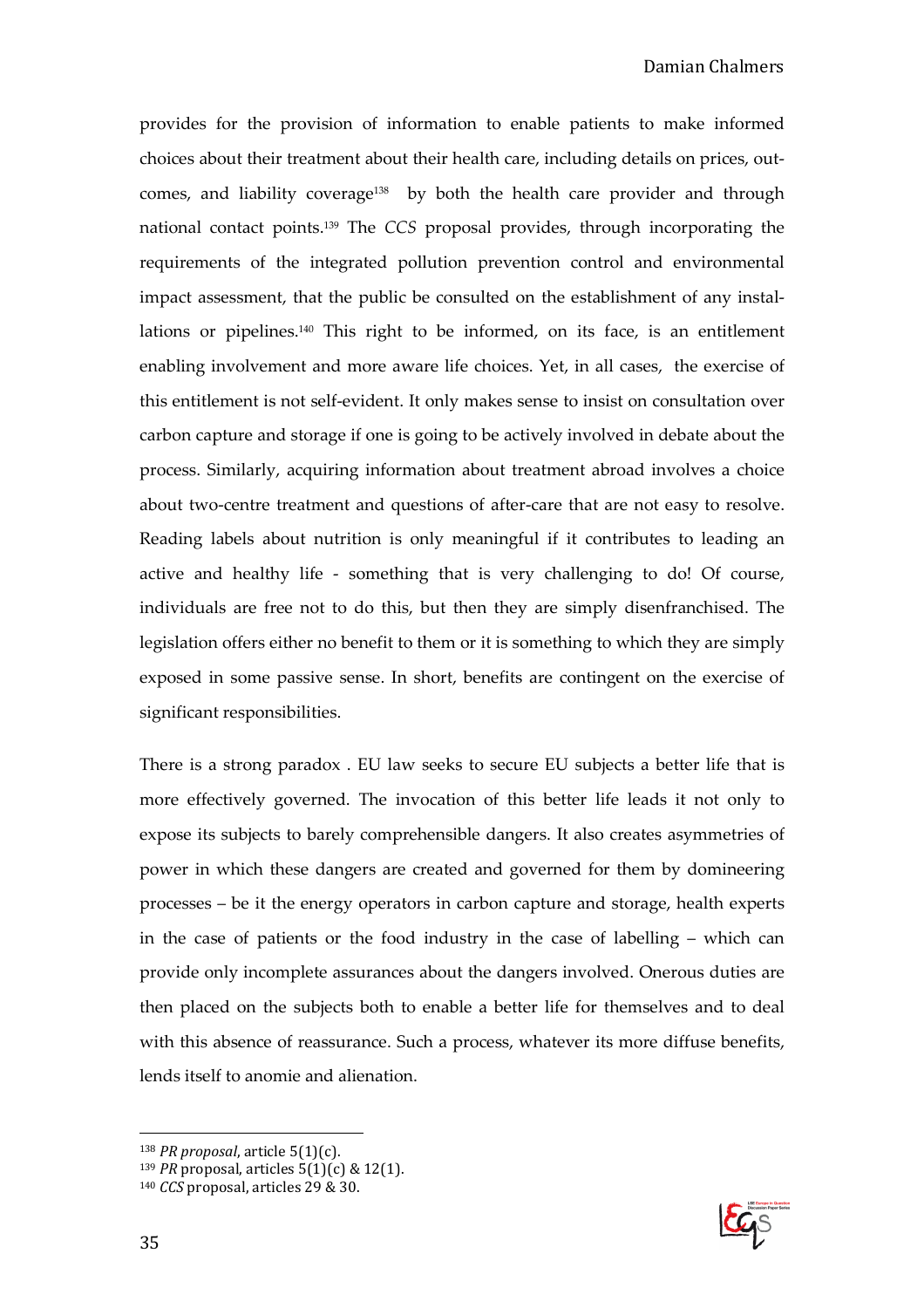### 5. Conclusion

An idea of self-betterment constitutes the cumbersomeness of EU law. Yet the idea of self-betterment is also central to the modern conception of the human condition and to government. And, indeed, if the EU were not there we would almost certainly reinvent equivalent processes to better ourselves. Yet, driven unrelentingly forward, self-betterment can become a pathology simultaneously making harsh demands and being blind to its costs. That is the danger for EU law. For it makes a number of harsh demands.

First, it drives its subjects on only to tell them they have never done sufficient. Secondly, if the benefits of EU law may at times be considerable (e.g. a clean environment) they are also diffused and hidden as collective goods. By contrast, direct entitlements are granted only occasionally as EU law will only provide these where others cannot provide them. Meanwhile, the justice behind the arrangements is uneven and the politics poorly mediated. Thirdly, if the entitlements granted by EU law are few, the range, incidence and nature of responsibilities are considerable, driven by the impulse to make us lead better lives and to regulate ever more activities ever more effectively. EU law creates therefore a law of fear in which through enabling us to do more, it also exposes us to more consequences, but provides limited assurances about the anxieties provoked and an insouciance about the sense of constraint it induces in the individual in the management of the entitlements and responsibilities established.

How to take this forward? The paper is at an end but other writers who have written more generally about these conditions indicate two routes that will only be touched upon. In his work, Sen argues for the notion of freedom over that of well-being because it incorporates the idea of process as central to realisation of a good life.141 By this, he is not referring to ideas about the public sphere but to the more intimate notion that individual ownership and praxis is vital to defining rather than just enjoying the good things in life. Others have talked about processes in which

 $\overline{a}$ 141 A. Sen, Rationality and Freedom (2002, Harvard University Press, Cambridge) 585-587.

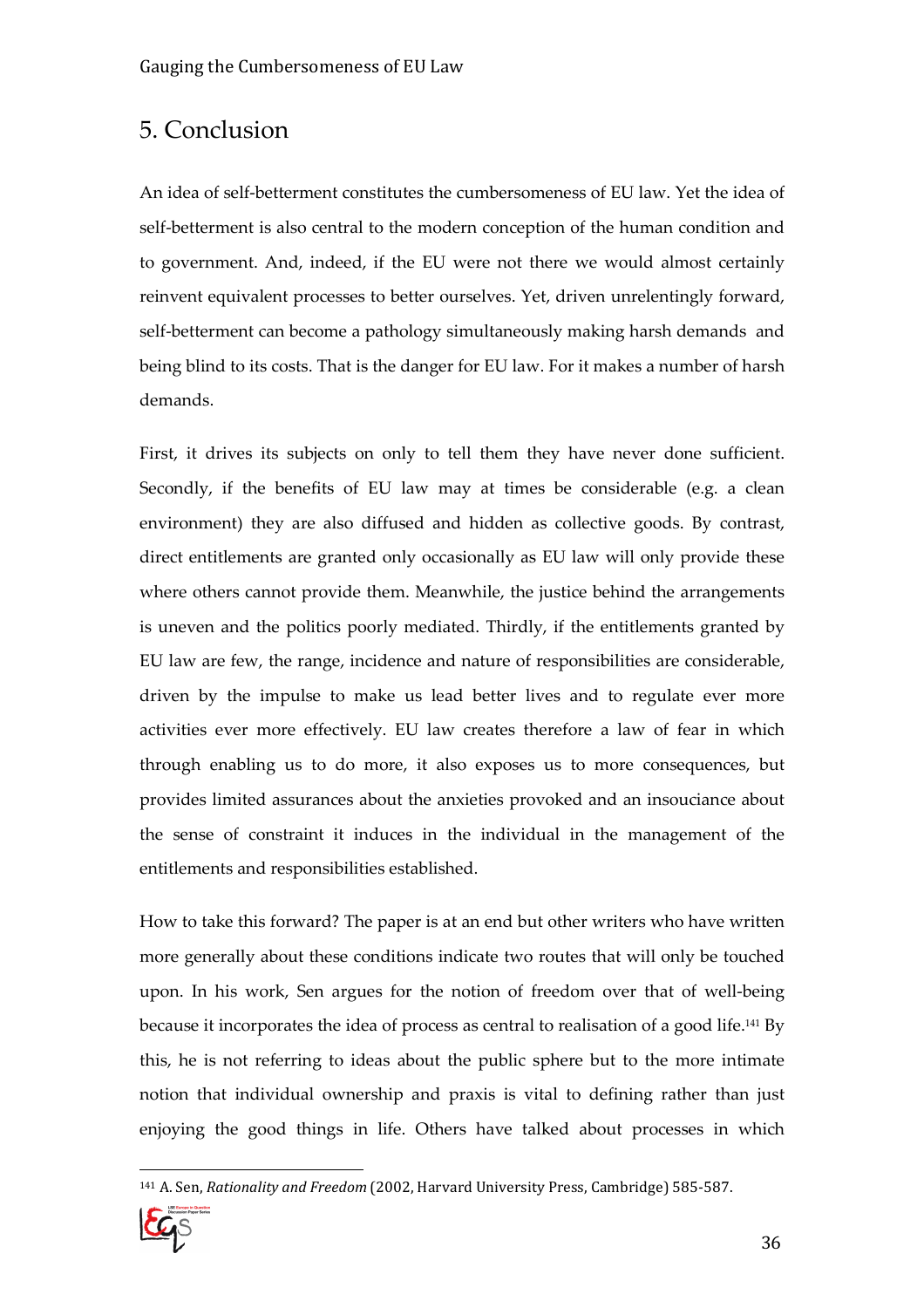individuals are given more leeway to give an account of their own lives as whilst such accounts may only be partial and contingent they are the central medium through which we bind ourselves to others.142 Surely this would call for more leeway from EU law in allowing us to define 'better' lives for ourselves and whether we want such lives. Alongside this, Fromm has famously talked about the fear of freedom in which individuals demanded to lead lives that they feel are their own seek a number of false gods – be these comforting symbols of authoritarianism, the approval of others in material or political conformism or wanton destructiveness of the self or others.143 Are these not many of the associations which arise in response to the claims of EU law? If so, this suggests that, irrespective of what is a better life, EU law must consider seriously what it demands subjects sacrifice of themselves in the collective pursuit of the distant horizon of betterment. And maybe what EU law needs to concern itself with is not its betterment or its reform but the conditions under which it allows individuals to escape from it to make their own lives.

 $\overline{a}$ <sup>142</sup> I.Butler, *Giving an Account of Oneself* (2005, Fordham University Press, New York) 30-40. 143 E. Fromm, Fear of Freedom (1942, Ark, London) Chapter V.

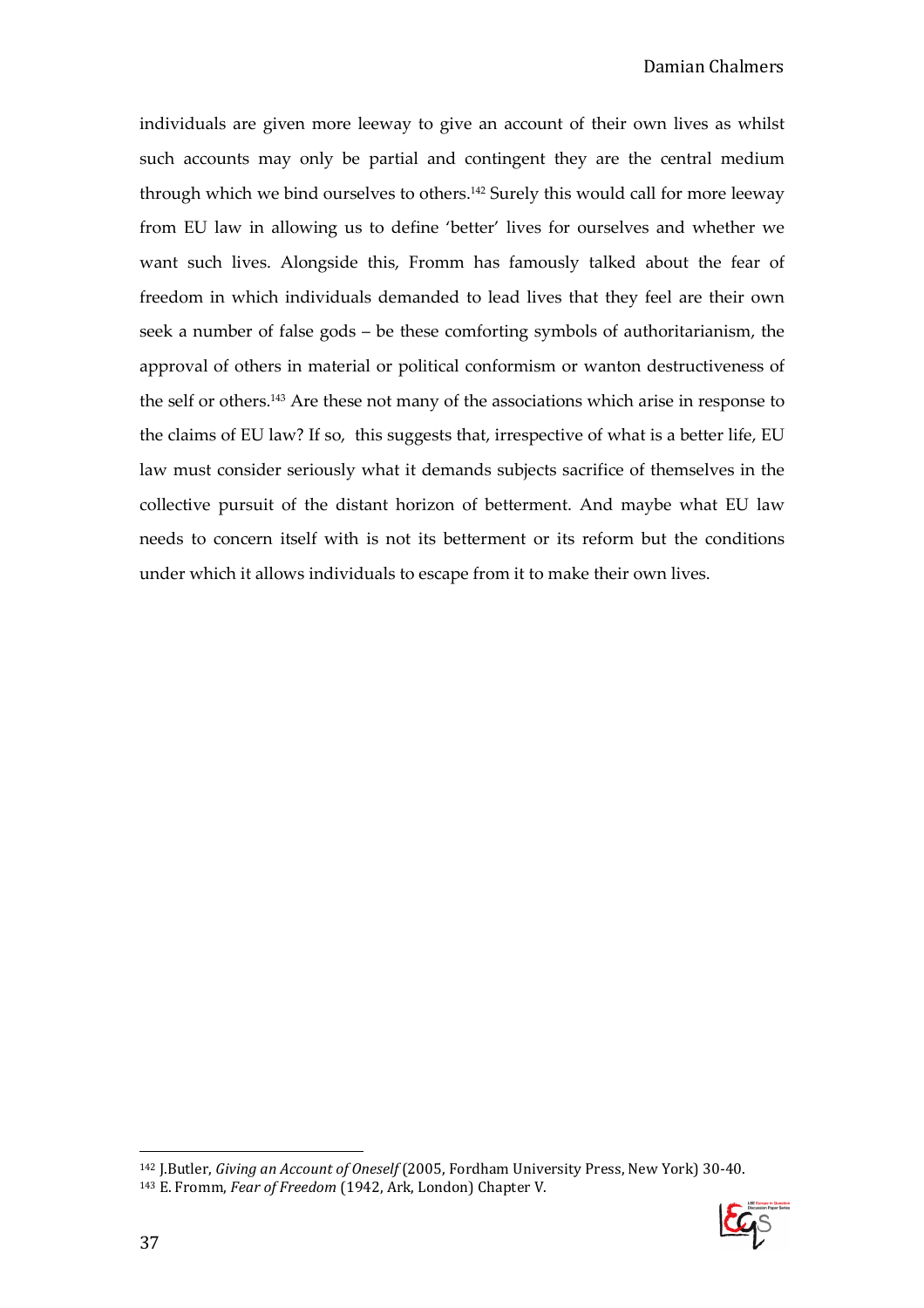## Recent LEQS papers

- Jones, Erik. 'They Have No Idea… Decision-making and Policy Change in the Global Financial Crisis'. LEQS Paper No. 4, May 2009
- Frey, Bruno. 'A New Concept of European Federalism'. LEQS Paper No. 3, May 2009
- Chalmers, Damian. 'Gauging the Cumbersomeness of EU Law'. LEQS Paper No. 2, May 2009
- Bellamy, Richard. 'The Liberty of the Post-Moderns? Market and Civic Freedom within the EU'. LEQS Paper No. 1, May 2009

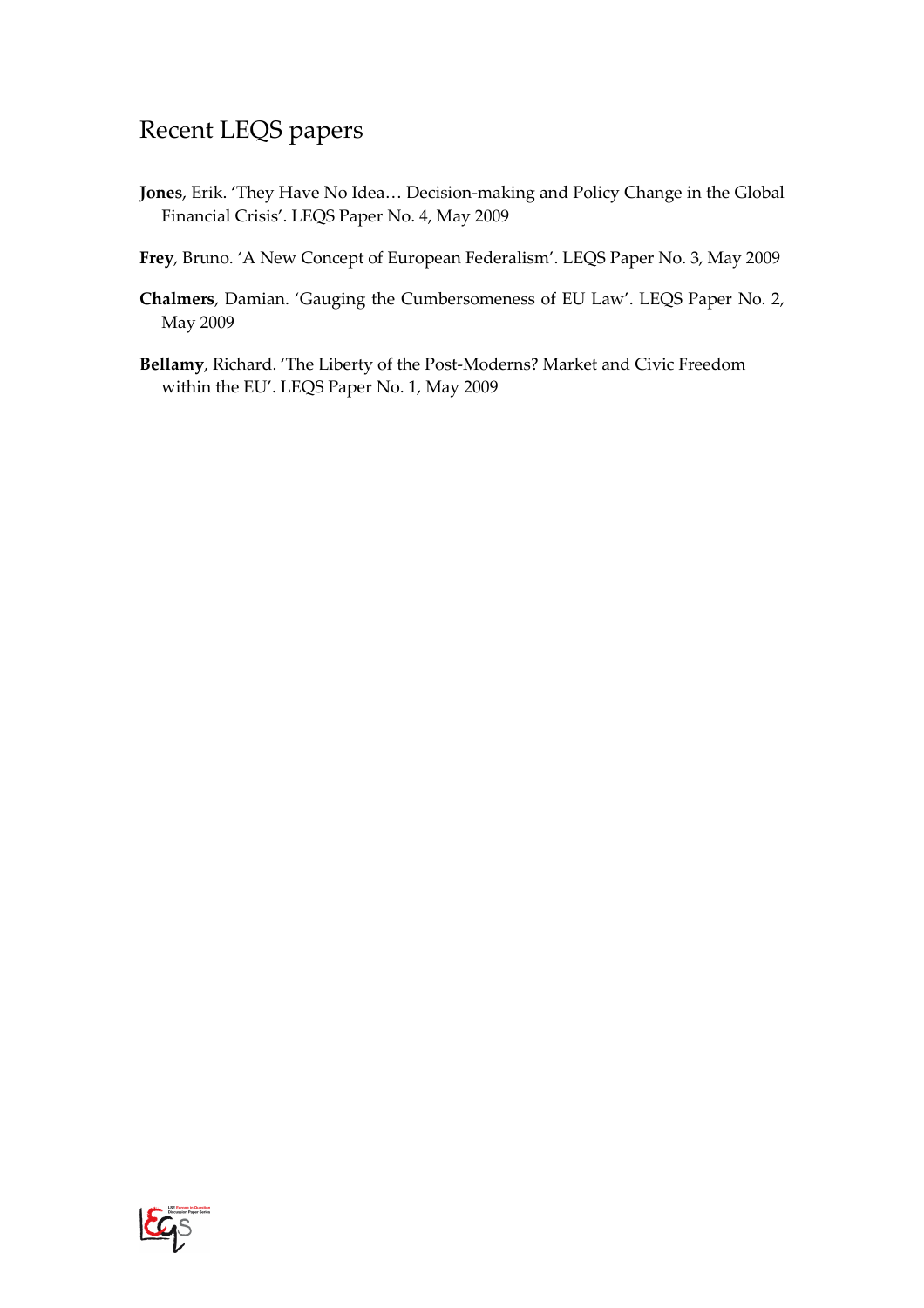